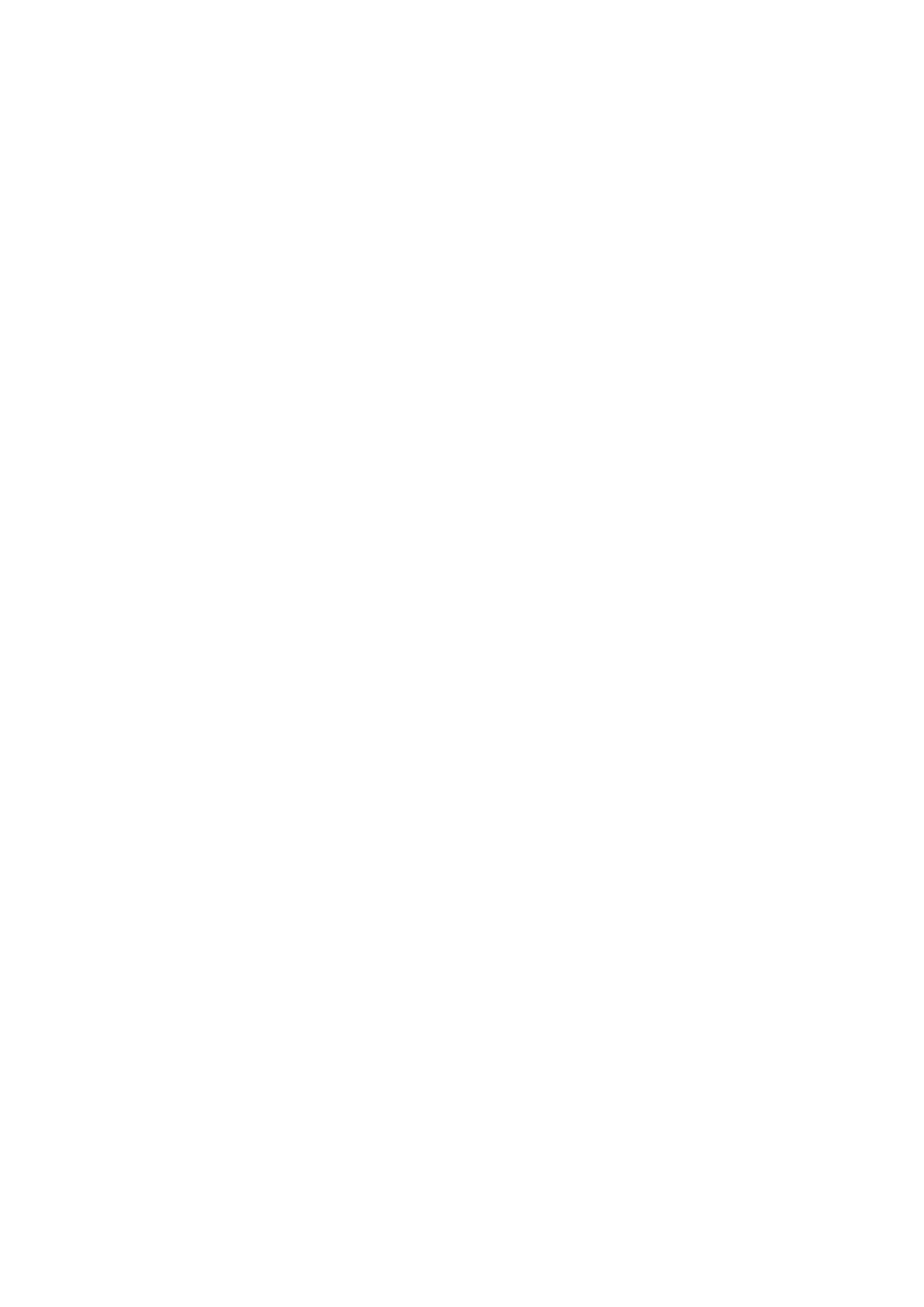Approval of the Graduate School of Social Sciences

 Prof. Dr. Tülin Gençöz Director

I certify that this thesis satisfies all the requirements as a thesis for the degree of Master of Science.

> Prof. Dr. Canan Sümer Head of Department

This is to certify that we have read this thesis and that in our opinion it is fully adequate, in scope and quality, as a thesis for the degree of Master of Science.

> Assoc. Prof. Dr.Emre Selçuk Supervisor

## Examining Committee Members

| Assist. Prof. Dr. Başak Şahin-Acar                 | (METU, PSY) |  |
|----------------------------------------------------|-------------|--|
| Assoc. Prof. Dr. Emre Selçuk                       | (METU, PSY) |  |
| Assist. Prof. Dr. Gül Günaydın (Bilkent Uni, PSYC) |             |  |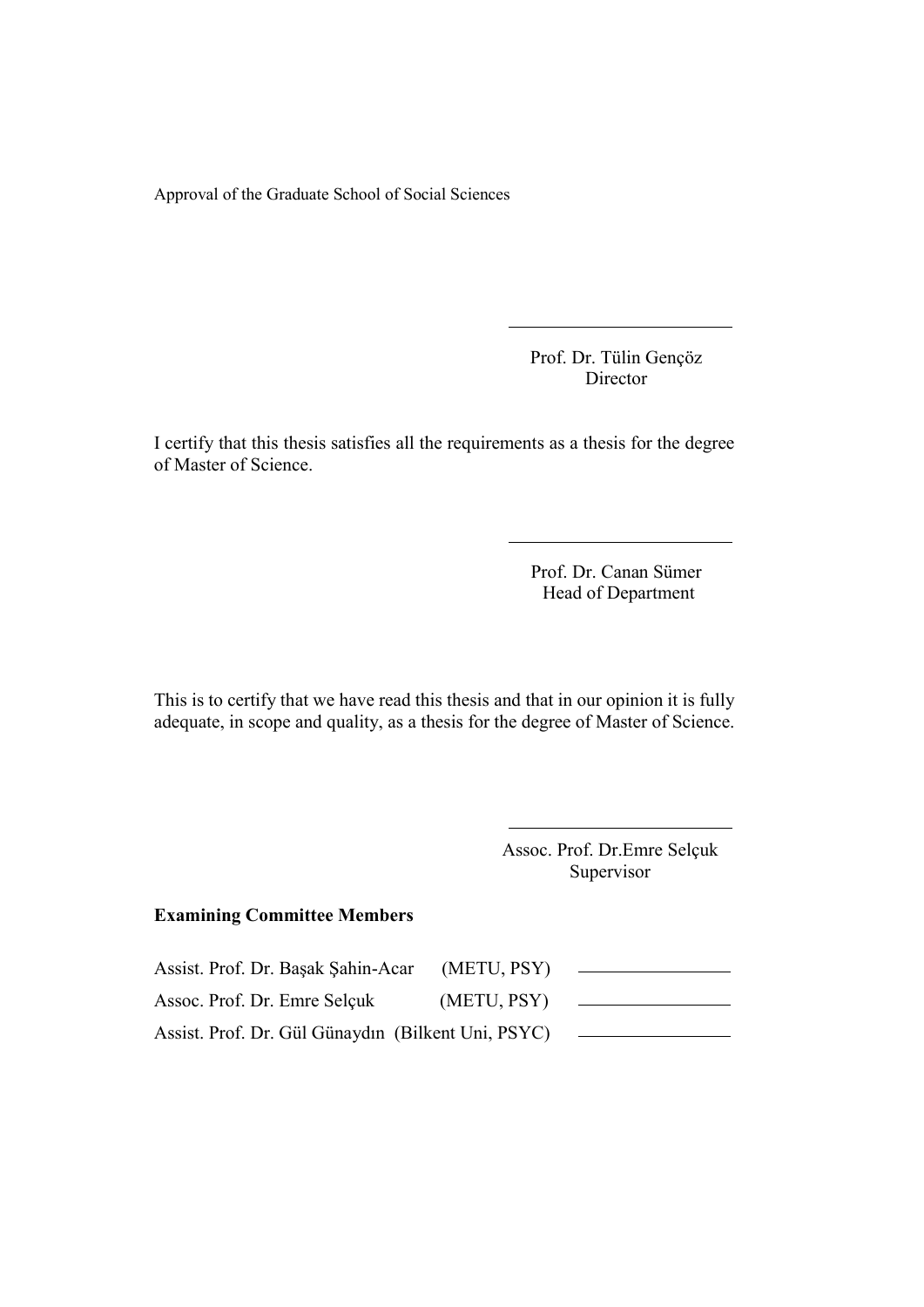<span id="page-3-0"></span>I hereby declare that all information in this document has been obtained and presented in accordance with academic rules and ethical conduct. I also declare that, as required by these rules and conduct, I have fully cited and referenced all material and results that are not original to this work.

Name, Last name: Hazal Öztekin

Signature :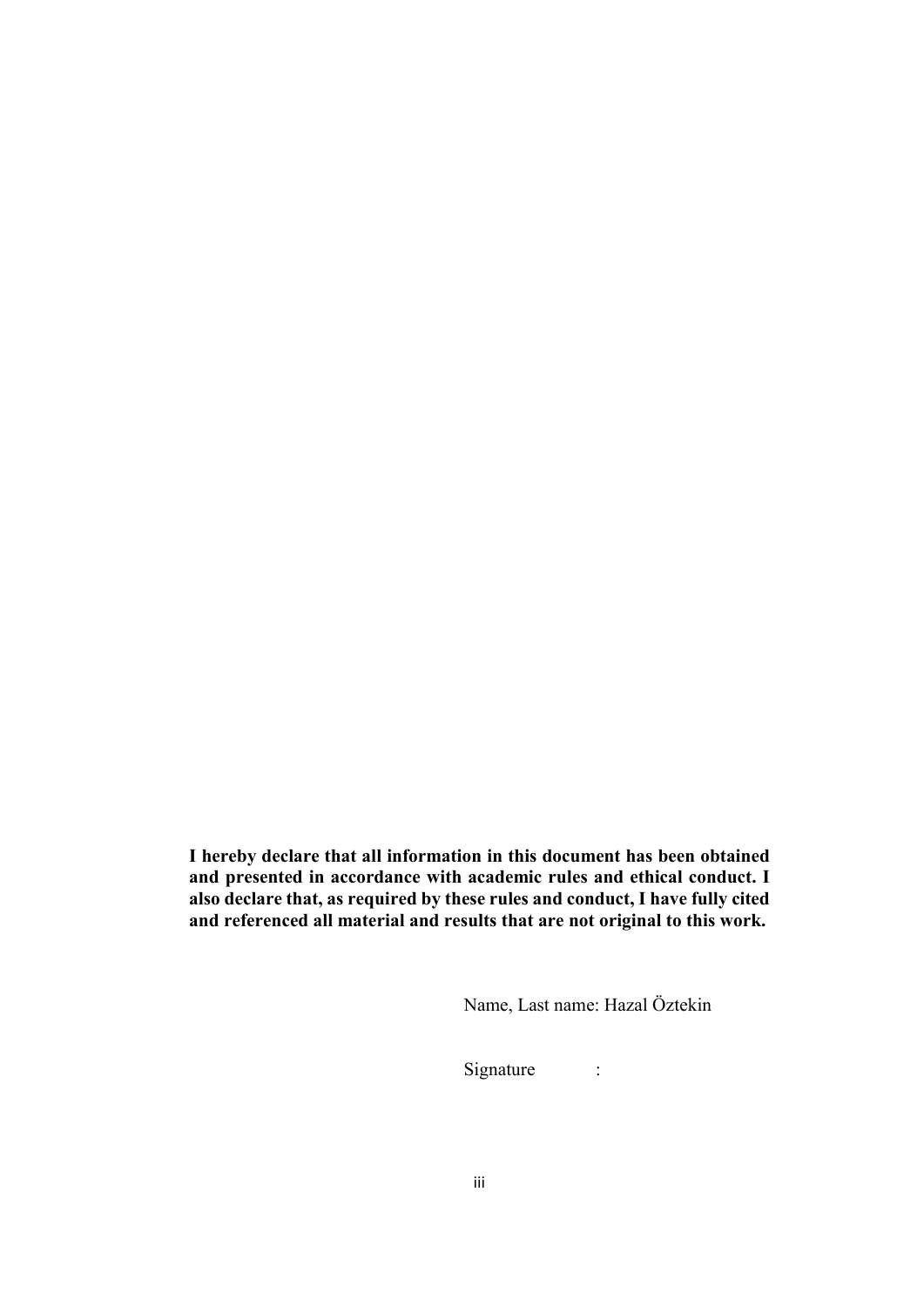## ABSTRACT

## <span id="page-4-0"></span>EMOTIONAL JEALOUSY POSITIVELY PREDICTS RELATIONSHIP QUALITY İN FLEDGLING (BUT NOT ESTABLISHED) RELATIONSHIPS

Öztekin, Hazal M.Sc. Department of Psychology Supervisor: Assoc. Prof. Dr. Emre Selçuk

July, 2019, 63 pages

Romantic jealousy and attachment anxiety have been found to have negative associations with relational outcomes such as lower satisfaction, trust and commitment. Previous research investigated these associations mostly for long-term relationships, current study aimed to fill the gap regarding fledgling relationships and investigate the role of anxiety and jealousy at different stages of the relationship. Fledgling relationships which are uncertain by their nature may provoke anxiety and jealousy. Those jealous and anxious behaviors may have a positive association with relationship quality at the beginning of the relationship as they could enhance proximity seeking behavior. Regarding the nature of fledgling relationships, the differences between fledgling and longterm relationships in terms of anxiety and jealousy were investigated. Also, the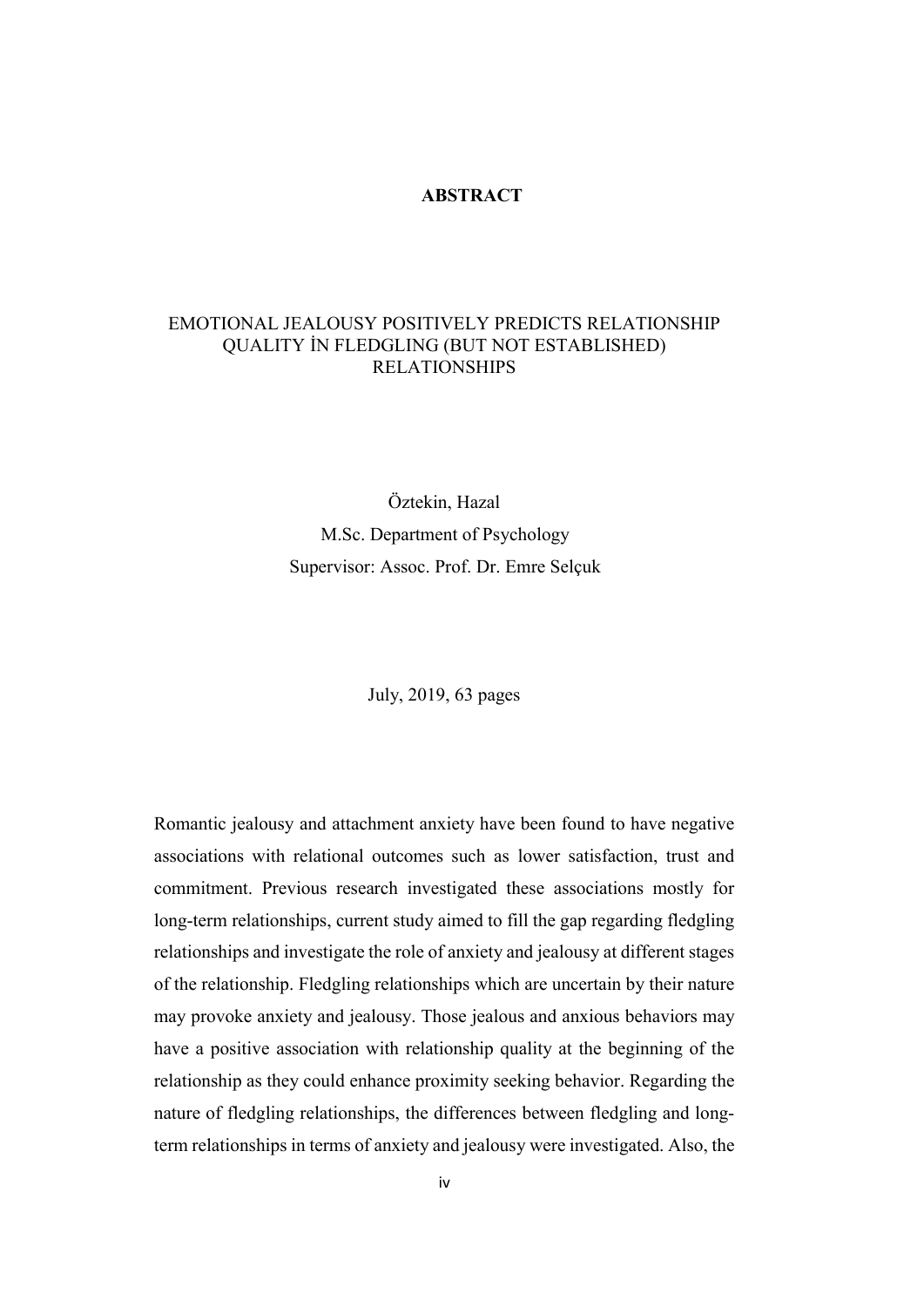moderating role of relationship stage for the associations of anxiety and jealousy with relationship quality were tested. Two hundred and sixty two participants who were in a relationship for less than two months or more than a year were recruited (130 for the fledgling group, 132 for the long-term group). Participants completed the Experiences in Close Relationships-Revised, Multidimensional Jealousy Scale and Perceived Relationship Quality Components Inventory in a laboratory setting. Results revealed that the fledgling group had higher levels of attachment anxiety and emotional jealousy than the long-term group. Also, only emotional jealousy was found to have a positive association with relationship quality in fledgling romantic relationships but no significant associations were found for long-term relationships. Even though the moderating role of relationship stage on the associations of jealousy and anxiety with relationship quality was partially supported, current study supports the adaptive role of emotional jealousy in fledgling relationships.

Keywords: Romantic Relationships, Romantic Jealousy, Attachment Anxiety, Fledgling Relationships.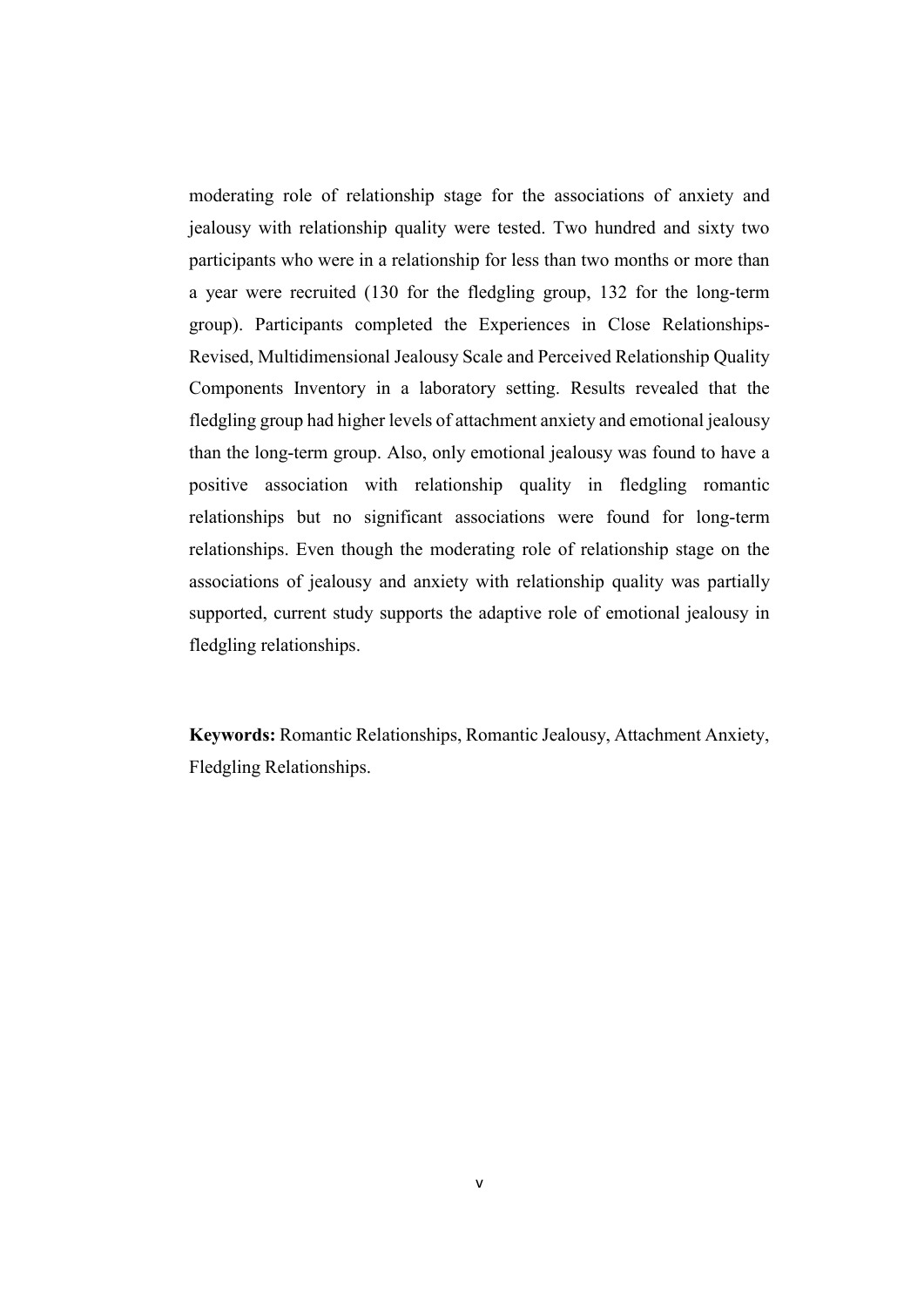# <span id="page-6-0"></span>YENİ BAŞLAYAN İLİŞKİLERDE DUYGUSAL KISKANÇLIĞIN İLİŞKİ KALİTESİNİ OLUMLU YORDAYICI ROLÜ

Öztekin, Hazal Yüksek Lisans, Psikoloji Bölümü Tez Yöneticisi : Doç. Dr. Emre Selçuk

Temmuz, 2019, 63 sayfa

Romantik kıskançlık ve bağlanma kaygısının romantik ilişkiler üzerinde olumlu ve olumsuz etkileri bulunmaktadır. Geçmişte yapılan çalışmalar bu etkileri çoğunlukla uzun süreli ilişkilerde araştırmışlardır. Mevcut çalışmada kıskançlık ve kaygının olumlu etkisi hem yeni başlayan hem de uzun süreli ilişkiler üzerinde araştırılmıştır. Bu amaç doğrultusunda toplam iki yüz altmış iki katılımcıya ulaşılmış (130 yeni ilişki grubu, 132 uzun ilişki grubu) ve katılımcılar laboratuar ortamında Yakın İlişkilerde Yaşantılar Envanteri-II, Çok Boyutlu Kıskançlık Ölçeği ve Algılanan Romantik İlişki Kalitesi Ölçeği'ni doldurmuşlardır. Sonuçlar, yeni başlayan ilişkilerde duygusal kıskançlığın ve kaygını uzun süreli ilişkilere göre daha yüksek olduğunu göstermiştir. Ayrıca, yeni başlayan ilişkilerde duygusal kıskançlık ve ilişki kalitesi arasında olumlu bir ilişki olduğu bulunmuştur. Moderasyon analiz sonuçları diğer kıskançlık boyutları ve kaygı açısından anlamlı olmasa da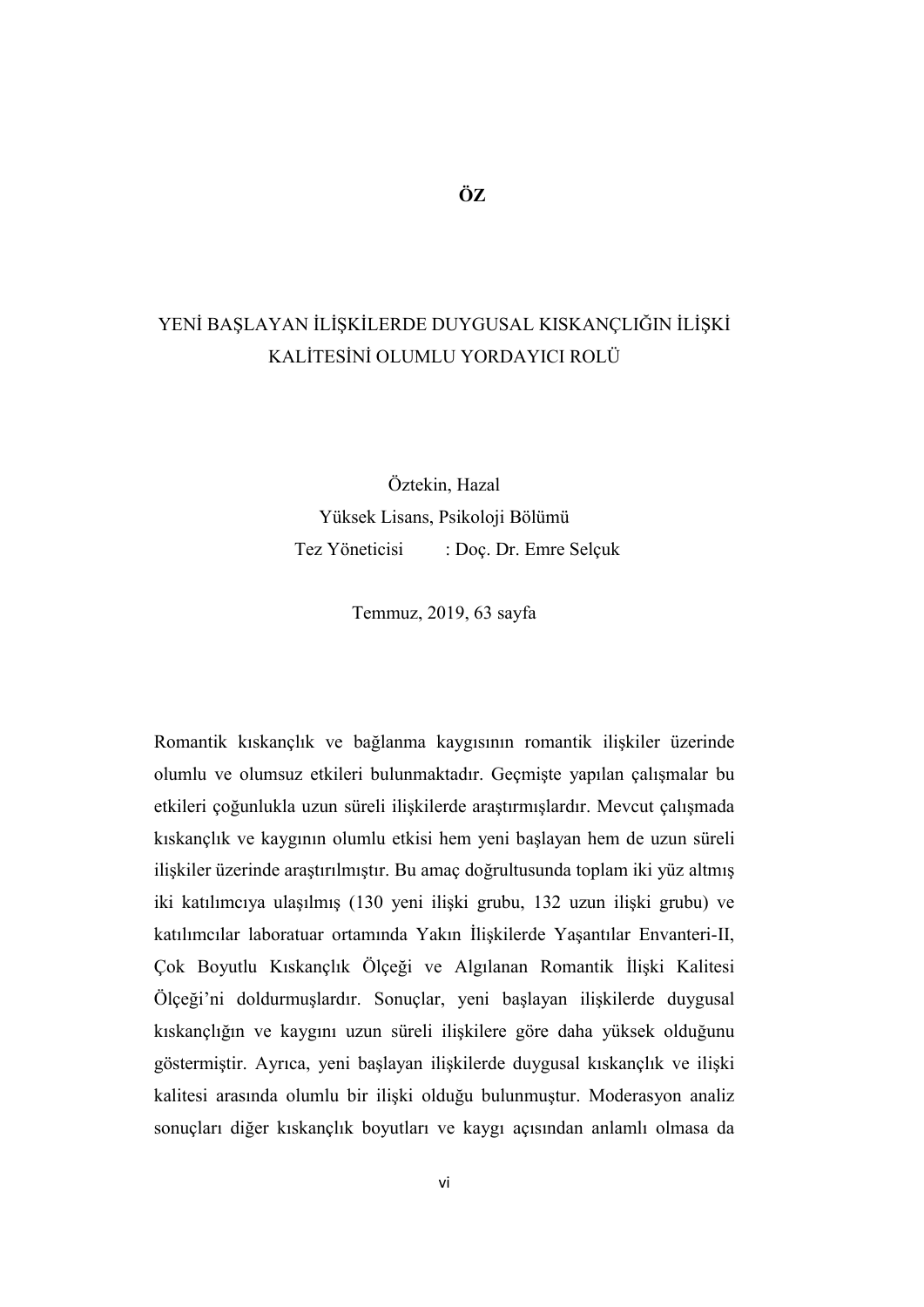mevcut çalışma özel olarak duygusal kıskançlığın yeni başlayan ilişkilerdeki olumlu rolünü ortaya koymuştur.

Anahtar Kelimeler: Romantik İlişkiler, Kıskançlık, Bağlanma Kaygısı, Yeni İlişkiler.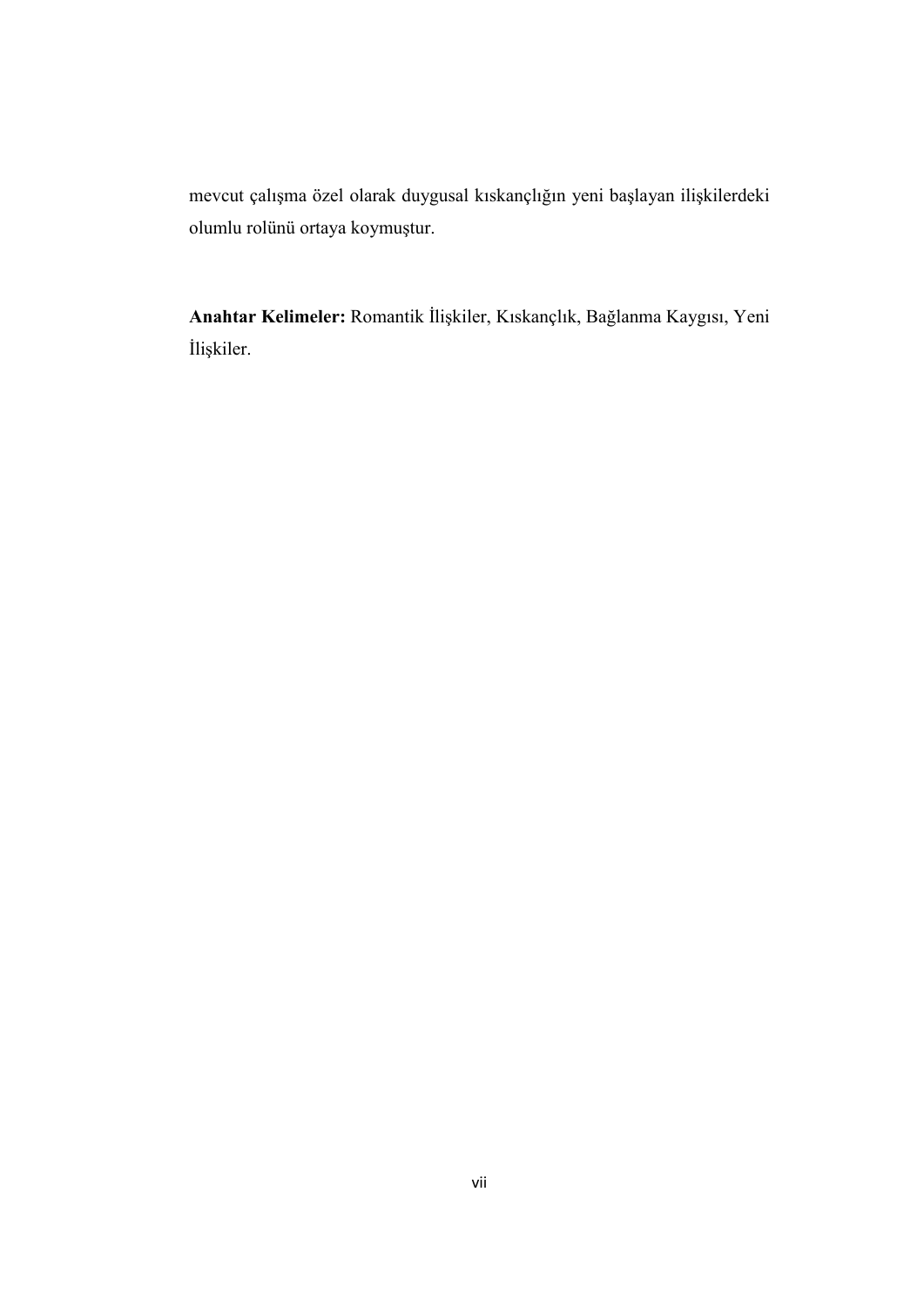To my Grandmother

<span id="page-8-0"></span>For teaching me the value of patience and unconditional love.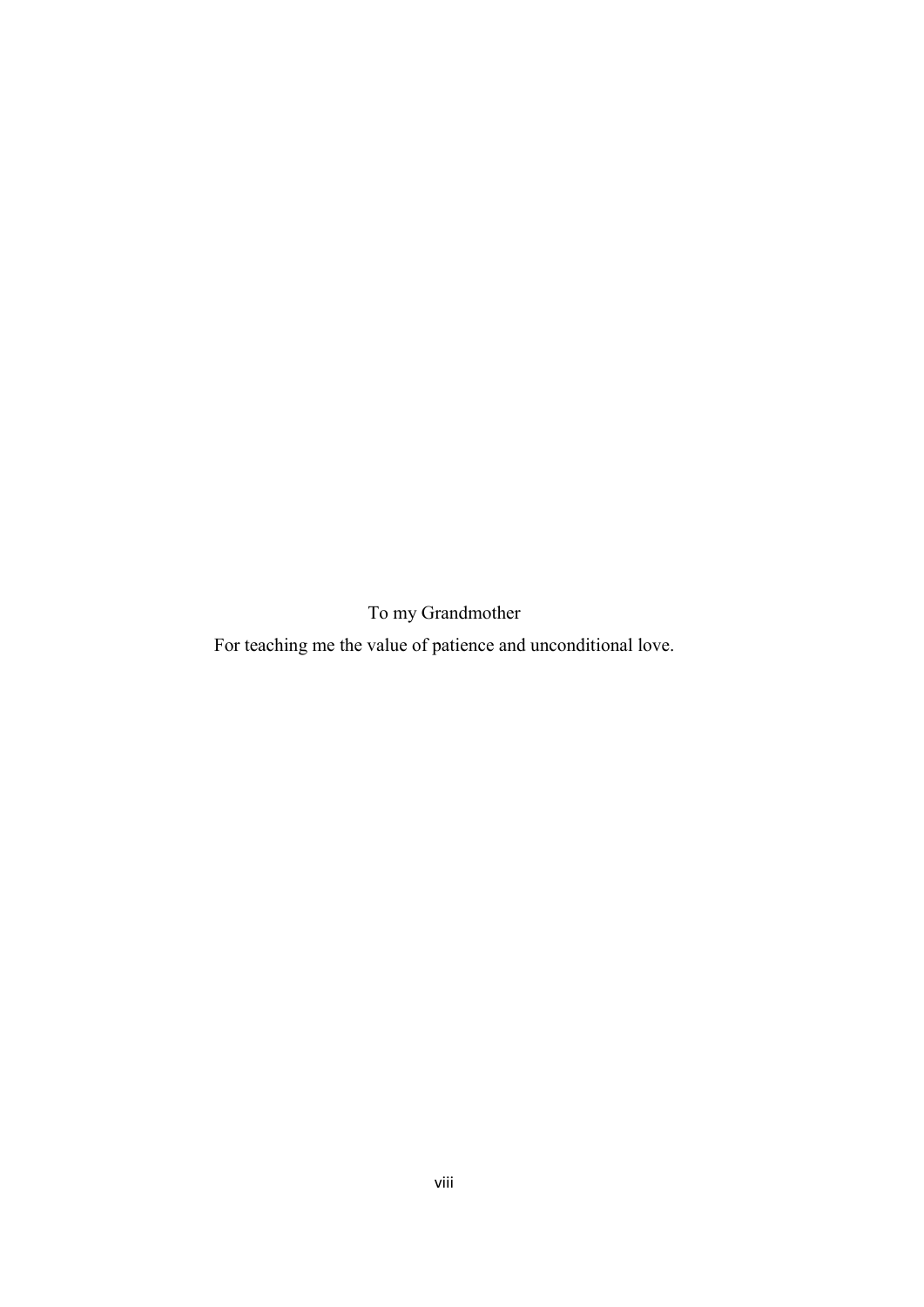#### ACKNOWLEDGMENTS

<span id="page-9-0"></span>I would like to express my deepest gratitude to my advisor Emre Selçuk and Gül Günaydın for their endless support and encouragement. I am really lucky to have them as role models in my life. Thank you for sharing my excitement in every research idea I had, encouraging me to conduct research and keep believing in me even when I did not have the motivation. I would also like to thank Başak Şahin-Acar, for her valuable feedback and contributions to this study. Also, special thanks to my dearest Deniz Hazal Karabulut, I am so proud of us, we came a long way. Thank you for always being there for me since the very beginning. It is great to have such a wonderful colleague and best friend.

My lovely family, Sema and Orhan Öztekin, thank you for all the love, support and care. You have given me valuable experiences, thought me to be an independent woman and always believed in me. Also, my other biggest supporter, Deniz Özen everything would be harder without you. Thank you for always listening me and bearing with my tiny breakdowns every time. And, İsmail Hakkı Aydın the past years would be way more challenging without your existence and friendship. Thank you for all the stimulating conversations and being such a great study partner. We both finally made it to the end.

My beloved ODTÜ crew; Zeynep Şaklar, Özde Koçak, Burcu Tatar, Ceren Arslan, Sara Hurşidi and Barış Şahin, I am so grateful that our paths crossed. Thank you for all the great memories and collective work. And special thanks to Öykü Çiftçi, for all the social and academic support during the challenging times we have experienced.

I would like to thank our lovely research assistants, Pınar Ayradilli and İdil Yılmazgil. This thesis wouldn't be completed without your support and hard work during data collection. Finally, to all of our participants, and friends who helped us to find participants, thank you so much. Wish you all love and happiness.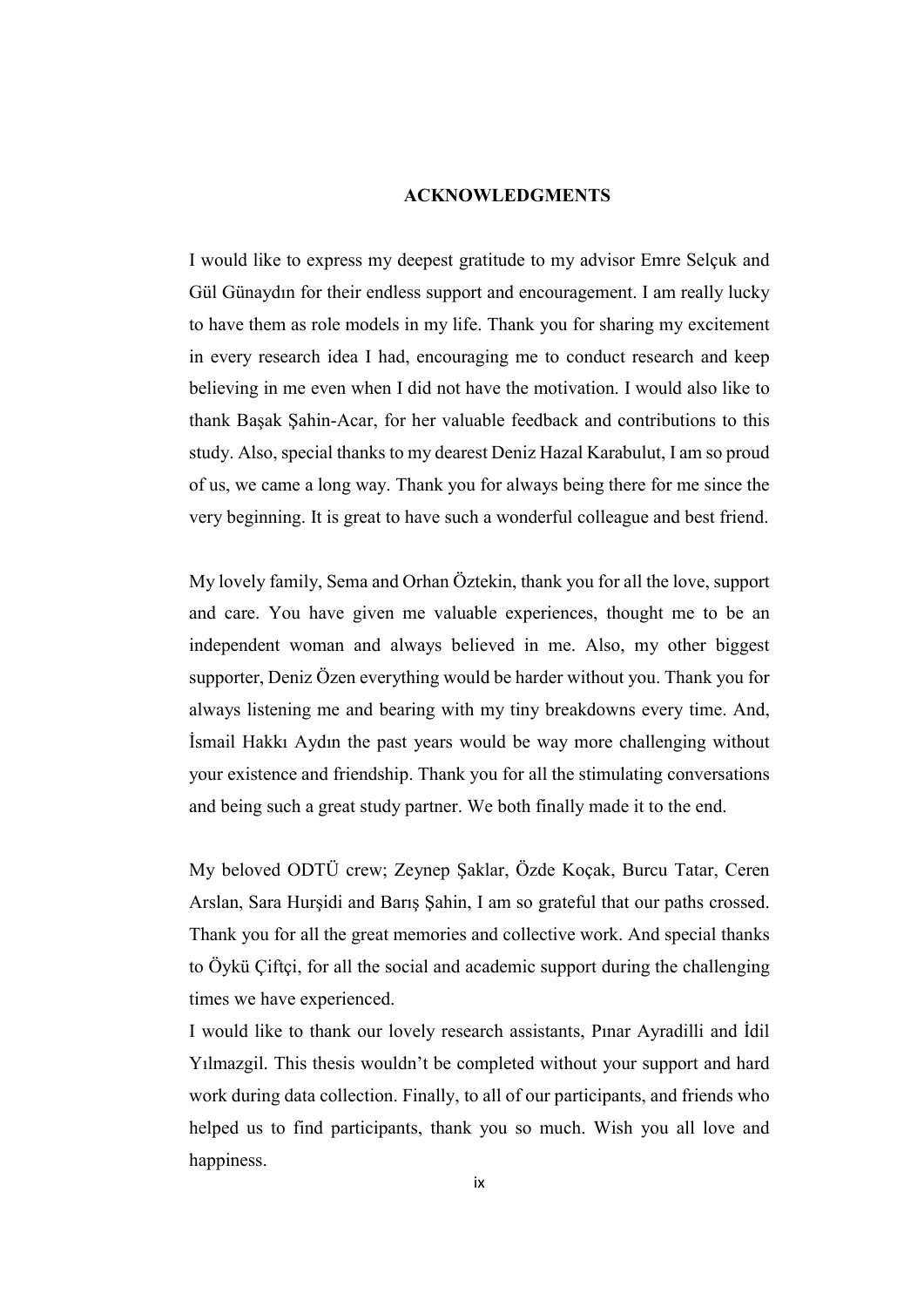## **TABLE OF CONTENTS**

| <b>CHAPTER</b>                                                    |    |
|-------------------------------------------------------------------|----|
|                                                                   |    |
| 1.1.                                                              |    |
| 1.2.                                                              |    |
| 1.3.                                                              |    |
| 1.4.                                                              |    |
| 1.5.                                                              |    |
|                                                                   |    |
|                                                                   |    |
|                                                                   |    |
| 2.2.1. Experiences in Close Relationships-Revised 15              |    |
| 2.2.2. Perceived Relationship Quality Components Inventory 15     |    |
|                                                                   |    |
|                                                                   |    |
|                                                                   |    |
|                                                                   |    |
|                                                                   |    |
| 3.2. Difference between Fledgling and Long-Term Relationships  20 |    |
| 3.3. Moderating Role of Relationship Stage in the Associations of |    |
| 3.4. Moderating Role of Relationship Stage in the Associations of |    |
|                                                                   | 26 |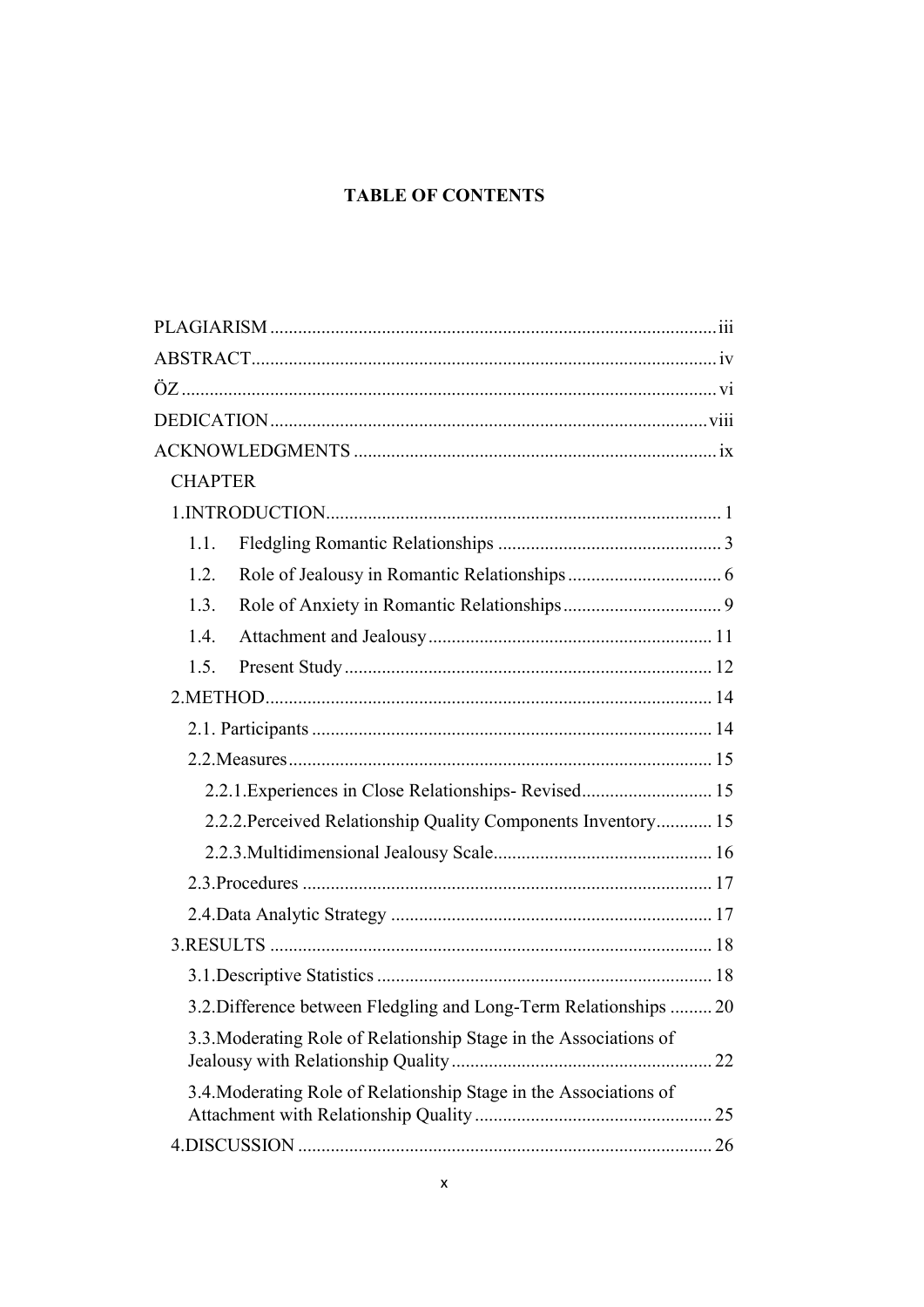|                                                    | 34 |
|----------------------------------------------------|----|
| <b>APPENDICES</b>                                  |    |
| APPENDIX A-HUMAN SUBJECTS ETHICS COMMITTEE         |    |
| APPENDIX B – EXPERIENCES IN CLOSE RELATIONSHIPS-   |    |
| APPENDIX C- MULTIDIMENSIONAL JEALOUSY SCALE 44     |    |
| APPENDIX D- PERCEIVED RELATIONSHIP QUALITY         |    |
|                                                    |    |
|                                                    |    |
| APPENDIX G. TEZ İZİN FORMU/THESIS PERMISSON FORM63 |    |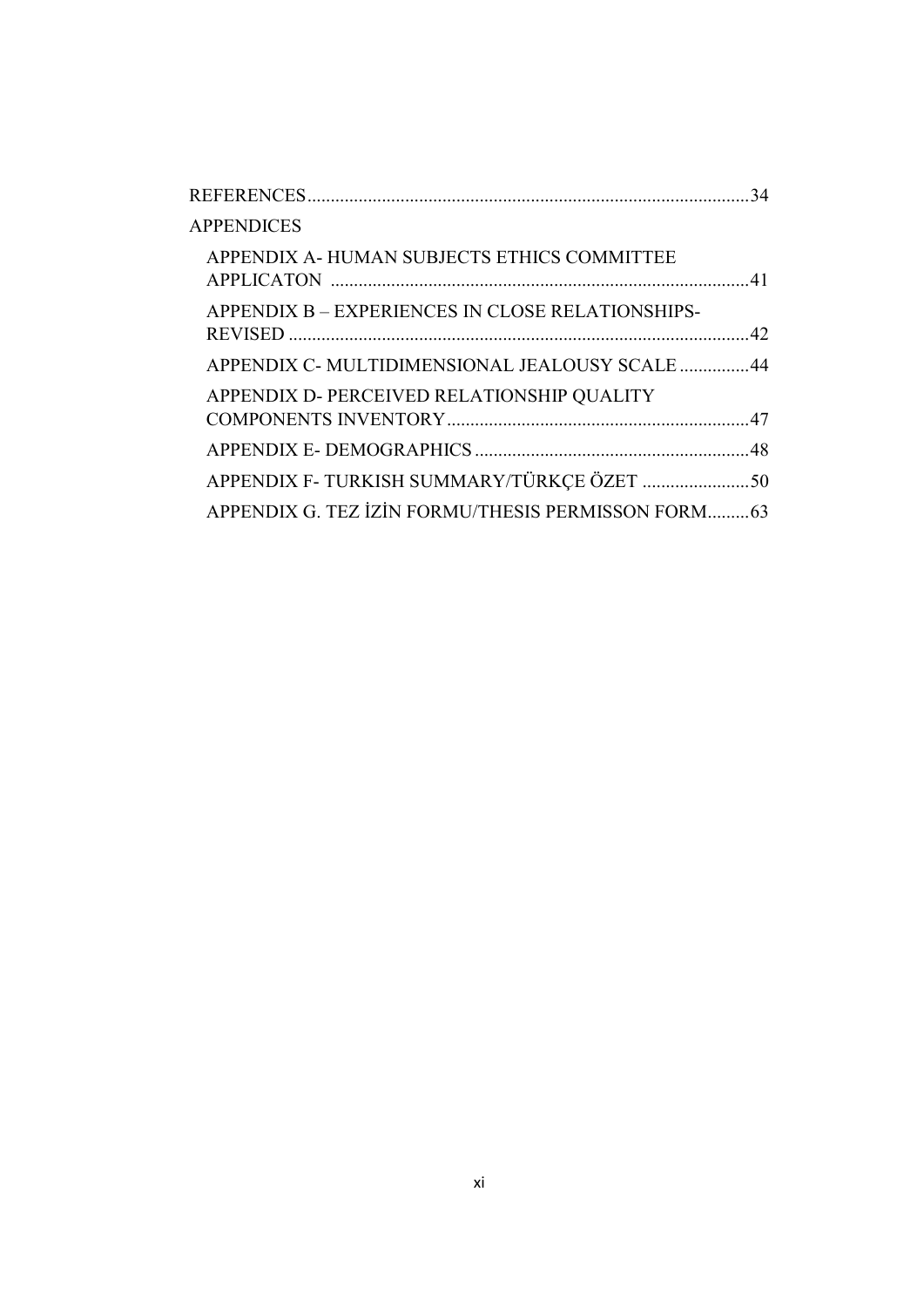## LIST OF TABLES

| Table 1 Bivariate Correlations of Variables for Fledgling Group (below       |    |
|------------------------------------------------------------------------------|----|
|                                                                              |    |
| Table 2 Mean and SD of variables in two groups and group differences 21      |    |
| Table 3 Conditional Effects of Emotional Jealousy on Relationship Quality 23 |    |
| Table 4 Moderating Role of Relationship Stage in the Associations of         |    |
|                                                                              |    |
| Table 5 Moderating Role of Relationship Stage in the Associations of         |    |
|                                                                              | 25 |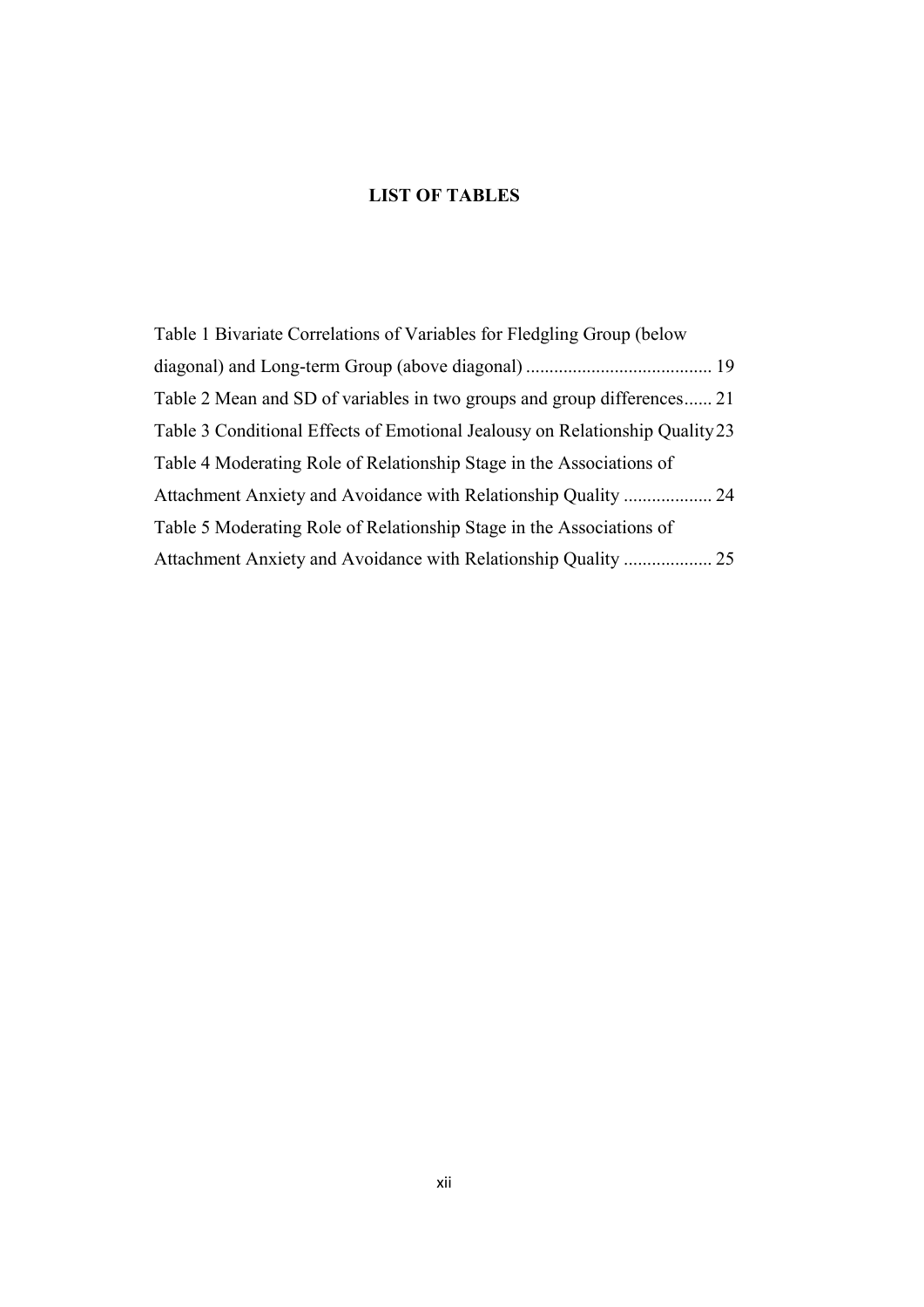#### CHAPTER 1

#### INTRODUCTION

<span id="page-13-0"></span>Imagine your best friend Deniz just got into a relationship and he goes out with his new partner, texts her throughout the day, makes plans for future, meets with her in all his free time, wonders where she is, gets jealous. You think that he went crazy because of being too anxious about his relationship and jealous of his partner and you might be right about your concerns. Jealous feelings emerge when there is a possible threat to the relationship and individuals manifest jealous behaviors in order not to lose their partners (Guerrero, 1998). Even though the motivation behind those behaviors does seem to be harmless, jealous behaviors have found to be negatively related to relational outcomes such as less satisfaction (White, & Mullen, 1989), feelings of insecurity (Mathes, & Severa, 1981), and even violence in the relationship (Kaighobadi, Shackelford, & Goetz, 2009). There are also individual outcomes regarding jealousy. While self-esteem is negatively associated with jealousy, individuals who showed narcissistic traits demonstrated higher jealousy towards their partners (Chin et al., 2016). Havelock Ellis (1922), a British writer, defines jealousy as "*the dragon which slays love under the pretence of keeping it alive"*. So, the innocent motivation of maintaining the relationship with jealousy can be troublesome. Jealousy is not the only phenomenon that is triggered by fear of losing the partner. In addition to romantic jealousy, the fear of losing the partner also triggers anxiety individuals experience in their romantic relationships. Attachment anxiety includes the worry individuals experience regarding abandonment by their partner (Hazan, & Shaver, 1987). Also, anxiety increases feelings of jealousy towards the partner (Knobloch,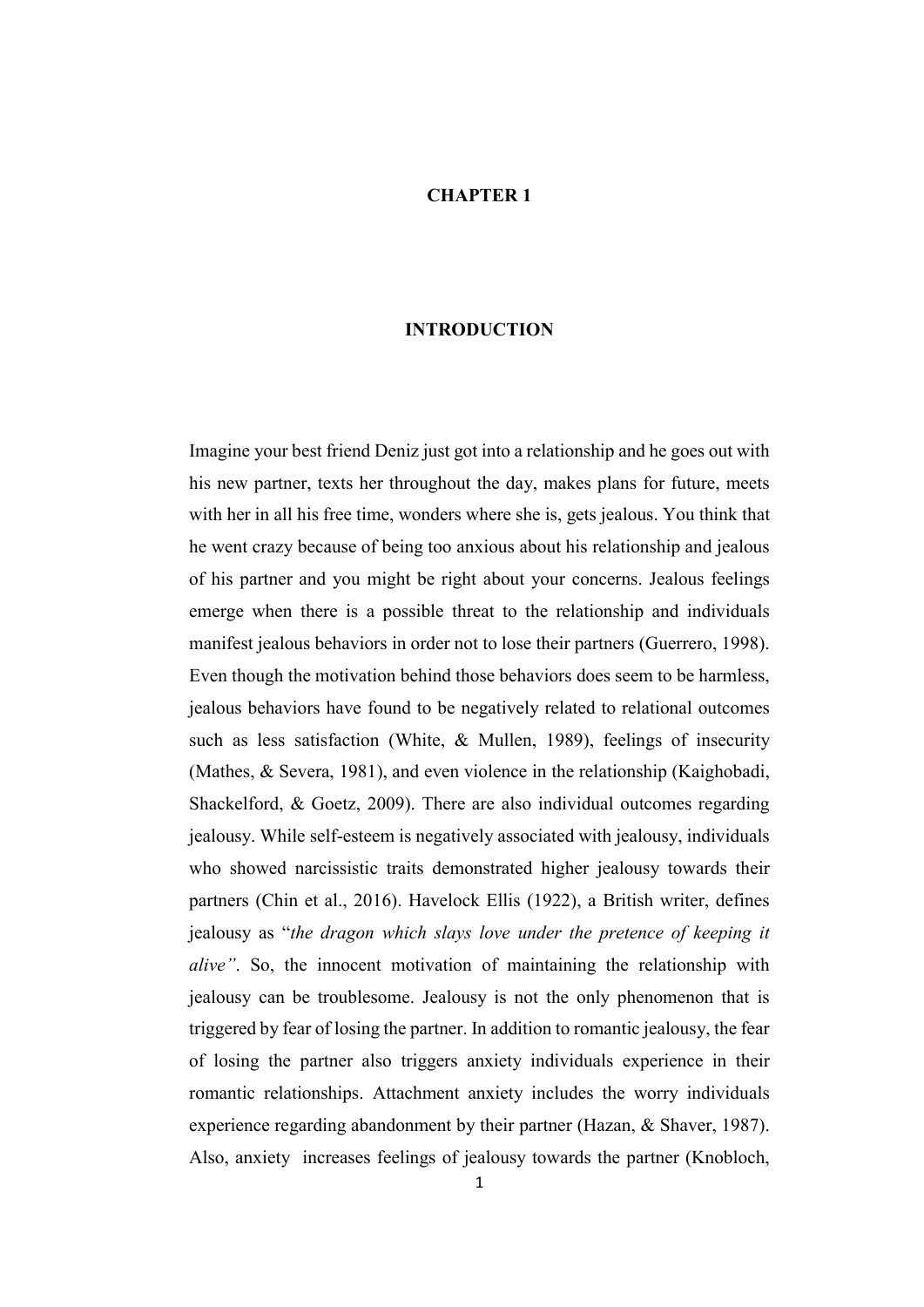Solomon, & Cruz, 2001) and similar to jealous behaviors, anxiety also has negative consequences for the relationship such as less satisfaction, commitment and trust (Simpson, 1990), the experience of anger towards one's partner (Collins, 1996) and less sexual satisfaction (Butzer & Campbell, 2008). The aforementioned studies investigating the role of jealousy and anxiety, have a common feature; almost all of the participants were either married or in a full-fledged relationship (Sheets, Fredendal, & Claypool, 1997; Cano, & O'Leary, 1997). But, what if things go differently in a fledgling relationship?

Couples have a motive to be close both physically and emotionally at the beginning of the relationship in an overwhelming manner (Zeifman, & Hazan, 1997). Engaging in jealous and anxious behaviors may enhance proximity and help couples to know each other more for the maintenance of the relationship. Fear of losing the partner, feeling threatened by possible rivals in early relationships can signal how one values the relationship and willing to commit to the relationship. In a fledgling relationship in which the trust is not fully maintained between the partners, jealous and anxious behaviors may not be harmful and have an adaptive function. Contrary to the non-adaptive role of jealousy and anxiety in full-fledged relationships, the central argument of the current study is, jealousy and attachment anxiety may have an adaptive role in terms of relationship quality for the fledgling romantic relationships. The proposed adaptive role corresponds to the positive associations of jealousy and anxiety with relationship quality in fledgling relationships. Rather than treating jealousy and anxiety as a negative component, this study aims to find their role in fledgling relationships as relationship quality indicators. Towards this aim, fledgling relationships are elucidated from a relationship development perspective and through attachment theory. In turn, the associations of jealousy and anxiety with relationship quality is discussed for romantic relationships.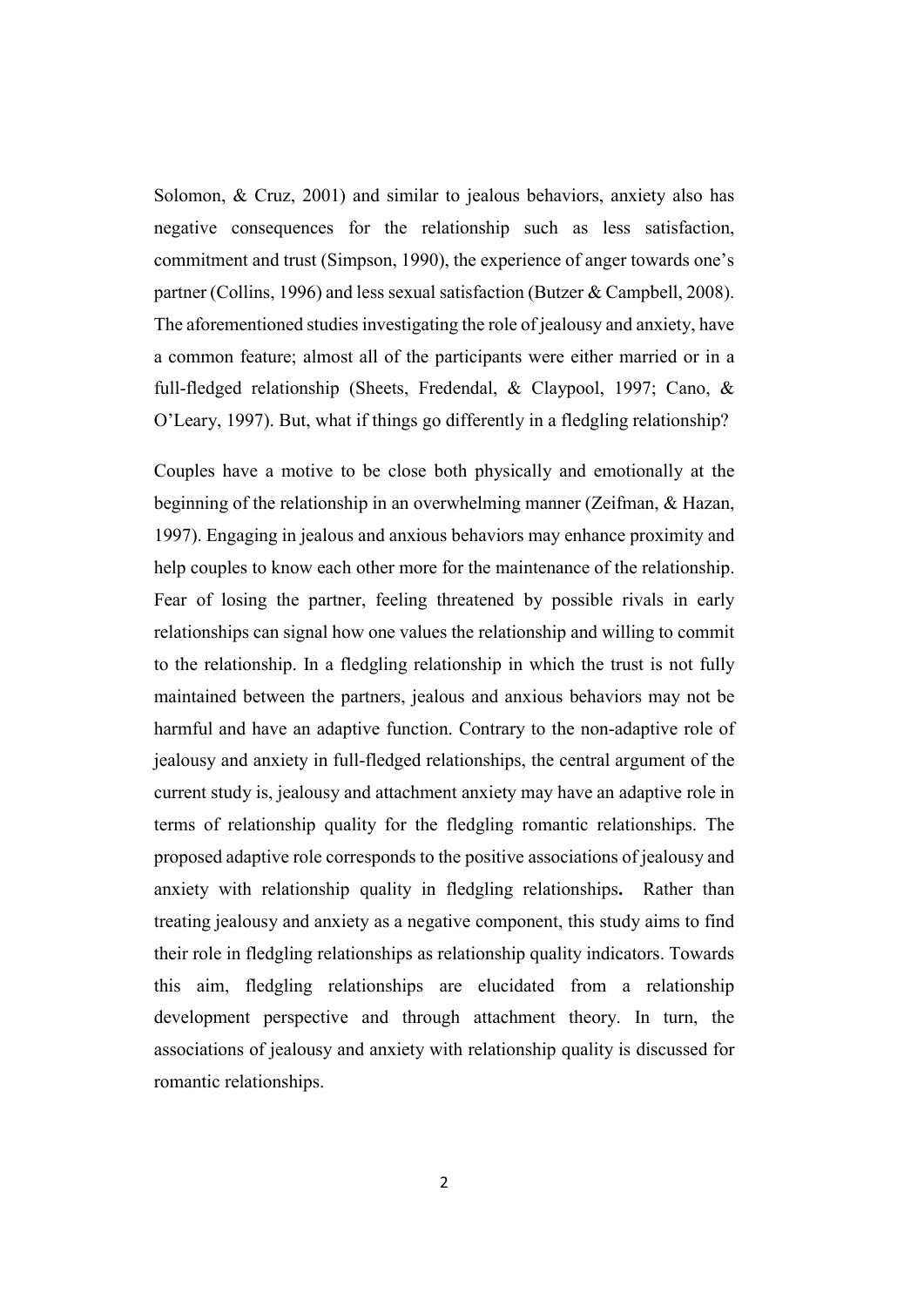#### <span id="page-15-0"></span>1.1.Fledgling Romantic Relationships

While investigating how relationships develop and what kind of patterns exist at the beginning of the relationship, attachment theory can be an accurate reference. The development of attachment bond during infancy is parallel to the attachment formation processes in adulthood (Zeifman, & Hazan, 1997). That is why it is crucial to tap on infant attachment while investigating fledgling romantic relationships that are also in the process of forming the bond. Since the moment babies open their eyes to the world, they seek proximity and prolonged care from caregivers. Bowlby (1969) have proposed that attachment behavioral system is activated as infants are not able to survive on their own. They seek proximity and experience separation anxiety towards their caregiver (Ainsworth, 1969). The distinctive patterns of the attachment behavioral system are; *proximity seeking* (remaining close to the caregiver), *safe haven* (comfort and reassurance from the caregiver), *separation distress* (experienced distress in times of separation) and *secure base* (formed by the availability of the caregiver and gives infant space to explore the environment) (Bowlby, 1969). Attachment bond is a unique relationship characterized by these specific behaviors, and formed between the infant and the caregiver. It serves an adaptive function for the infant and enables them to be near their caregiver at times of danger (Hazan & Shaver, 1987). The need for such an emotional bond does not disappear in adulthood and manifests itself in a similar manner regarding its development. For instance, at the *flirtation* phase, when the sexual attraction is at its peak level couples experience high levels of proximity seeking. The first bids of attachment behaviors become evident at the very beginning of the relationship. Then comes the *attachment in the making* phase, where partners begin to experience safe haven and emotional support from each other. The next step, *clear-cut attachment,* includes the transformation of the previous behaviors into a full-fledged attachment bond characterized with separation distress and secure base. At that point couples perceive the other as their secure base and experience distress in times of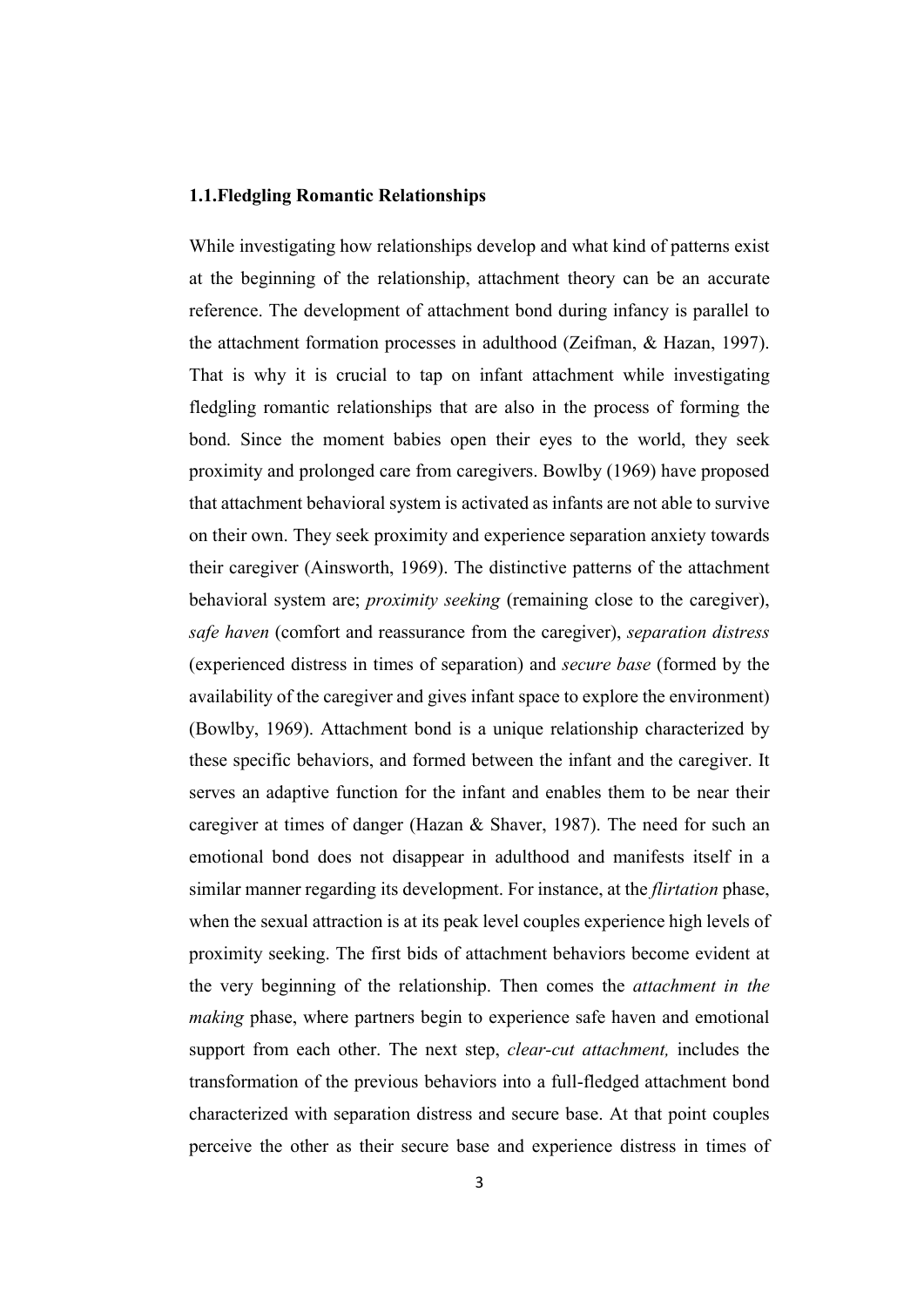separation (Zeifman, & Hazan, 1997). The evident attachment behaviors during adult attachment formation enable us to understand why individuals seek proximity at the beginning of the relationship and demonstrate different attachment behaviors as relationships progress. These higher levels of proximity seeking behavior at early stages of the relationship may correspond to the high levels of anxiety and jealousy experienced at those stages. Also, this point of view supports the current study's hypothesis regarding how jealousy and anxiety may have different functions in two stages of the relationship. While anxiety and jealousy may serve as a proximity seeking behavior at the beginning of the relationship, their function may change at the later stages of the relationship. Parallel to the higher prevalence of specific attachment behaviors in different stages of the relationship, the function of those behaviors may differ in each stage.

Similar to attachment behaviors, jealous behaviors are also observed during infancy and has a role in the attachment behavioral system (Hart, 2010). Jealousy is generally manifested in the family context and can be observed directly in the triadic relationship; mother, infant and the newcomer sibling. Infants experience and express jealousy towards their caregivers. The possibility of differential treatment and loss of exclusivity of the caregiver arise when the sibling joins the family. But siblings are not the only threat or jealousy provoking figures in infants' lives. For instance, infants significantly react in a situation where their mothers attend to a baby doll but stay cool when the mother looks at a storybook (Wingert, & Brant, 2005). Those reactions vary such as smiling to the mother to attract her, when smiling does not work crying out loud and protesting. Similar pattern is observed with infants in orphanages with their caregivers. German-Jewish infants in orphanages during holocaust displayed jealousy towards their caregiver when the caregiver attends to another infant (Freud, & Dann, 1947). When a threat is present for the infant-caregiver relationship, an activation occurs in the attachment behavioral system. As Bowlby (1969) suggested, when infants do not receive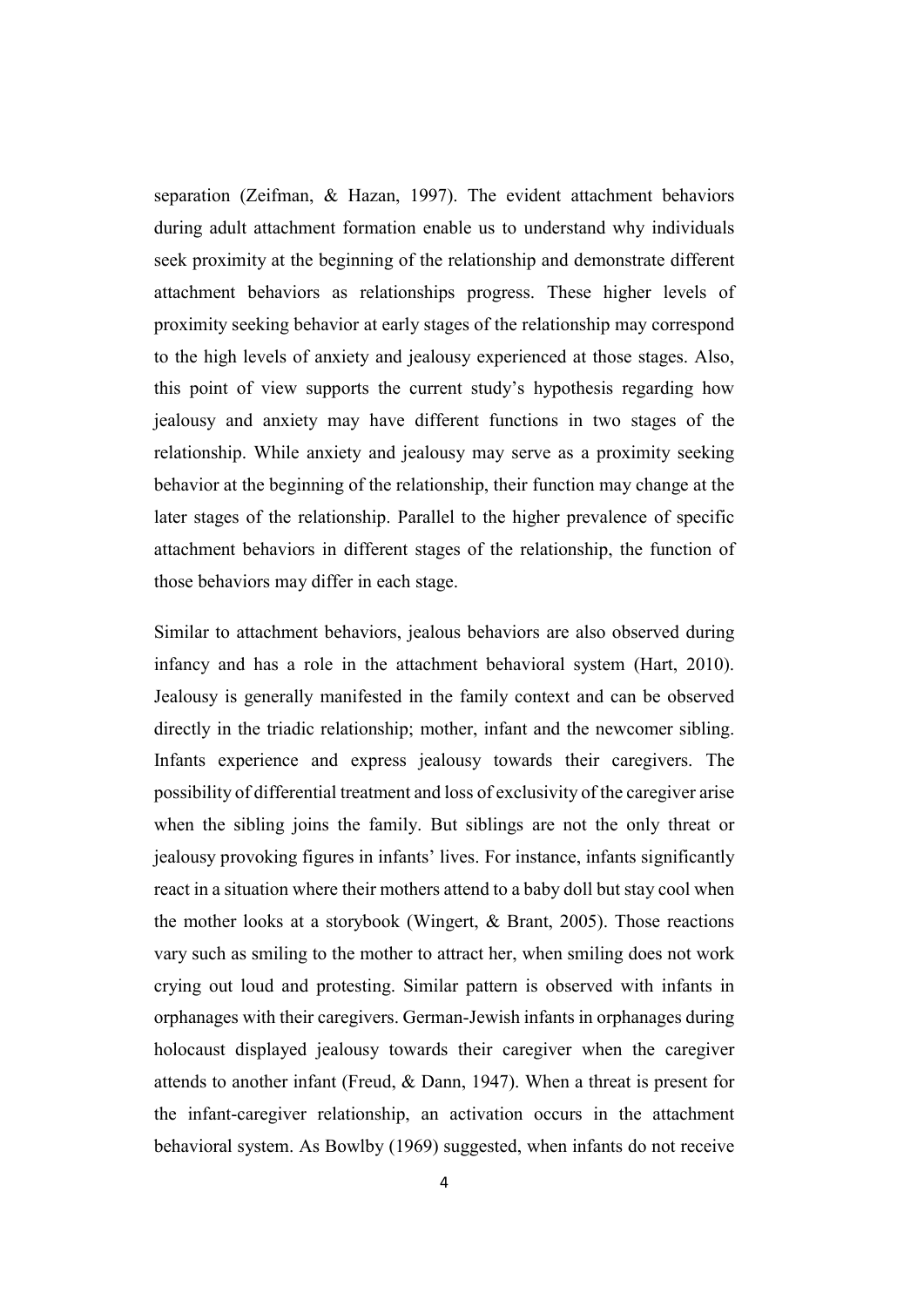caregiving behavior from the caregiver they protest and seek proximity. Similar protest occurs in case of a threat towards the caregiver's attention arises. These protests are the first displays of jealous feelings. Regarding these findings for infant-caregiver attachment, it can be concluded that jealousy is an evident behavior when the relationship is valued and new. In a similar vein, when a newly romantic relationship is valued partners may experience jealous feelings to keep the other partner close in order not to lose them and maintain the relationship. This attitude may lead to positive outcomes in terms of relationship quality.

Fledgling romantic relationships, by their nature, are uncertain, ambiguous and developing relationships. As relationships progress individuals manifest certain behaviors and patterns (Altman, & Taylor, 1973) in addition to distinct attachment behaviors. A relationship development perspective suggests that, at different stages of the relationship partners' perceptions, feelings and thoughts change their shape (Aune, Aune, & Buller, 1994). For instance, they do not reveal their intimate secrets and personal history immediately at the beginning of the relationship (Berg, 1984). As uncertainty is high at the beginning of the relationship (Solomon, & Knobloch, 2001), one of the explanations of this distant approach can be the lower intimacy and higher uncertainty experienced at the beginning of the relationship. Relational uncertainty and intimacy are the two key factors while examining relationship development (Knobloch, Solomon, & Cruz, 2001). Couples build the intimacy and reduce uncertainty as relationships progress. For instance, it was found that uncertainty and jealousy was higher and trust was lower in long-distance relationships. (Dainton, & Aylor, 2001). Regarding these findings, relational uncertainty and jealousy can be considered as co-occurring aspects. So, jealous feelings can be inevitable at the beginning of the relationship when uncertainty is high compared to the long-term relationships. It is possible that two people who value their relationship but cannot feel the commitment just yet, may worry about their relationship and get jealous (Melamed, 1991). As couples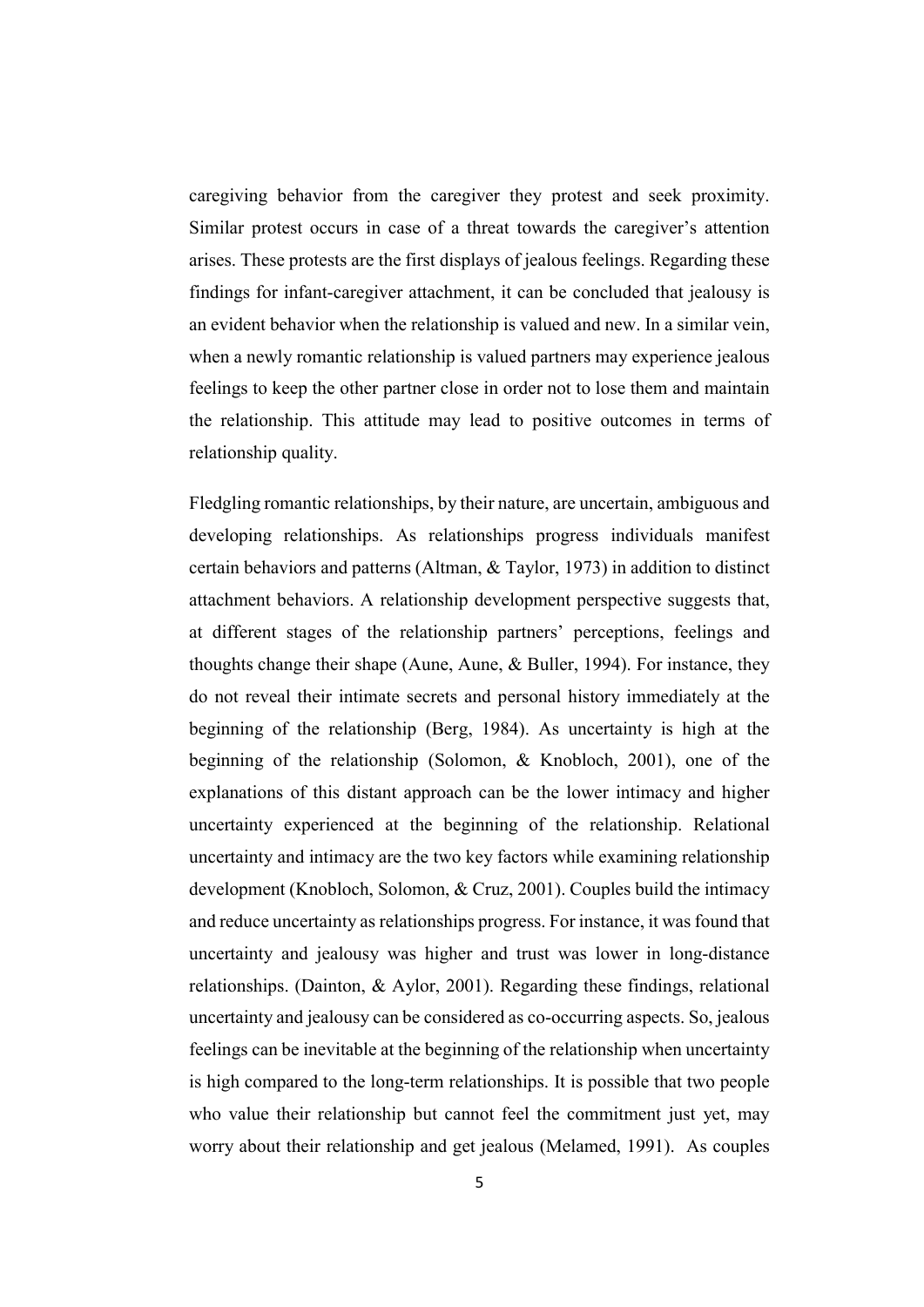spend more time together they get to know each other, their behaviors, perceptions and the impact of those behaviors and perceptions may change. If the worry and jealousy individuals experience remain even when the uncertainty is low and the intimacy is high, it can create problems for both the relationship and the partners (Knobloch, Solomon, & Cruz, 2001).

#### <span id="page-18-0"></span>1.2.Role of Jealousy in Romantic Relationships

In the most common description of jealousy, it is the experienced and expressed emotions in the presence of a threat to one's relationship or selfesteem (Guerrero, 1998). These threats can be varied and be state-like or dispositional (White, 1981). For instance, when one partner flirts with someone on a particular occasion it can be defined as a state-like threat or if he/she is usually flirty with other people around it becomes a dispositional threat. Experiences and expressions of jealousy can also be divided as state-like and dispositional jealousy. Some studies suggest that jealousy is dispositional and consider it as a personality characteristic (Pines, & Aronson, 1983; Bringle, 1981). Hence, there are striking results regarding how jealousy is state-like and situational. When jealousy provoking situations were listed, the percentage of the variance of reactions was higher in situational differences than individual differences. (Francis, 1977). In the current study, jealousy is considered and measured as a state-like trait. Stage of the relationship is the situational factor that may affect the degree of jealousy and its impact on the relationship. Jealousy expression and experience may change depending on the stage of the relationship regardless of individuals' dispositional jealousy. Regarding this crucial state-like nature of the stage of the relationship, current study measured jealousy as a state-like experience. But it should be noted that jealousy is not only a dispositional trait or a state-like experience depending on the situation or the relationship (Cano, & O'leary, 1997).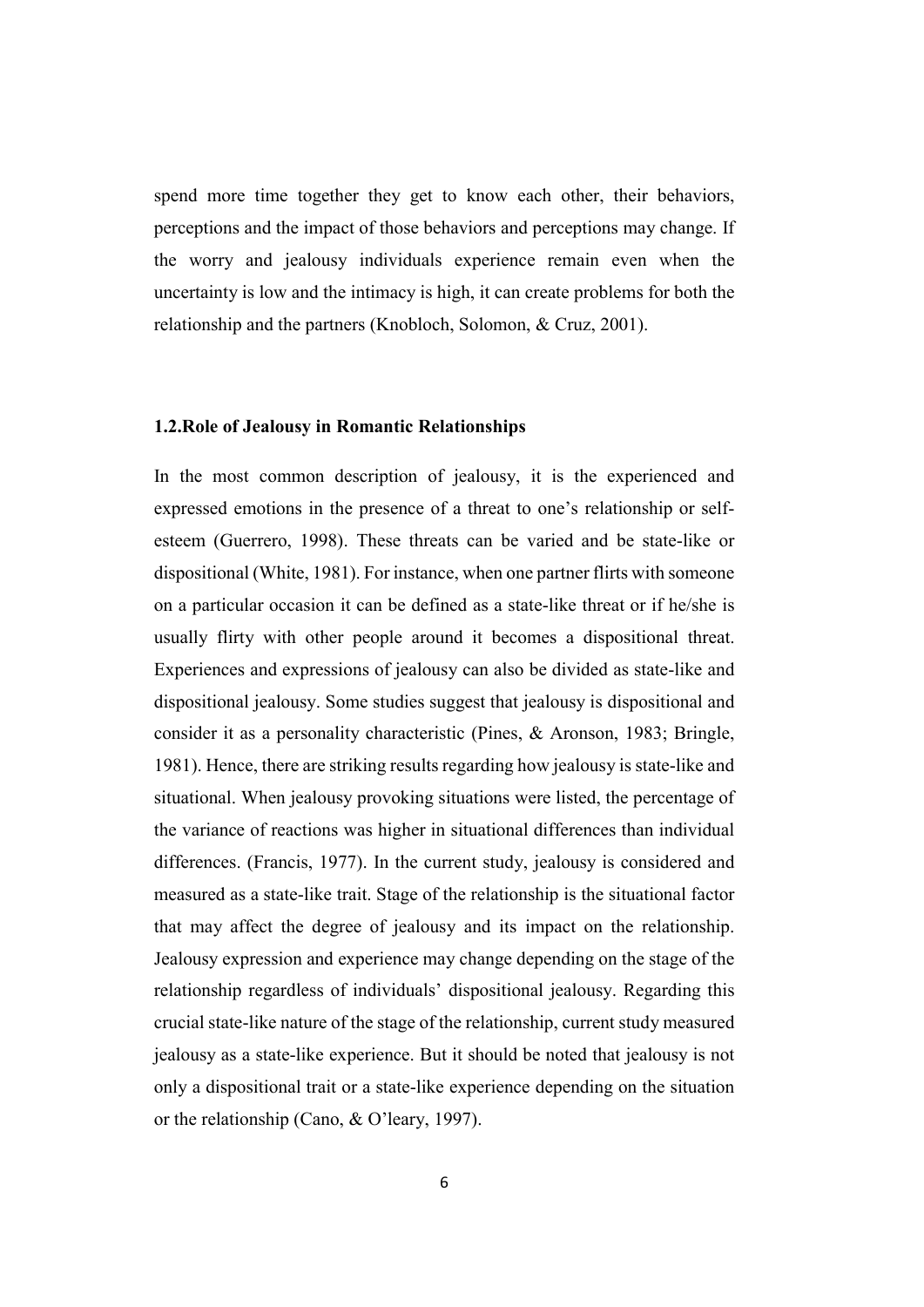Many scholars defined jealousy as a complex system and included different sets of emotions, communicative responses, and dimensions. The most comprehensive perspective to understand jealousy is to consider it as a multidimensional phenomenon. White (1981) suggested a complex model for jealousy consisted of *primary appraisal*, *secondary appraisal* variables, *emotional reactions* and *coping behaviors.* Primary appraisal variables are factors that affect individuals' perception of potential or real threats to the relationship or the self. Secondary appraisal variables represent the coping strategies individuals develop to deal with the threats. As a second step after the perception of the threat, emotional reactions show up and following that individuals demonstrate their coping behaviors. In White (1981)'s model, potential or real threats are the ones that trigger this system and every step occurs after another, at the end resulting in jealousy.

Building on this model, Pfeiffer and Wong (1989) categorized jealousy in three dimensions; cognitive, behavioral, and emotional jealousy. In their model, it is suggested that an existence of a potential or real threat to the relationship is not necessary for feelings of jealousy. For instance, an emotional reaction may occur as a conditioned response, or individuals can worry or be suspicious (cognitive jealousy) when there is no threat to their relationship. Also, they suggest that coping with the emotions are not the only behavioral component of jealousy. There are *detective/protective measures* that individuals engage in when they feel jealous such as questioning the partner or ensuring that a threat cannot occur between their partner and a potential rival. Behavioral jealousy is composed of both coping mechanisms as internal processes and reactions to the partner as direct processes. So in this model, additional behavioral manifestations exist to coping behaviors. Also, contrary to the White (1981)'s model; jealousy is not experienced and expressed sequentially. Multidimensional jealousy allows a simultaneous existence for the different dimensions. An individual does not have to experience the emotions, demonstrate jealous behaviors and cope with those behaviors sequentially.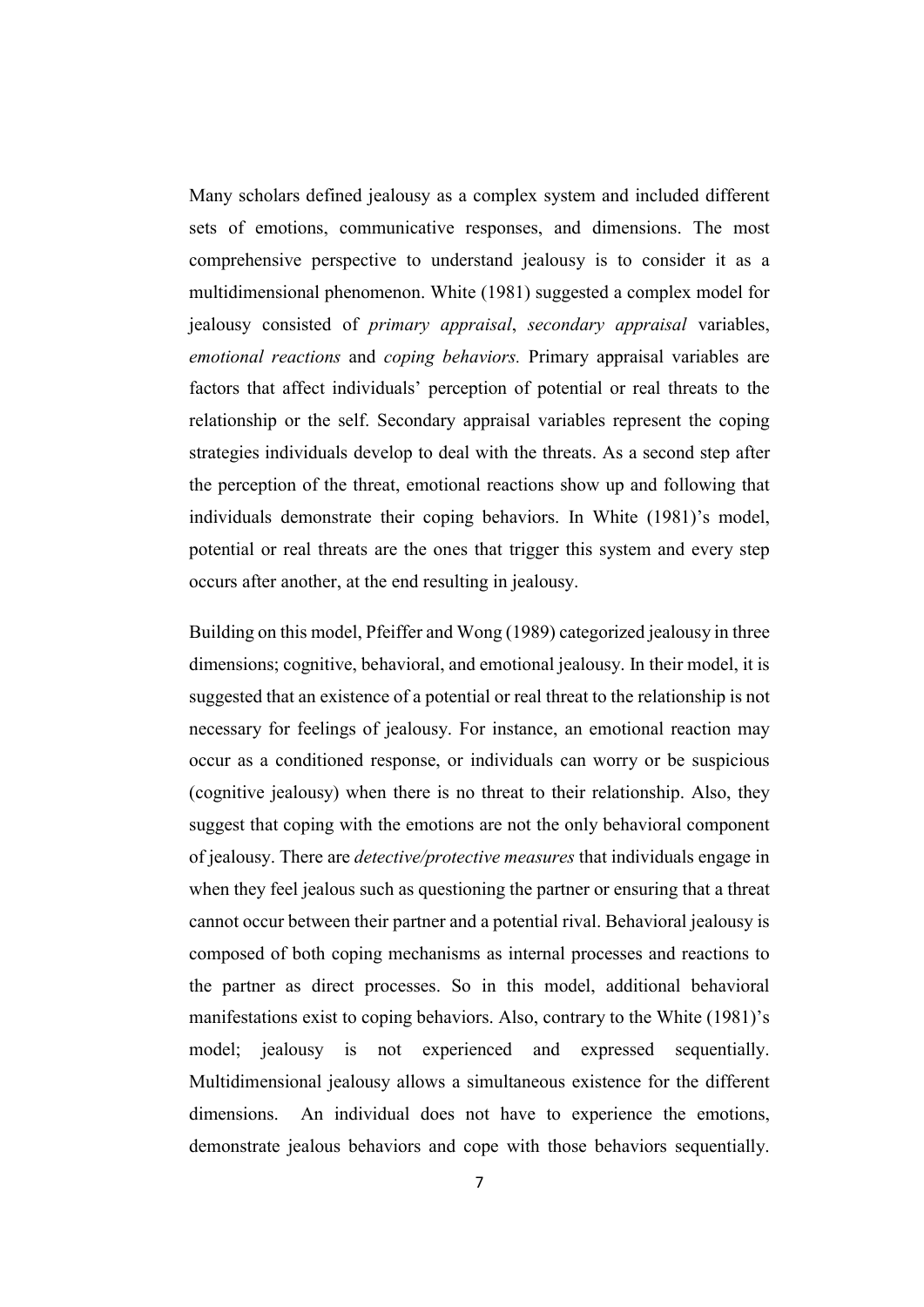They can experience different jealousy levels for different dimensions and may have distinct outcomes resulting from their jealousy levels. Another advantage of measuring jealousy with a multidimensional questionnaire can be in analyzing different types of jealousy separately. For instance, emotional and cognitive jealousy are two distinct dimensions of jealousy and were found to have different associations with romantic love. Emotional jealousy, referring to the feelings in case of a threat to the relationship is positively related to romantic love. However, cognitive jealousy which refers to the worries and suspicions individuals experience regarding infidelity of their partner, was found to be negatively associated with romantic love. (Pfeiffer, & Wong, 1989).

Approaching jealousy from a multidimensional perspective has revealed promising results. Similar to the Pfeiffer and Wong (1989)'s categorization, Dijkstra and Buunk (2001) proposed three different dimensions; reactive, anxious and possessive jealousy. Reactive jealousy refers to the negative emotions individuals feel when there is an actual threat to their relationship. Whereas anxious and possessive jealousy include suspicions, worries and possible strategies to prevent other partner from engaging with any possible rivals. Studies designed to investigate the relationship between different types of jealousy and relationship quality have revealed that there is a positive association between reactive jealousy and relationship quality and a negative association between anxious jealousy and relationship quality (Barrelds, & Dijkstra, 2006; Barrelds, & Dijkstra, 2007). It can be concluded that reacting to a jealousy provoking situation can in fact be beneficial for the relationship quality. Even though the results of these studies highlighted the positive impact of distinct types of jealousy, the participants were either married or cohabiting couples. So, the results cannot be discussed within the scope of fledgling relationships specifically. Current study aims to extend these results by exploring the impact of jealousy on relationship quality at the beginning of the relationship.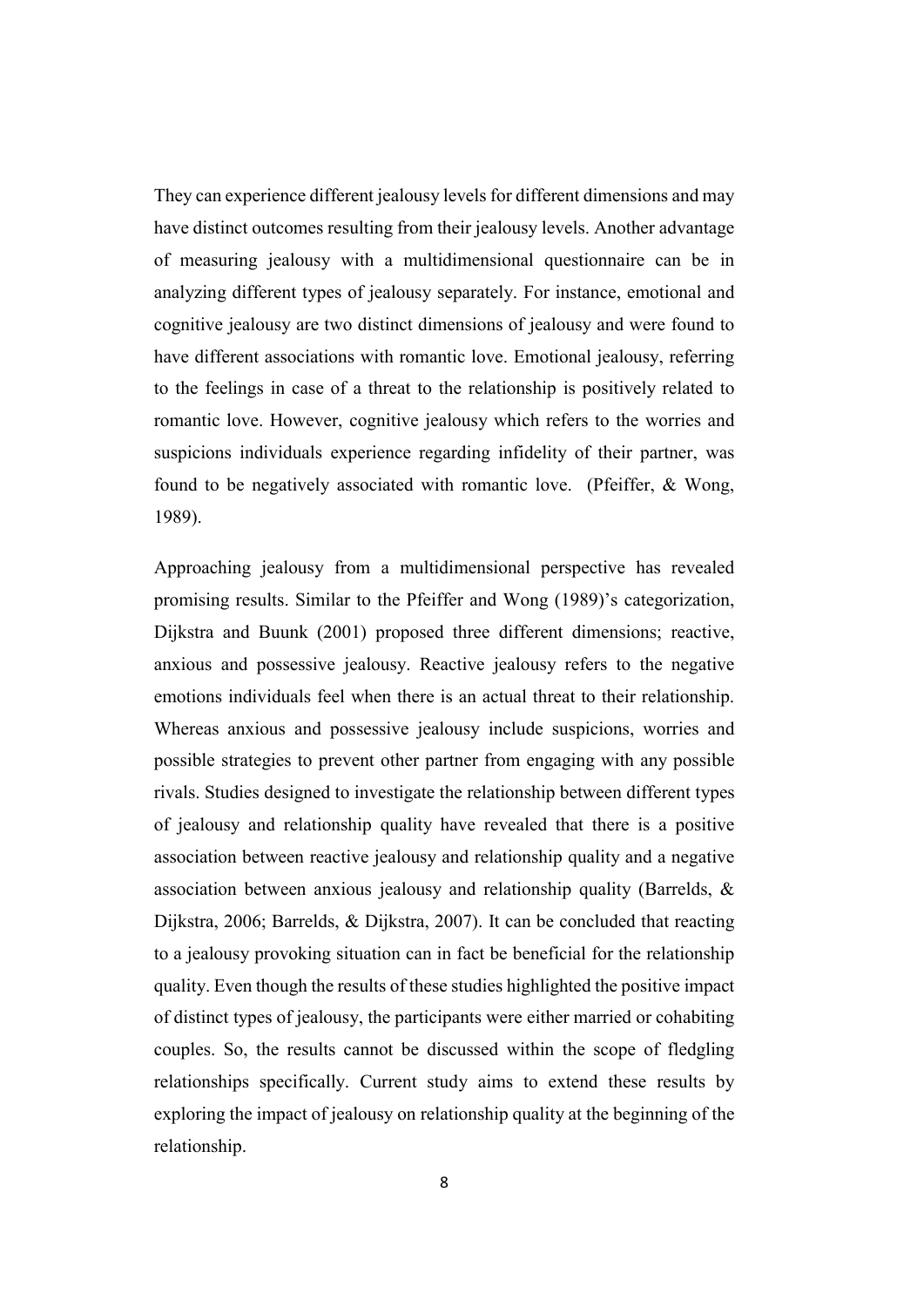#### <span id="page-21-0"></span>1.3.Role of Anxiety in Romantic Relationships

To understand attachment anxiety and its role in romantic relationships, the distinctive characteristics of different attachment styles should be highlighted. Individuals develop internal working models in terms of themselves and their social interactions (Bowlby, 1969). Those models are believed to have a crucial role in shaping personality and social behavior in adulthood (Simpson, 1990). Adult attachment is treated as a continuous spectrum with two dimensions (Brennan, Clark, & Shaver, 1998). The first dimension, *avoidance*, represents individuals who are generally distant, suspicious and avoid full commitment in their romantic relationships. Regarding their beliefs about romantic love, they believe that fairy tale like romantic love only exists in movies, books etc. not in real life (Hazan, & Shaver, 1987). The other dimension, *anxiety*, refers to the fear of abandonment and feeling underappreciated by the partner (Hazan, & Shaver, 1994). Anxiously attached individuals are prone to be close to their partners, some characterized as obsessions and experience mood fluctuations in their romantic relationships. They also believe that love exists and fall in love frequently but rarely find the true love (Hazan, & Shaver, 1987). Individuals who have low scores on avoidance and anxiety have secure attachment, they generally perceive their significant other as trustworthy, caring and reliable. Trust is a core component of their romantic relationships (Shaver, & Mikulincer, 2006).

Although these distinct attachment styles are based on individual differences, these patterns has also been investigated as state-like and show variations among different close relationships. Past research have shown that assessing attachment as partner specific significantly predicts relational outcomes such as relationship satisfaction and romantic love when compared to dispositional attachment styles (Cozzarelli, Hoekstra, & Bylsma, 2000). Individuals do not own one specific attachment style for all of their close relationships,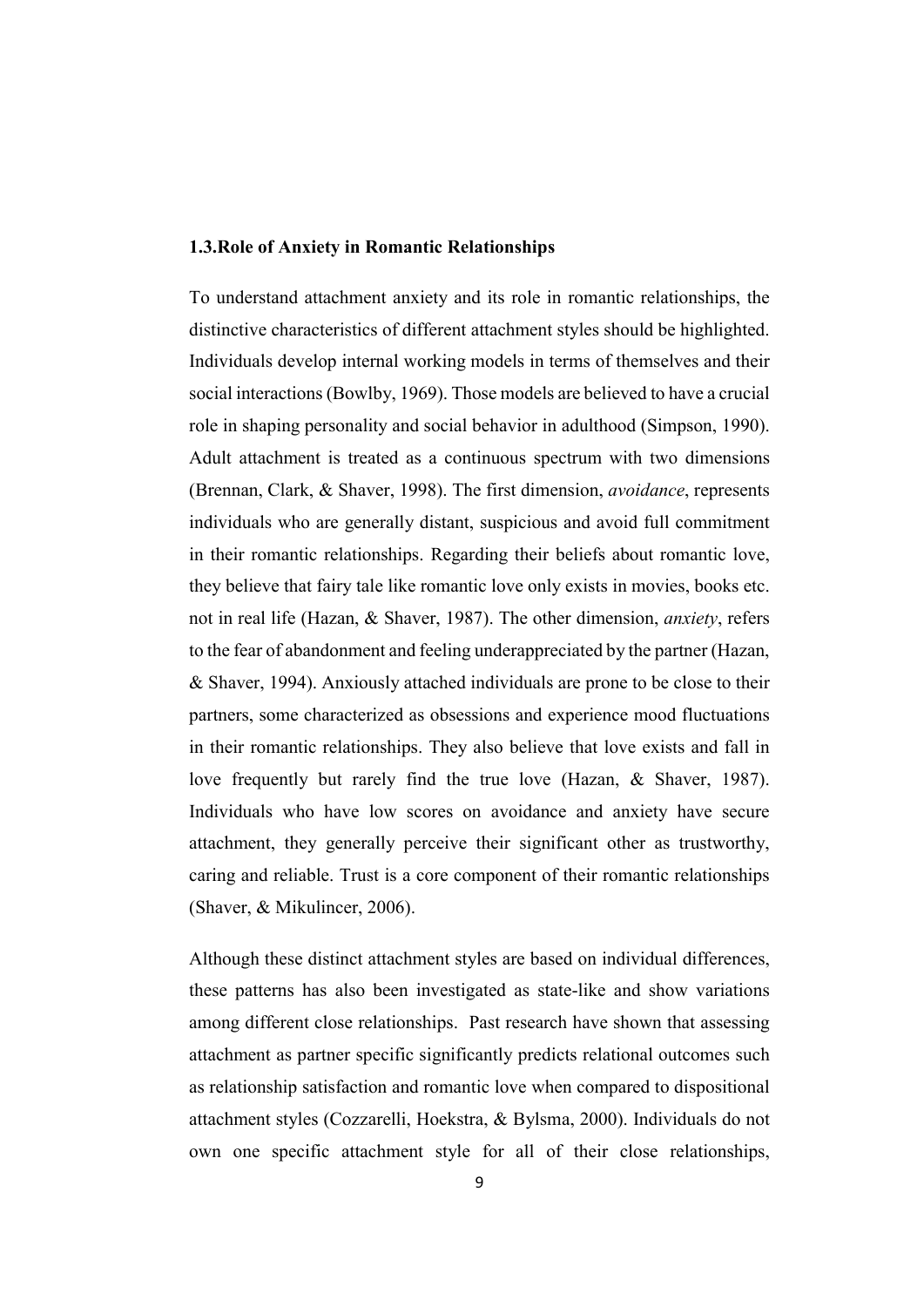participants of a study investigating partner-specific attachment, indicated distinct attachment styles for their 10 different relationships (Baldwin, Keelan, Fehr, Enns, & Koh-Rangarajoo, 1996). As individuals form numerous close relationships throughout their life span, the unique attachment bond and style may not be preserved and can show variety across relationships. This variation can also be evident within different contexts, such as stage of the relationship. When we consider attachment anxiety as a normative experience rather than a dispositional trait, its adaptive role in the attachment behavioral system becomes more evident (Eastwick, & Finkel, 2008). For instance, separation anxiety triggers proximity seeking behavior, an evolutionary adaptive behavior which enables infants to be close to their caregivers in times of danger, is a relevant example for the functions of anxiety. Contrary to the studies which showed negative outcomes for dispositional attachment anxiety in full-fledged relationships (Campbell, Simpson, Boldry, & Kashy, 2005; Collins, 1996; Butzer & Campbell, 2008; Kirkpatrick & Davis, 1994), assessing partner specific anxiety at the beginning of the relationship would lead to different outcomes such as higher relationship quality, satisfaction depending on the state-like experience of anxiety.

In their study Eastwick and Finkel (2008) investigated the adaptive role of state-like anxiety in fledgling relationships. It was hypothesized that fledgling or desired relationships may provoke anxiety. Their studies aimed to compare individuals' partner specific attachment anxiety in desired and current romantic relationships. For the fledgling group, participants were not in a relationship. It was assumed that by nature, a fledgling relationship is a desired relationship. So, participants were instructed to think about a desired partner and treated that group as the fledgling relationship group. Participants reported higher partner specific attachment anxiety when they think about a desired partner compared to the individuals who are in a full-fledged romantic relationship. The results suggested that a desired or fledgling relationship has an anxiety provoking role for individuals when compared to an established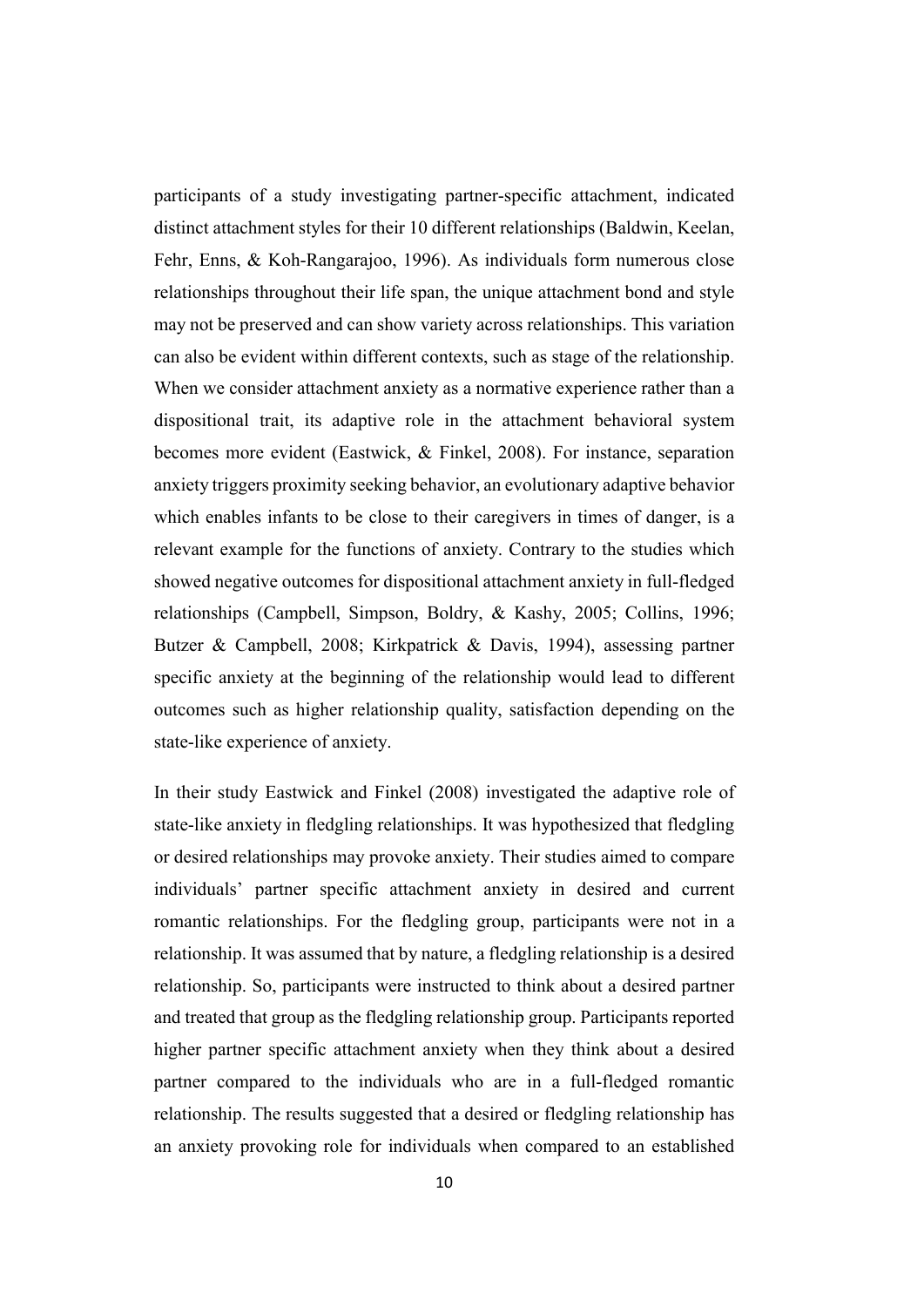relationship. Also, when the dispositional anxiety was controlled for, it revealed that regardless of individuals' attachment style they reported higher anxiety for the desired relationships. So it can be concluded that even an individual who does not have an anxious attachment can experience anxiety depending on the context. The context should be considered when investigating attachment behaviors. The partner specific attachment anxiety was also found to be associated with proximity seeking behavior and passionate love. Contrary to the findings regarding the negative impact of attachment anxiety, state-like anxiety in the context of fledgling relationships may have indeed a positive impact. For the current study, fledgling relationship group consisted of participants who are actually in a relationship for less than two months different than the former studies by Eastwick and Finkel (2008).

Studies from different fields also found some promising evidence for attachment anxiety and its consequences. Brain studies showed that oxytocin has an active role in the process of pair bonding, not only in humans, but in other monogamous animals such as rats, sheep. When the relationship between plasma oxytocin levels and social bonding is investigated in humans, results revealed that attachment anxiety and plasma oxytocin levels were positively correlated with each other. Certain amount of stress and anxiety can promote social bonding, and oxytocin can balance anxiety levels that can be harmless (Marazziti et al., 2006). These results were in line with our hypothesis that attachment anxiety may be positively associated with relationship quality, a positive outcome for bonding. In turn attachment anxiety, depending on the situations and contexts, can be an adaptive response for individuals.

### <span id="page-23-0"></span>1.4.Attachment and Jealousy

Jealousy and attachment have common functions and the most apparent function is maintaining the relationship. Both systems are activated in case of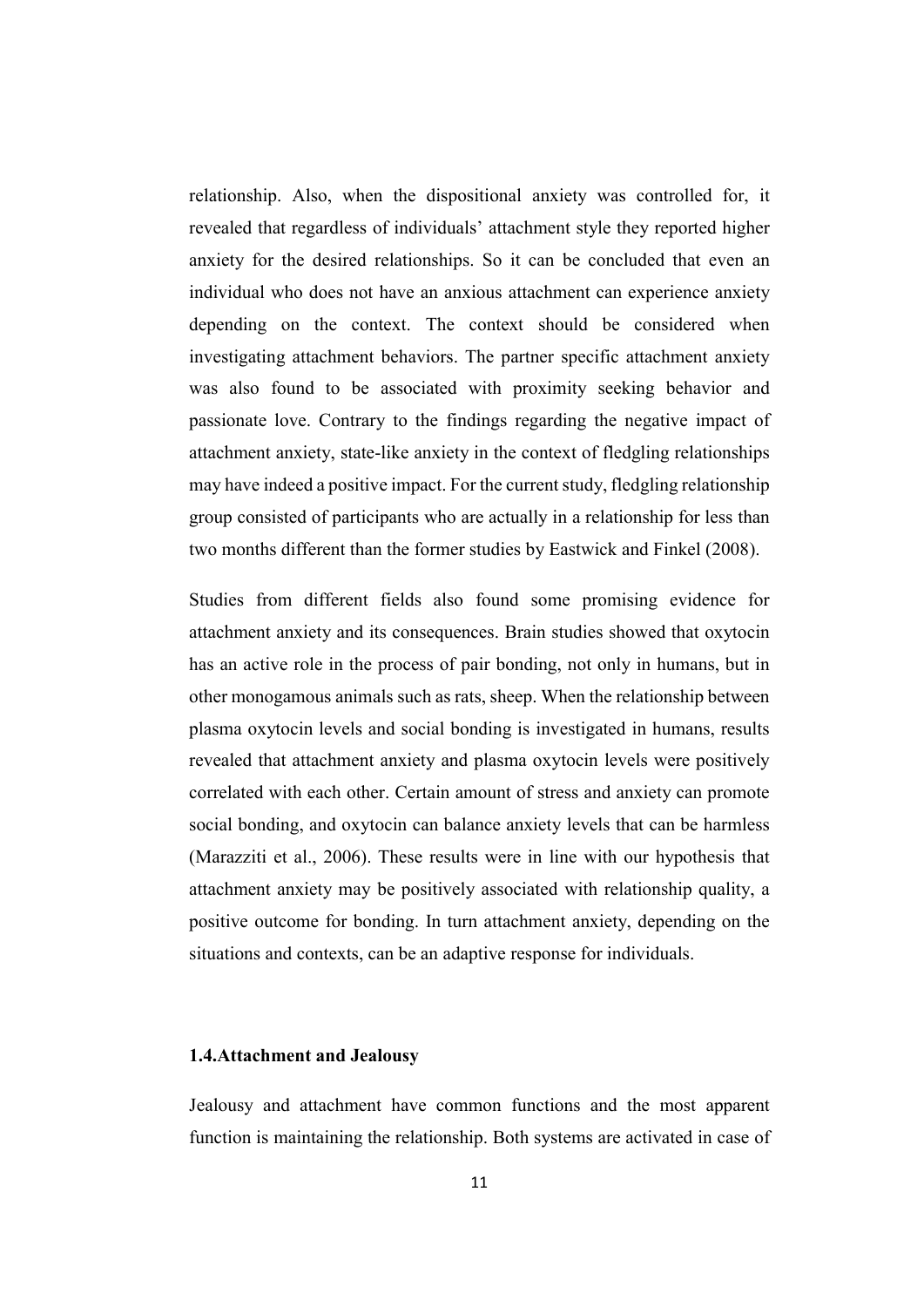a threat or separation from the partner or caregiver (Bowlby, 1969). Sharpsteen and Kirkpatrick (1997) have proposed distinctive functions that jealousy complex and attachment system have and the most apparent function is to maintain the relationship. Also, individuals experience and express some basic emotions such as anger, sadness and fear while experiencing jealousy or when the attachment system is activated. Individual differences have a role in both systems emphasizing the role of mental models in interpersonal relationships. From an evolutionary perspective, scholars suggest that jealousy has a function in terms of mate retention tactics in humans and motivates couples to invest more into the relationship. A study conducted with married couples has revealed that, couples engage in mate retention tactics when they think that there is a possibility of infidelity in future or feel threatened by infidelity (Buss, & Schakelford, 1997). Mate retention, preventing the resources of the mate from diversion, can be thought as the motivation to maintain the relationship, a function of jealousy and attachment system. This common function, maintaining the relationship, may have a positive influence on relationship quality in fledgling relationships. By this end, anxiety and jealousy is investigated in terms of relationship quality in the current study specifically for fledgling relationships as they are more uncertain and desired relationships.

## <span id="page-24-0"></span>1.5.Present Study

Previous studies investigating various impacts of jealousy and attachment anxiety on romantic relationships have found that those feelings lead to less satisfaction, trust, commitment; lower self-esteem and higher narcissistic traits in long-term relationships (Mathes, & Severa, 1981; White, & Mullen, 1989; Simpson, 1990; Chin et al., 2016). Nevertheless, the specific roles of anxiety and jealousy at the beginning of the relationships were not directly addressed. Through this aim, present study investigates whether partner specific attachment anxiety and jealousy in fledgling relationships serve an adaptive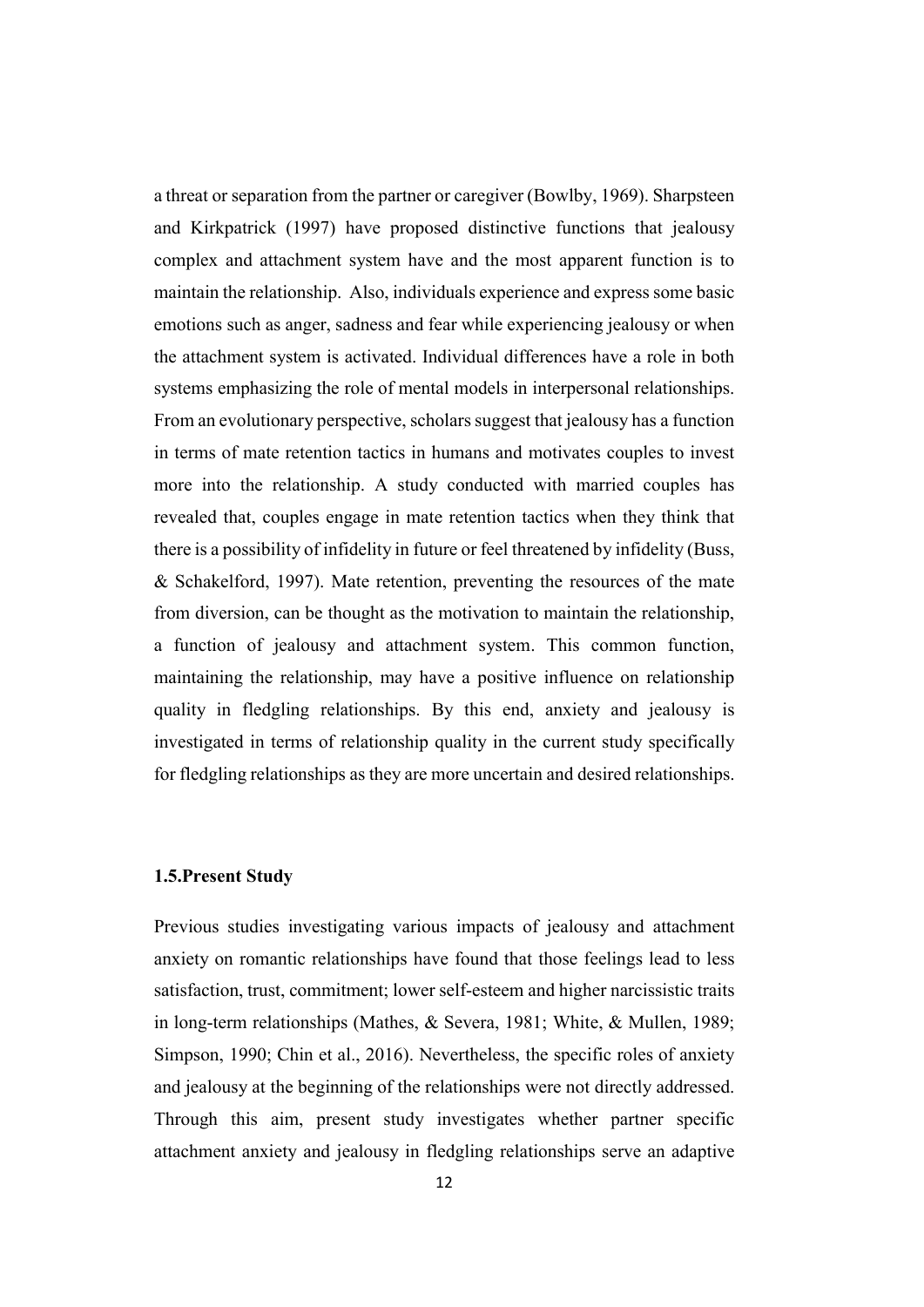function for the quality of the relationship. It aims to seek answers for differences in terms of anxiety and jealousy between fledgling romantic relationships (0-2 months) and long- term (more than 1 year) romantic relationships and whether attachment-related anxiety and jealousy are differentially related to relationship quality in different stages of the relationship. It is hypothesized that attachment anxiety and romantic jealousy would be lower in long term relationships as compared to fledgling romantic relationships (Hypothesis 1). Also, it is expected that the associations of attachment anxiety and jealousy with relationship quality would be moderated by stage of relationship (fledgling vs. long-term). It is hypothesized that anxiety and jealousy would be positively associated with relationship quality in fledgling relationships whereas they would be negatively associated with relationship quality in long-term relationships (Hypothesis 2).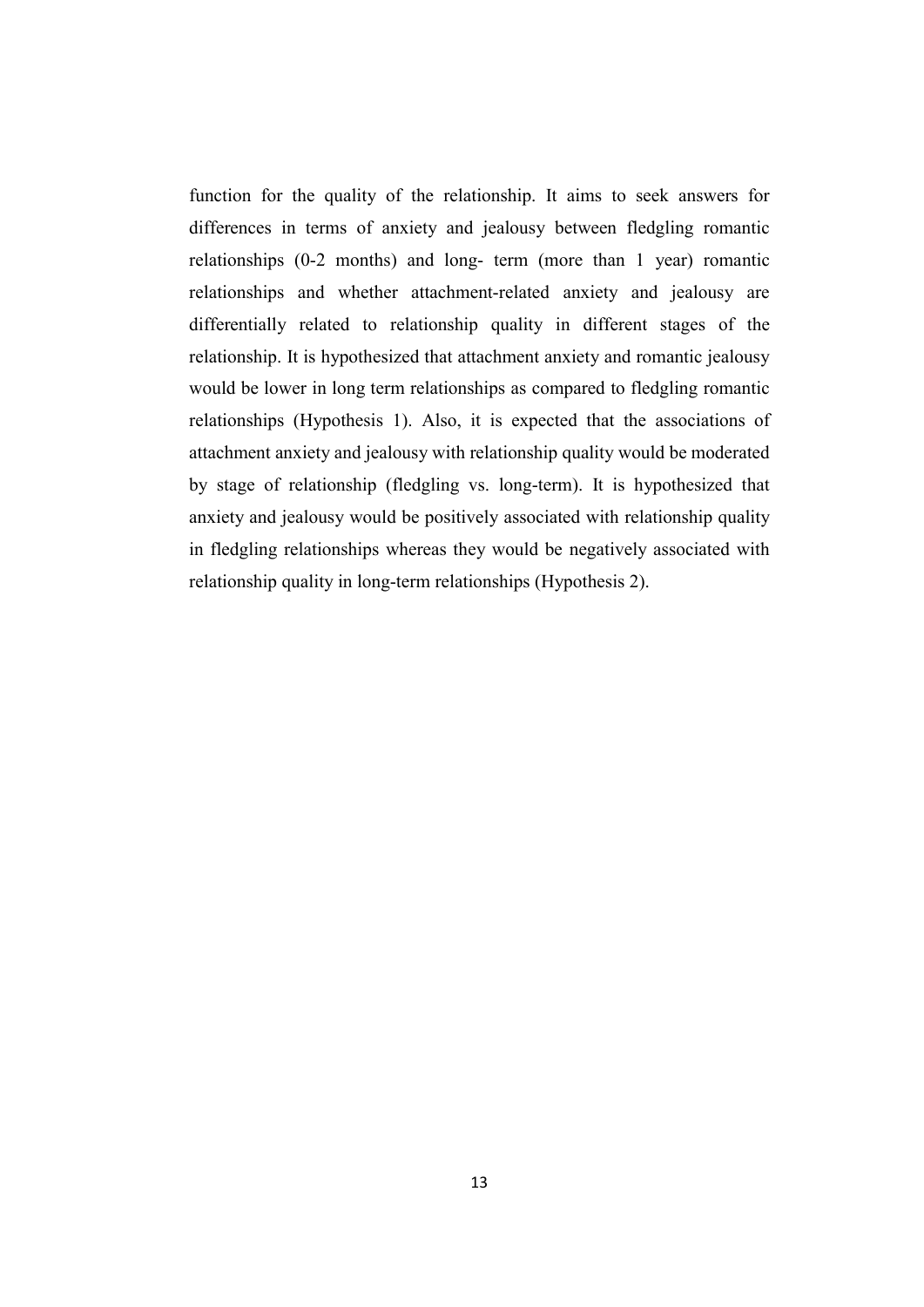## CHAPTER 2

#### METHOD

## <span id="page-26-1"></span><span id="page-26-0"></span>2.1. Participants

Our sample consisted of individuals who were older than 18 and either in a romantic relationship for less than 2 months (fledgling group) or more than 1 year (long-term group). Two hundred and sixty two participants completed the questionnaires (130 fledgling group, *Mage* = 22.33, *SDage* = 2.49, %61 female, *Mrelationship duration* = 1.4 months, *SDrelationship duration* =2.15; 132 long-term group,  $M_{\text{age}} = 22.25$ ,  $SD_{\text{age}} = 2.72$ , %75 female,  $M_{\text{relationship duration}} = 28.9$  months,  $SD_{relationship\ duration} = 20.16)^{1}$ . Eighty-four percent of the participants were dating couples. 19% of the participants were in a long-distance relationship and 28% of the participants were in their first romantic relationship. There were 51 participants in the fledgling group and 61 participants in the long-term group who ended their previous relationship. The average duration of the previous romantic relationship of the participants from the fledgling group was 16.3 months, and 10.6 months for the long-term group. Participants were recruited via the online participant pool of the Department of Psychology (SONA) and from the announcements on social media, or posters and flyers posted across the campus. Participants recruited through SONA were compensated with course credit (n=178), other participants joined the study voluntarily (n=85).

 $\ddot{\phantom{a}}$ 

<sup>&</sup>lt;sup>1</sup> One participant was excluded from the final analytical sample due to an outlier score of -

<sup>5.14</sup> in emotional jealousy dimension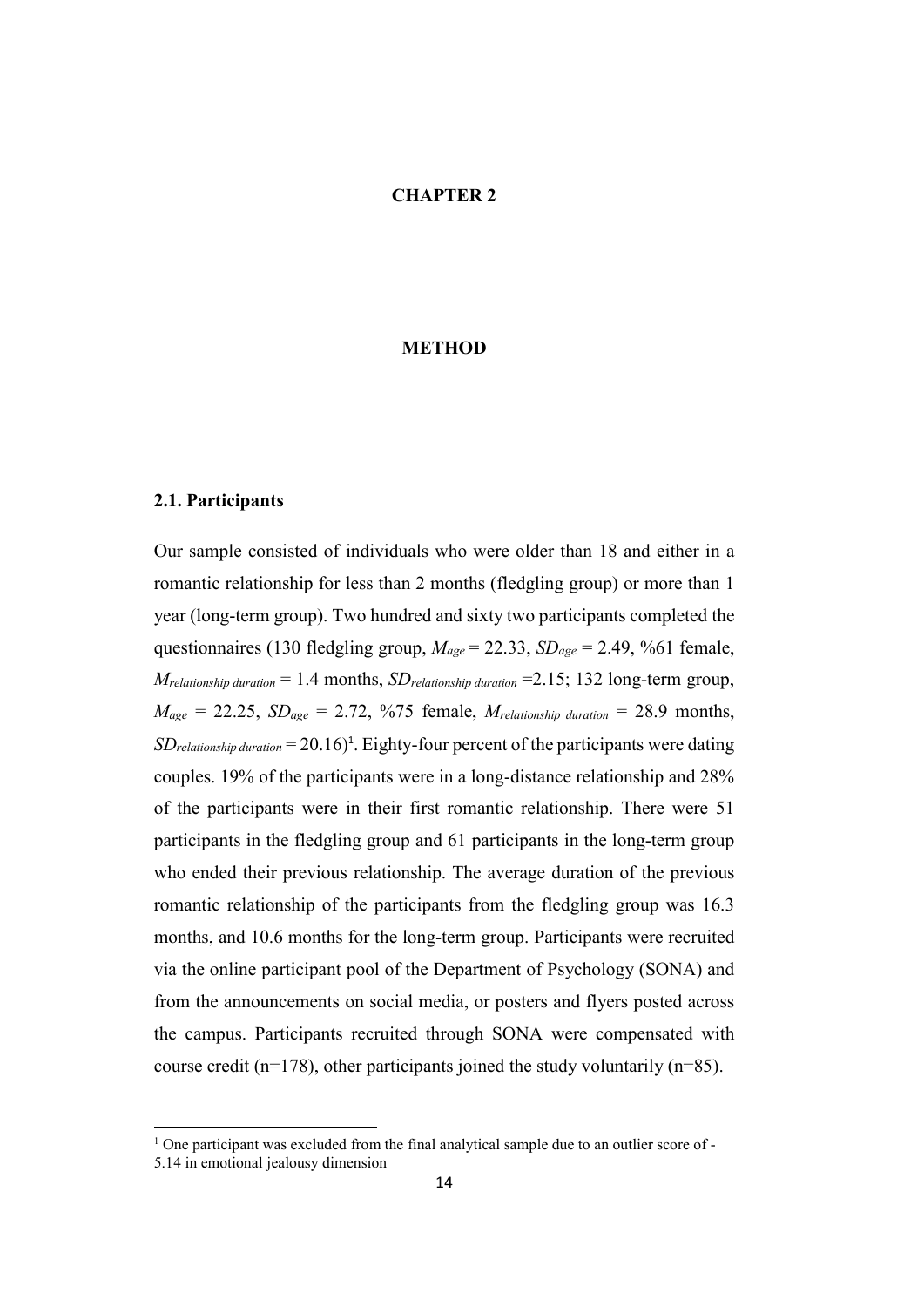Sample size was planned with power analysis by G\*Power software. For the moderation hypotheses (Hypothesis 2), assuming standardized slopes of -.26 for the long-term group and .15 for the fledgling group, the minimum sample size to detect the difference in slopes with 90% power is 242 (with 121 in the fledgling group and 121 in the long-term group). This sample size also provides 87% power to detect mean anxiety and jealousy differences of  $d = 0.4$ across groups (Hypothesis 1). Data collection was stopped after the planned sample size was reached.

### <span id="page-27-0"></span>2.2.Measures

#### <span id="page-27-1"></span>2.2.1.Experiences in Close Relationships- Revised

The scale was developed to measure attachment styles in romantic relationships among anxiety and avoidance dimensions. There are total of 36 items in this revised version. Half of the items referring to the avoidant attachment (e.g.: *"I prefer not to show a partner how I feel deep down"*), (α = .90), and the other half referring to the anxious attachment (e.g.: *"I'm afraid that I will lose my partner's love."*),  $(\alpha = .89)$ , (Fraley, Waller, & Brennan, 2000). The scores are used to obtain a global or partner specific attachment style for the respondents. In the current study partner specific attachment style was used. The items were answered on a scale from 1(*strongly disagree*) to 7 (*strongly agree*).

## <span id="page-27-2"></span>2.2.2.Perceived Relationship Quality Components Inventory

This inventory was designed to assess relationship quality among six dimensions; satisfaction, commitment, intimacy, trust, passion, and love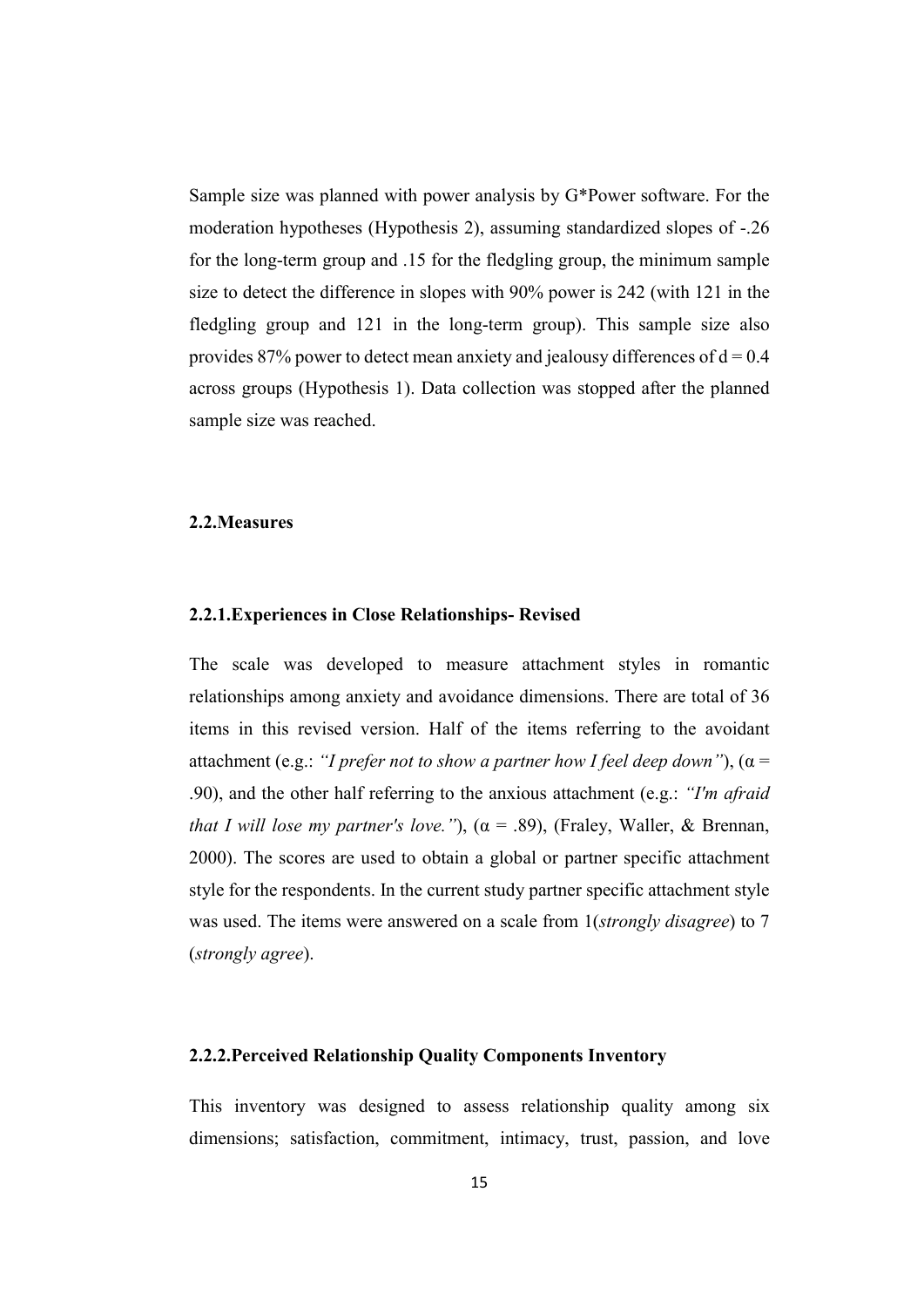(Fletcher, Simpson, & Thomas, 2000). There are six items in the questionnaire, one item from each subheading, regarding the quality of the relationship *(*e.g.: *"How satisfied are you with your relationship?"*),  $(\alpha = .84)$ . The items were answered on a scale from 1 (*not at all*) to 7 (*extremely*). A composite score was obtained by calculating the means of the items.

#### <span id="page-28-0"></span>2.2.3.Multidimensional Jealousy Scale

For measuring jealousy, Multidimensional Jealousy Scale (MJS) was used (Pfeiffer, & Wong, 1989). There are three dimensions; cognitive (e.g.: *"I suspect that my partner is secretly seeing someone from the opposite sex."*), (α = .89), behavioral (e.g.: *"I question my partner about previous or present romantic relationships"*),  $(a = .79)$  ranged from 1 (*never*) to 7 (*all the time*) and emotional (e.g*.: "Member of the opposite sex trying to get close to my partner all the time.*"),  $(a = .86)$  ranged from 1 (*very upset*) to 7 (*very pleased*). In addition to the three dimensions, for the emotional jealousy dimension of the MJS, participants were also asked how much they express their emotions ranged from 1 (*not at all*) to 7 (*extremely*) (e.g.: *"I express my feelings when my partner is flirting with someone of the opposite sex"*),  $(\alpha = .81)$ . Participants were asked to answer the questions regarding their current romantic relationship to measure partner specific jealousy. 2

<sup>&</sup>lt;sup>2</sup> For exploratory purposes, an open-ended question was asked to learn what kind of behaviors participants engage in their romantic relationships in order not to lose their partner. The data obtained from this question was not used for the current study. The order of the surveys was counterbalanced such that half of the participants completed the open-ended question first, and the other half completed the questionnaires (ECR-R, PRQCI, MJS) first.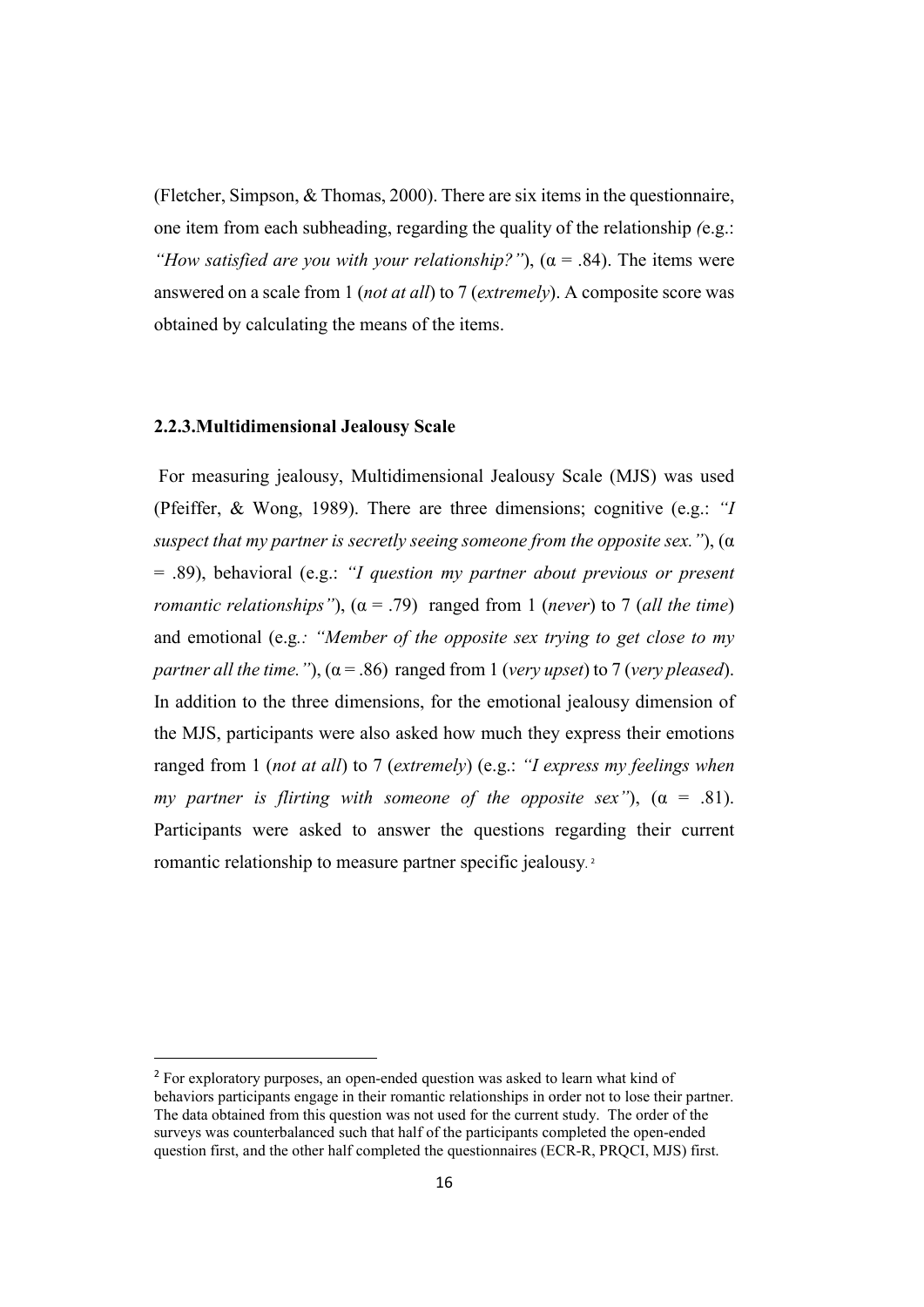#### <span id="page-29-0"></span>2.3.Procedures

Participants completed the questionnaires in the laboratory of Middle East Technical University, Psychology Department. Surveys were randomized within themselves. Demographic questions were always at the end. The items within each survey were randomized. Randomization of surveys were handled by Qualtrics.

## <span id="page-29-1"></span>2.4.Data Analytic Strategy

Independent samples t-test was conducted in order to investigate the differences between fledgling romantic relationships and fully-committed relationships in terms of attachment related anxiety and jealousy.

Moderated regression analyses were conducted to investigate whether the association between partner specific attachment anxiety, jealousy and relationship quality was moderated by the relationship stage. Separate regression analyses were conducted for each predictor. Predictors were anxiety, emotional jealousy, expressing jealous emotions, behavioral jealousy and cognitive jealousy, outcome was the relationship quality. Moderator variable was a categorical variable indicating the stage of the romantic relationship, less than two months (fledgling group) and more than one year (long-term group). This variable was dummy coded for the regression analyses, fledgling group was coded as 0 and long-term group was coded as 1. The current study was pre-registered through Open Science Framework (https://osf.io/). All materials used in the study can be found in the Appendix.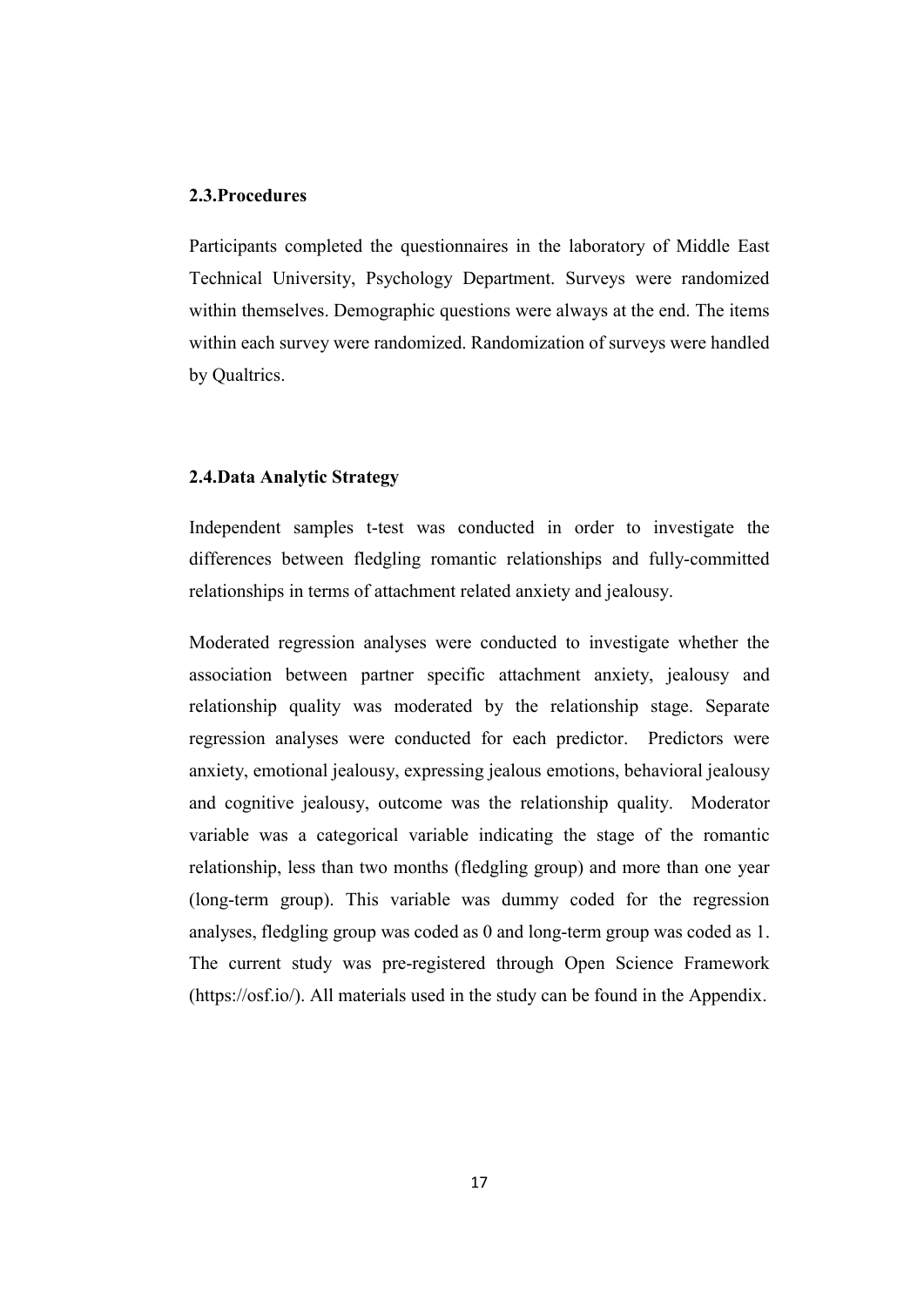## CHAPTER 3

## **RESULTS**

## <span id="page-30-1"></span><span id="page-30-0"></span>3.1.Descriptive Statistics

Pearson correlations between relationship quality, jealousy dimensions, anxiety and avoidance were computed. The correlations for the fledgling and long-term group separately are presented in Table 1. Anxiety was found to be positively correlated with avoidance and jealousy dimensions for both groups and negatively correlated with relationship quality for the long-term group (*r*   $= -0.240, p \le 0.001$ . Emotional jealousy had a positive correlation with relationship quality for the fledgling group ( $r = .251$ ,  $p < .001$ ) but was not significantly correlated for the long-term group.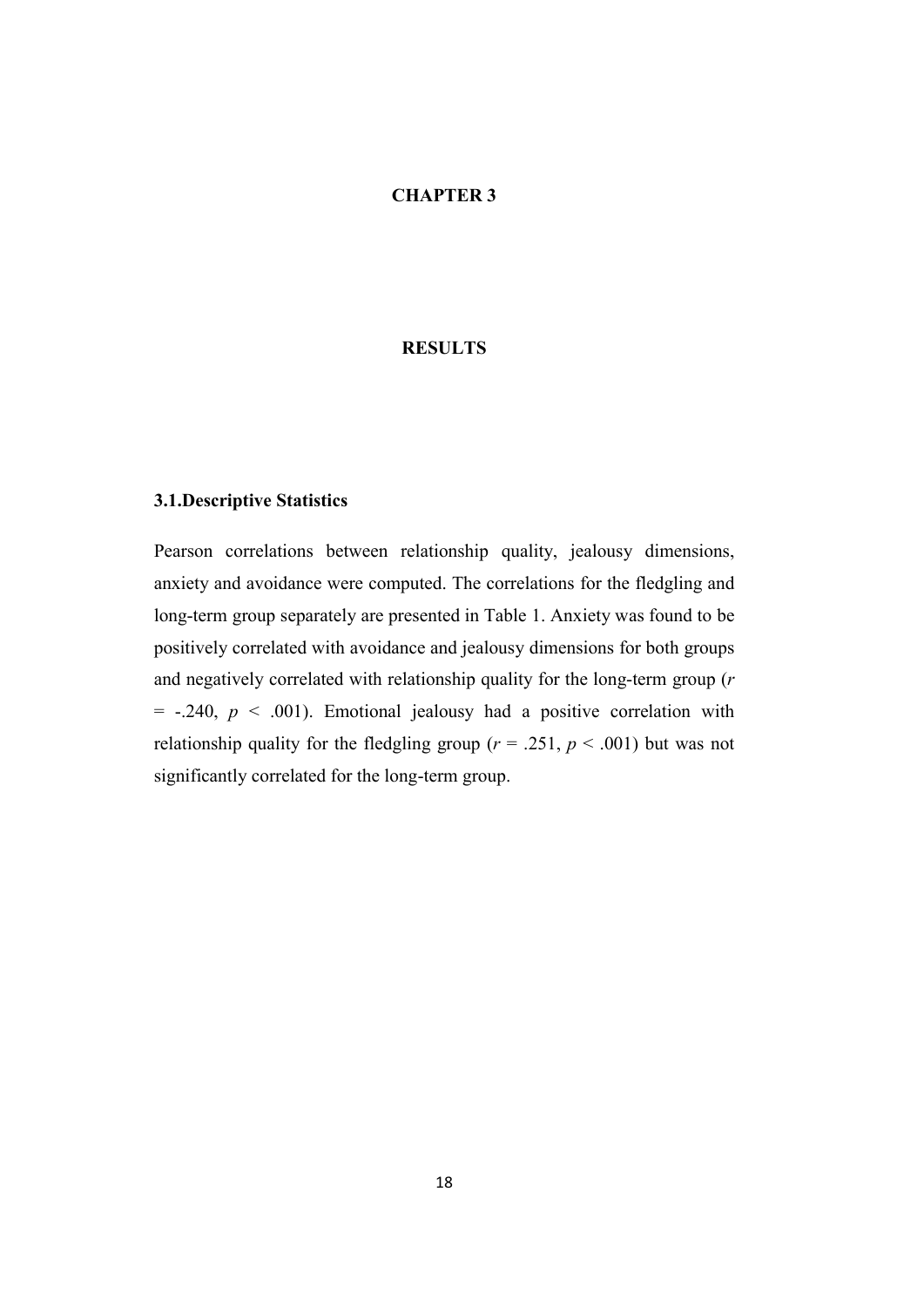|                        |                                              | $\mathrel{\sim}$          |                           |                                 |                                  |                                            |                                  |
|------------------------|----------------------------------------------|---------------------------|---------------------------|---------------------------------|----------------------------------|--------------------------------------------|----------------------------------|
| 1. Anxiety             |                                              | $.438**$                  | 390**                     |                                 | .485**                           |                                            | $-240**$                         |
| 2. Avoidance           | 79**                                         |                           | $.224**$                  | $-0.03$<br>$-0.004$<br>$-563**$ |                                  | *********<br>4245***<br>4545***<br>4686*** |                                  |
| 3. Emotional Jealousy  |                                              |                           |                           |                                 | $.213**$<br>$.584**$<br>$.359**$ |                                            |                                  |
| 4.Expressing Emotions  |                                              |                           |                           |                                 |                                  |                                            |                                  |
| 5. Behavioral Jealousy | $.372**$<br>$.173**$<br>$.487**$<br>$.669**$ | $124$<br>$.079$<br>$173*$ | $533**$<br>372**<br>336** |                                 |                                  |                                            | $440**$<br>039<br>185**<br>185** |
| 6.Cognitive Jealousy   |                                              | 358**                     |                           | $.421**$<br>$.233**$<br>$.212*$ | $.623**$                         |                                            | $-218**$                         |
| Relationship Quality   | 39                                           | $-527**$                  | 251**                     |                                 | $-046$                           | $-162$                                     |                                  |

<span id="page-31-0"></span>

| Arrelations of Variables tor Hiedolino (troin Ibelow diagonal) and I and I co-term (troin labou<br>University first team of the state of the state of the control of the state of the state of the state of the state of the state of the state of the state of the state of the state of the state of the state of the state of<br>$\frac{1}{\pi}$ . The set of $\frac{1}{\pi}$ |  |
|----------------------------------------------------------------------------------------------------------------------------------------------------------------------------------------------------------------------------------------------------------------------------------------------------------------------------------------------------------------------------------|--|
|                                                                                                                                                                                                                                                                                                                                                                                  |  |
| ישבעת של המוני בישראל במה של המוני                                                                                                                                                                                                                                                                                                                                               |  |
|                                                                                                                                                                                                                                                                                                                                                                                  |  |
|                                                                                                                                                                                                                                                                                                                                                                                  |  |
|                                                                                                                                                                                                                                                                                                                                                                                  |  |
|                                                                                                                                                                                                                                                                                                                                                                                  |  |
|                                                                                                                                                                                                                                                                                                                                                                                  |  |
| )<br>)<br>)                                                                                                                                                                                                                                                                                                                                                                      |  |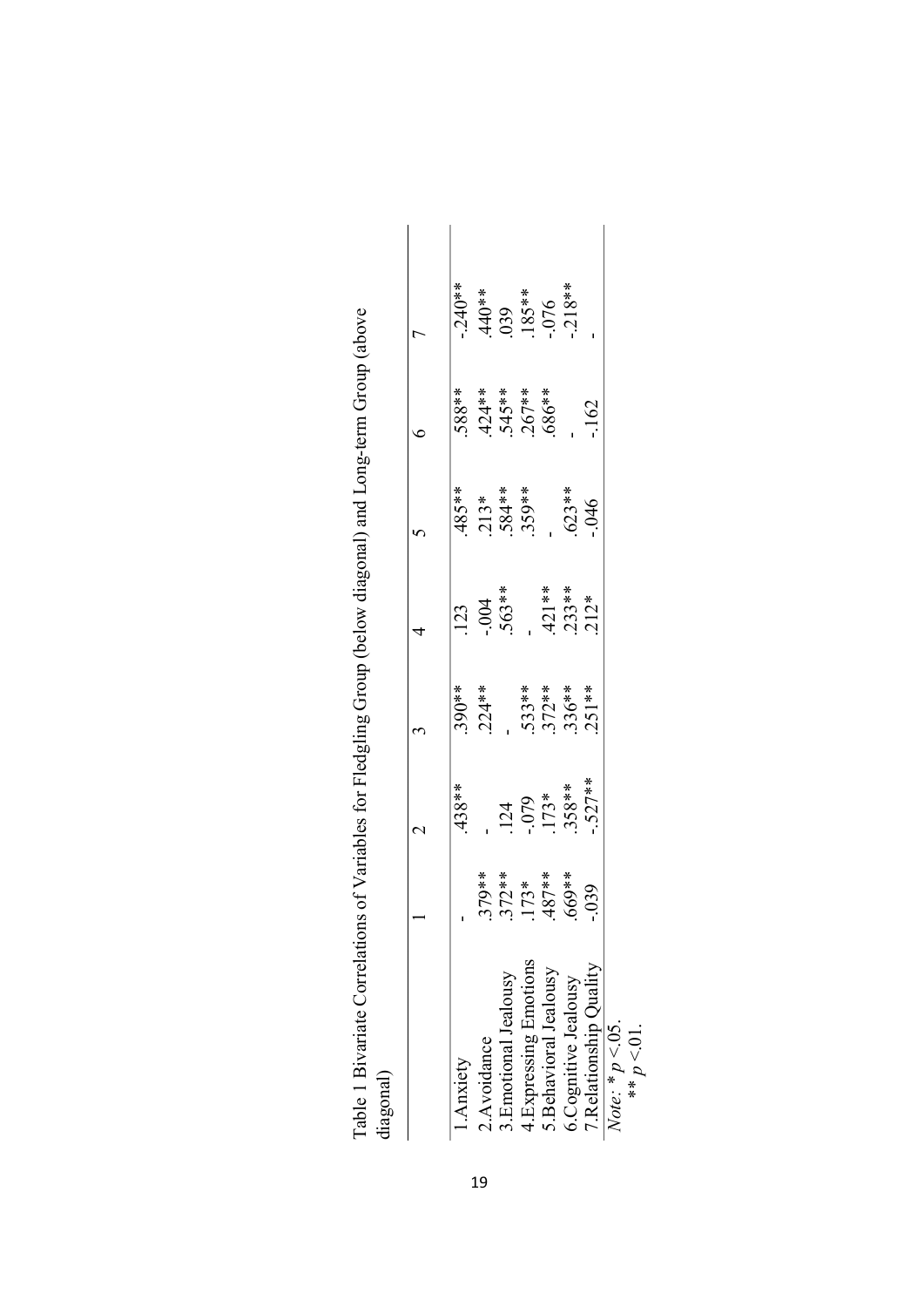## <span id="page-32-0"></span>3.2.Difference between Fledgling and Long-Term Relationships

An independent samples t-test showed that, there was a significant difference in terms of attachment anxiety  $(t(260) = 2.382, p = .018,$  attachment avoidance( $t(261) = 8.039$ ,  $p < .001$ ) and emotional jealousy ( $t(260) = 2.739$ , *p* = .070) between fledgling group and long-term group. Attachment anxiety, avoidance and emotional jealousy were higher in the fledgling group (Table 2). There was also a significant difference in relationship quality for the fledgling and long-term group  $(t(260) = -5.027, p < .001)$  indicating higher relationship quality for long-term group. However, there were no significant differences between fledgling group and long-term group in terms of cognitive jealousy, behavioral jealousy and expressing jealous emotions.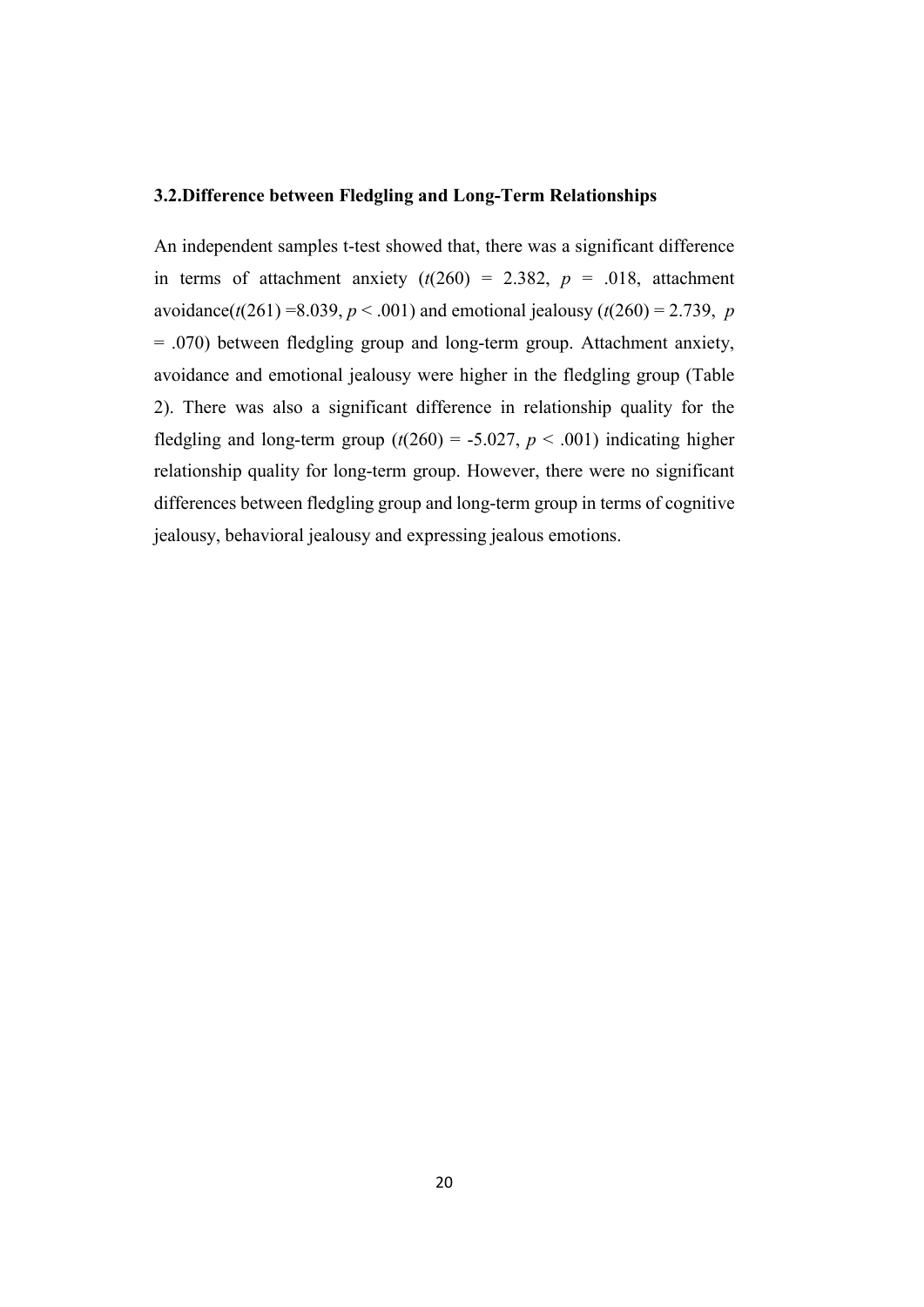<span id="page-33-0"></span>

|                            |                                                                       |                                  |                                                                  |                                                                                                                                    |           |               | CIs%       |        |
|----------------------------|-----------------------------------------------------------------------|----------------------------------|------------------------------------------------------------------|------------------------------------------------------------------------------------------------------------------------------------|-----------|---------------|------------|--------|
| Variables                  | $\begin{array}{c} M \\ \text{(Hegling)} \\ \text{group)} \end{array}$ | (fledgling<br>group)<br>$\Omega$ | $\begin{array}{c} M \\ \text{(long-} \\ \text{term} \end{array}$ | $\begin{array}{c} {\rm (long}\\ {\rm term}\\ {\rm group})\\ 0.914 \end{array}$<br>$\boldsymbol{\mathrm{S}}\boldsymbol{\mathrm{D}}$ | $\vec{a}$ | $\mathcal{A}$ | Lower      | Upper  |
| <b>Anxiety</b>             | 3.241                                                                 | 1.045                            | group)<br>2.952                                                  |                                                                                                                                    | 018       | 294           | 050        | 527    |
| Avoidance                  | 2.606                                                                 | 856                              | 1.850                                                            | .652                                                                                                                               | 000       | 993           | 570        | 940    |
| Emotional Jealousy         | 5.467                                                                 | 712                              | 5.215                                                            | .771                                                                                                                               | 007       | 339           | 070        | 432    |
| Expressing Emotions        | 5.233                                                                 | 918                              | 5.433                                                            | 937                                                                                                                                | .082      | 215           | $-425$     | 025    |
| <b>Behavioral Jealousy</b> | 2.249                                                                 | 878                              | 2.196                                                            | 954                                                                                                                                | 639       | .057          | $-169$     | 276    |
| Cognitive Jealousy         | 2.362                                                                 | 1.128                            | 2.122                                                            | 1.132                                                                                                                              | .087      | 212           | $-0.34$    | 515    |
| Relationship Quality       | 5.567                                                                 | 944                              | 6.093                                                            | .735                                                                                                                               | 000       | .621          | <b>131</b> | $-319$ |

Table 2 Mean and SD of variables in two groups and group differences *Table 2 Mean and SD of variables in two groups and group differences*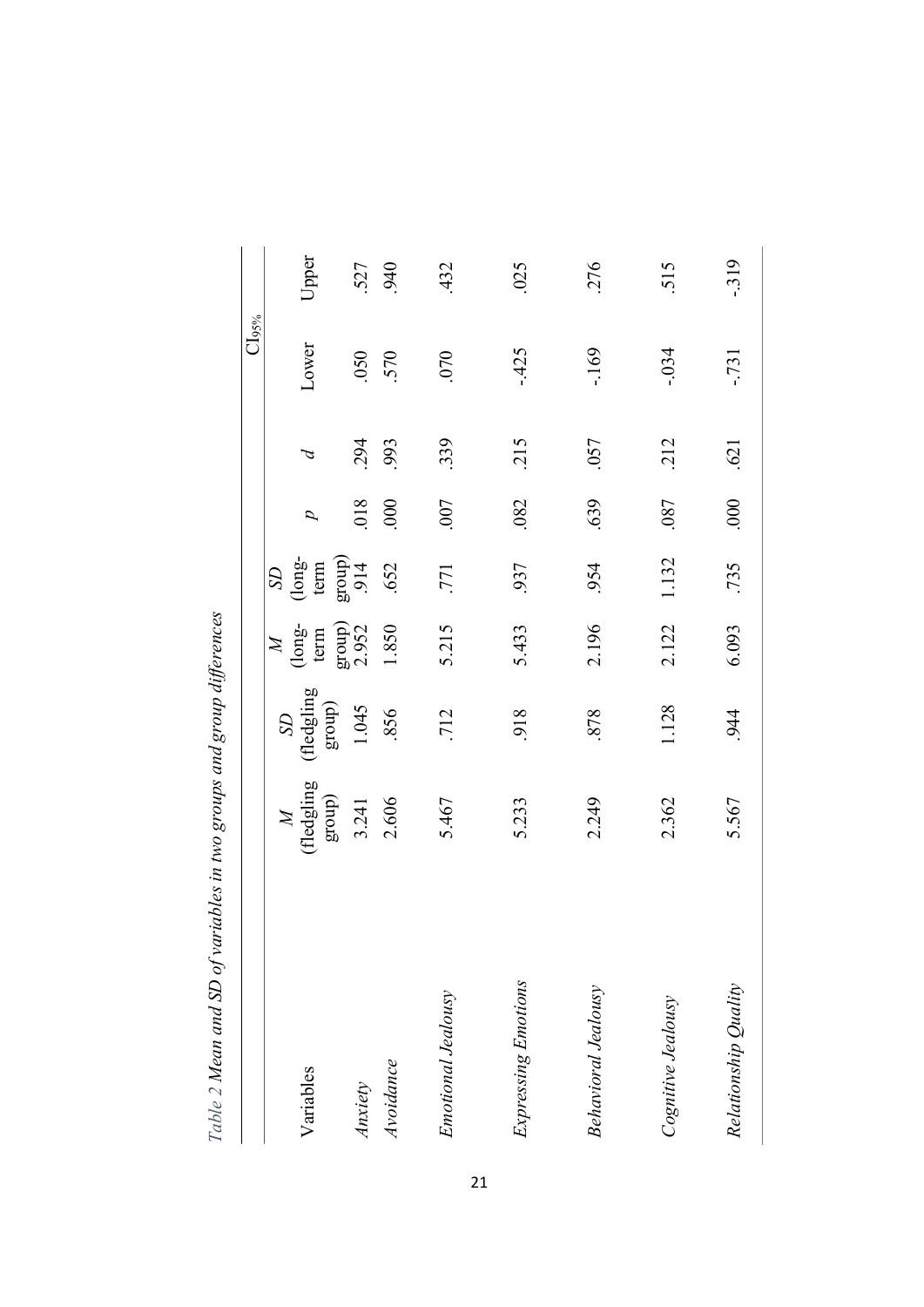# <span id="page-34-0"></span>3.3.Moderating Role of Relationship Stage in the Associations of Jealousy with Relationship Quality

Set of moderation analyses were conducted using Process model (Hayes, 2013), the dependent variable was relationship quality and the predictors were relationship stage, and jealousy (emotional, expressing jealous emotions, behavioral, cognitive). Moderator variable was relationship stage and separate analyses were conducted for each predictor; emotional, behavioral, cognitive jealousy and expressing jealous emotions. The results showed that, emotional jealousy had a direct effect on relationship quality  $(B = .332, SE = .102, p = .001,$ 95% CI =  $(129, 534)$  and this effect was moderated by relationship stage ( $B=$ -.294, *SE* = .139, *p* = .035, 95% CI = [-.569, -.019] (Table 3). The association between emotional jealousy and relationship quality was positive for the individuals who are in a relationship less than 2 months  $(B = .3321 \text{ } SE = .1028$ ,  $p = .001, 95\% \text{ CI} = [.129, .534]$  (Figure 1). The association became nonsignificant for the individuals who are in a relationship for more than a year (*B*  $= .037 \text{ } SE = .094, p = .691, 95\% \text{ } CI = [-.1482, .2232]$ . Even though there was a direct negative association for cognitive jealousy ( $B = -135$  *SE* = .065, *p*  $=$ .037, 95% CI = [-.264, -.007]), and a direct positive association for expressing iealous emotions ( $B = .218$  *SE* = .079,  $p = .006$ , 95% CI = [.061, .375]), these effects were not moderated by the relationship stage (Table 4).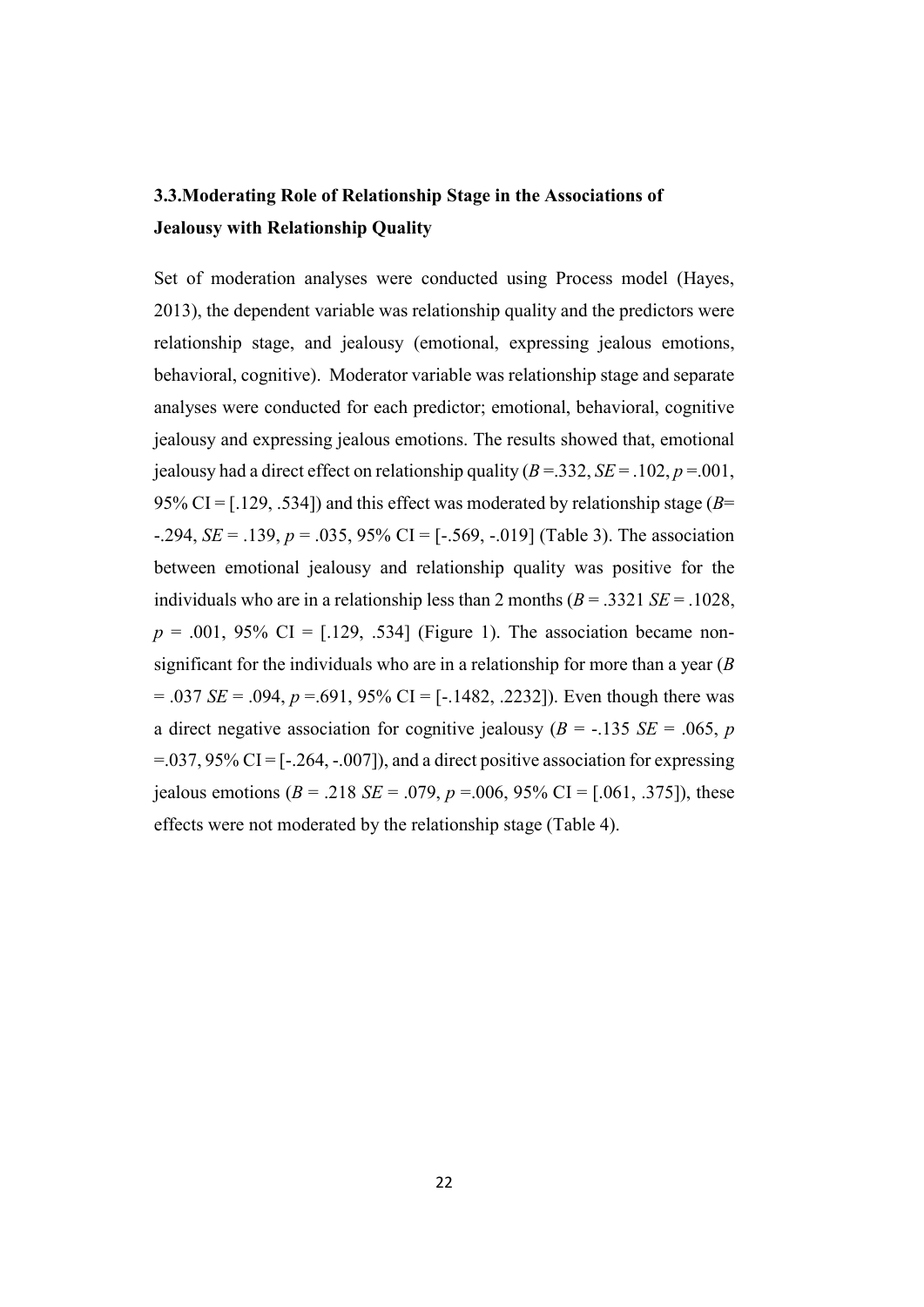|                                                                           | $CIs_{\frac{5}{6}}$ for B |           |         |       |      |  |  |
|---------------------------------------------------------------------------|---------------------------|-----------|---------|-------|------|--|--|
|                                                                           | B                         | <b>SE</b> | Lower   | Upper | p    |  |  |
| <b>Stage</b>                                                              |                           |           |         |       |      |  |  |
| 0 (< 2<br>months)                                                         | .332                      | .102      | .129    | .534  | .001 |  |  |
| $1$ (>1 year)                                                             | .037                      | .094      | $-.148$ | .223  | .691 |  |  |
| <i>Note.</i> Fit for model $R^2 = .12$ , $F(3, 258) = 12.23$ , $p < .001$ |                           |           |         |       |      |  |  |

<span id="page-35-0"></span>*Table 3* Conditional Effects of Emotional Jealousy on Relationship Quality



*Figure 1.* Association between relationship quality and emotional jealousy through stage of the relationship.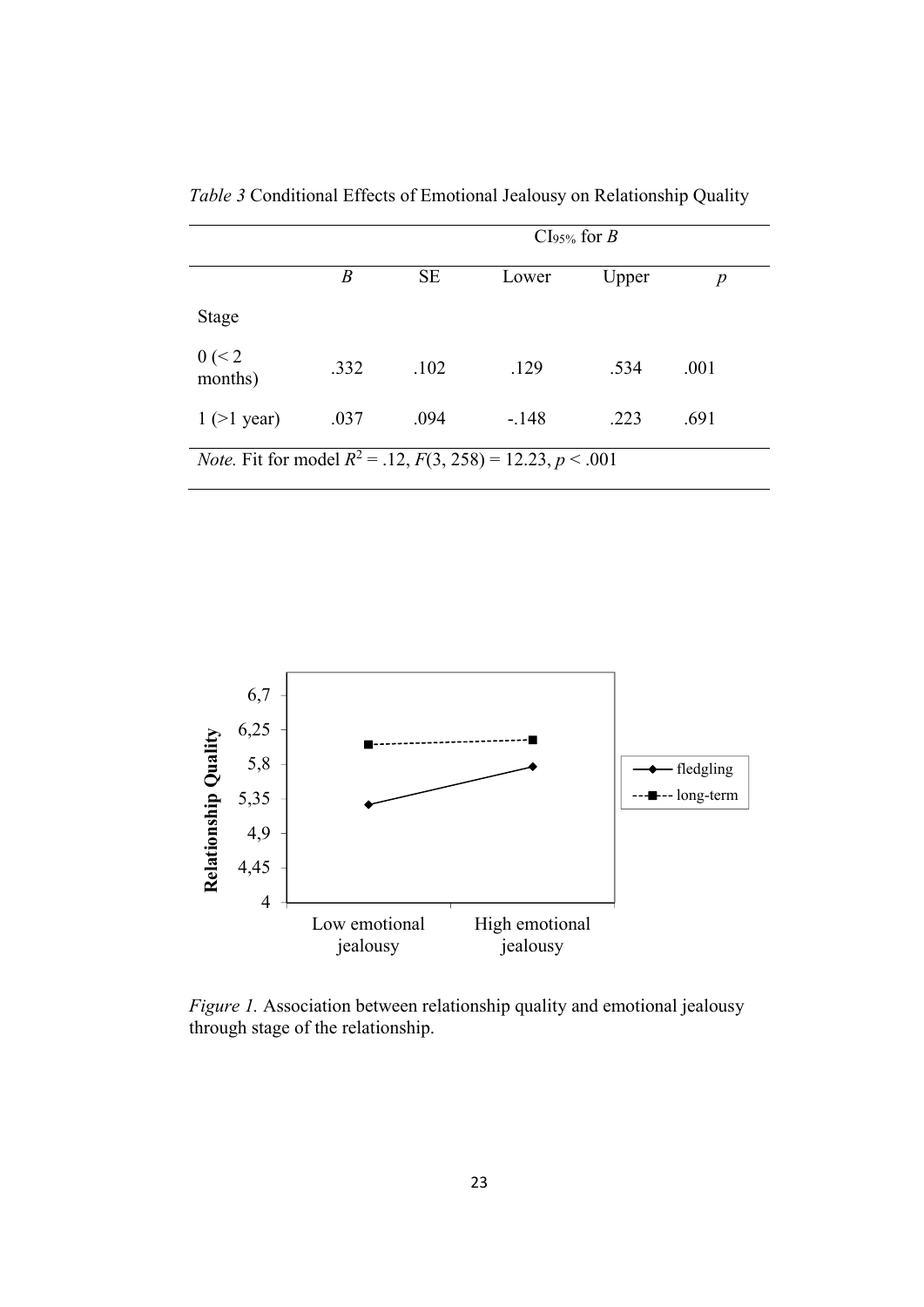|                              |                  | $CIs_{95\%}$ for B |          |         |                  |
|------------------------------|------------------|--------------------|----------|---------|------------------|
|                              | $\boldsymbol{B}$ | <b>SE</b>          | Lower    | Upper   | $\boldsymbol{p}$ |
| Model 1                      |                  |                    |          |         |                  |
| Stage                        | .576             | .104               | .371     | .782    | < 001            |
| <b>Emotional Jealousy</b>    | .332             | .102               | .129     | .534    | .001             |
| Stage*Emotional<br>Jealousy  | .294             | .139               | $-.569$  | $-019$  | .035             |
| Model 2                      |                  |                    |          |         |                  |
| Stage                        | .488             | .103               | .285     | .692    | < 001            |
| <b>Expressing Emotions</b>   | .218             | .079               | .061     | .375    | .006             |
| Stage*Expressing<br>Emotions | .073             | .111               | $-.292$  | .145    | .508             |
| Model 3                      |                  |                    |          |         |                  |
| Stage                        | .522             | .104               | .316     | .729    | < 001            |
| <b>Behavioral Jealousy</b>   | .049             | .084               | $-216$   | .117    | .562             |
| Stage*Behavioral<br>Jealousy | .009             | .115               | $-0.236$ | .217    | .933             |
| Model 4                      |                  |                    |          |         |                  |
| Stage                        | .492             | .103               | .287     | .696    | < 0.01           |
| Cognitive Jealousy           | .135             | .065               | $-.264$  | $-.007$ | .037             |
| Stage*Cognitive<br>Jealousy  | .005             | .091               | $-185$   | .174    | .951             |

*Table 4* Moderating Role of Relationship Stage in the Associations of Jealousy with Relationship Quality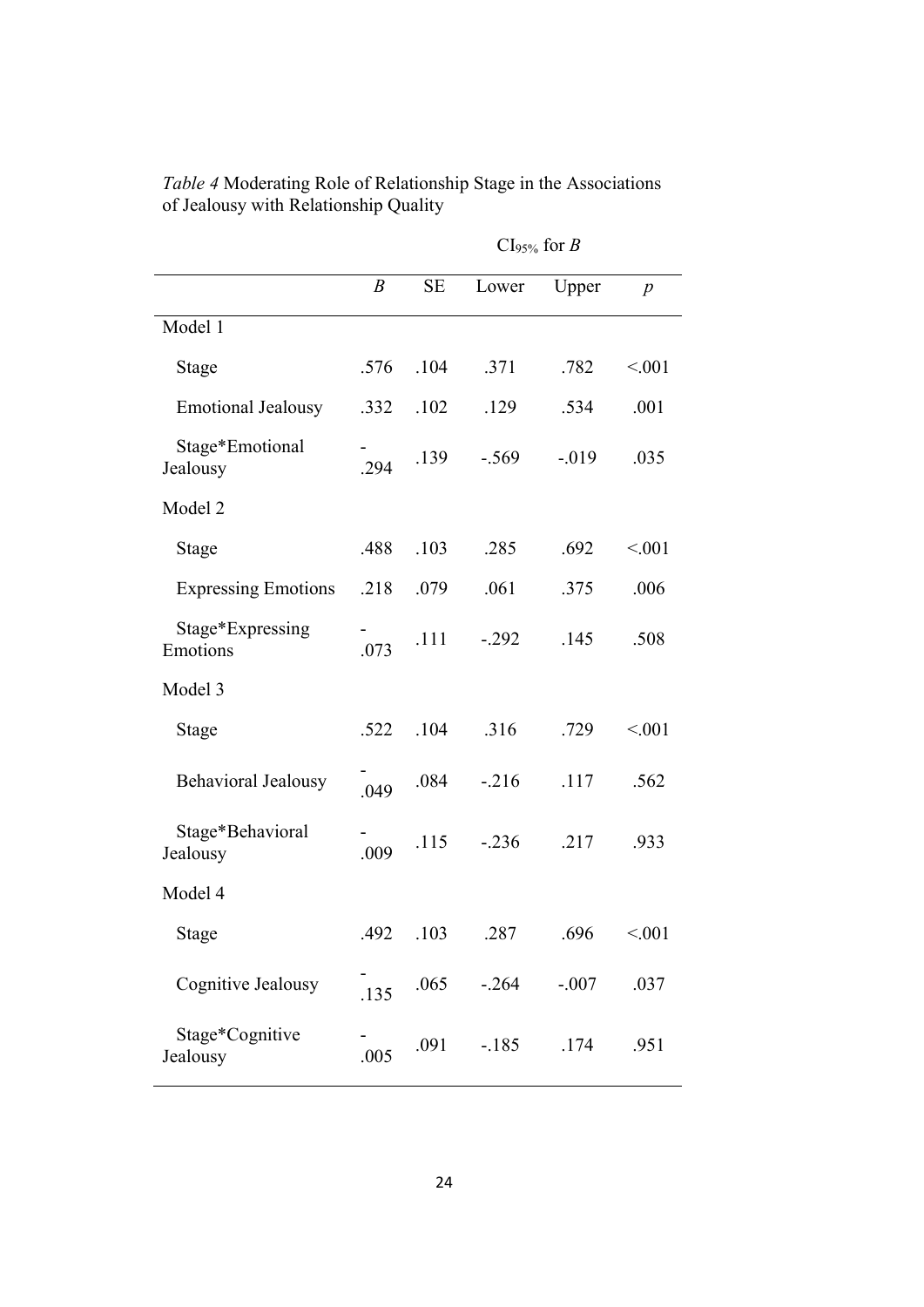# 3.4.Moderating Role of Relationship Stage in the Associations of Attachment with Relationship Quality

Set of moderation analyses were conducted using Process model (Hayes, 2013), the dependent variable was relationship quality and the predictors were relationship stage, and attachment anxiety. Moderator variable was relationship stage. Results showed that, there was not a significant direct association and an interaction for attachment anxiety ( $B = .035$  *SE* = .070, *p* =.617, 95% CI = [-.174, .103]), (See Table 5).

|                 | $CIs_{\frac{9}{2}}$ for B |           |         |        |                  |
|-----------------|---------------------------|-----------|---------|--------|------------------|
|                 | $\boldsymbol{B}$          | <b>SE</b> | Lower   | Upper  | $\boldsymbol{p}$ |
| Model 1         |                           |           |         |        |                  |
| Stage           | .492                      | .104      | .286    | .699   | < 0.01           |
| Anxiety         | $-.035$                   | .070      | $-.174$ | .103   | .617             |
| Stage*Anxiety   | $-.157$                   | .106      | $-.368$ | .053   | .141             |
| Model 2         |                           |           |         |        |                  |
| Stage           | .118                      | .102      | $-.083$ | .319   | .250             |
| Avoidance       | $-.581$                   | .075      | $-.730$ | $-431$ | < 0.01           |
| Stage*Avoidance | .085                      | .124      | $-160$  | .330   | .495             |

*Table 5* Moderating Role of Relationship Stage in the Associations of Attachment Anxiety and Avoidance with Relationship Quality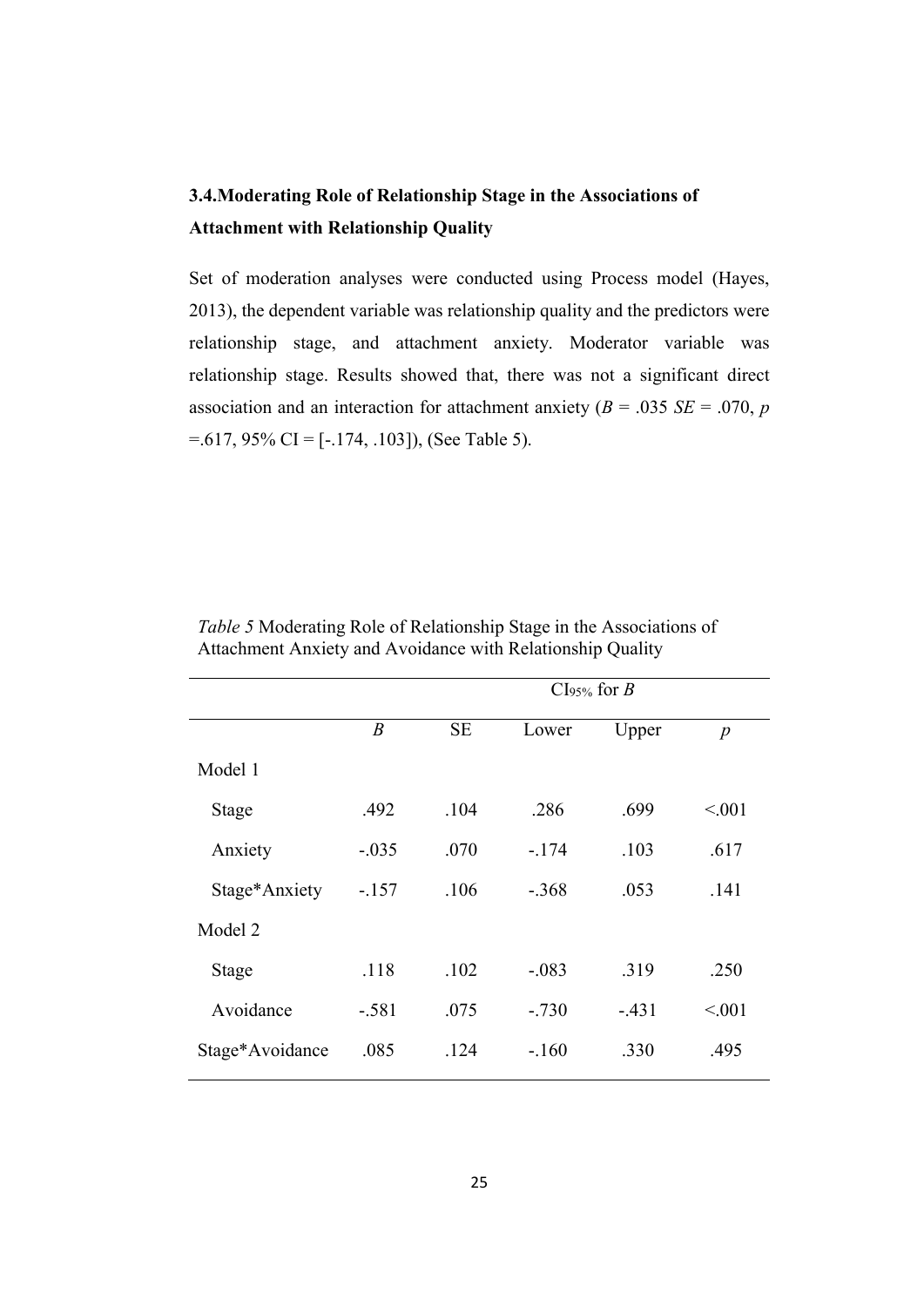## CHAPTER 4

#### **DISCUSSION**

The present study aimed to investigate the associations of partner-specific attachment anxiety and romantic jealousy with relationship quality in fledgling and long-term romantic relationships. The first set of results of the study highlighted the differences between fledgling and long-term relationships in terms of attachment anxiety and jealousy. Attachment anxiety and emotional jealousy was higher in fledgling relationships than long-term relationships. The two groups were not statistically different in terms of cognitive jealousy, behavioral jealousy and expressing jealous emotions. The reason behind these results may be due to the nature of fledgling relationships. As relationships' duration increase, jealousy was found to be decreased (Buunk, 1981; Demirtas, & Donmez, 2006). Also, individuals are vulnerable to threats and prone to feel anxious when their relationships are uncertain (Solomon, & Knobloch, 2001) and developing (Eastwick, & Finkel, 2008), this uncertainty is considerably high in fledgling relationships. Previous research also found that casual daters experience more emotional jealousy when compared to married couples and married couples feel less uncertain about their relationship (Aylor, & Dainton, 2001). Even though the current study did not compare casual daters and married couples, fledgling relationships can be considered as causal daters which can explain the parallel results. The differences between fledgling and long-term relationships such as lower trust and higher uncertainty can explain the significant differences in terms of emotional jealousy and anxiety found in the current study. Also, current study's results regarding behavioral jealousy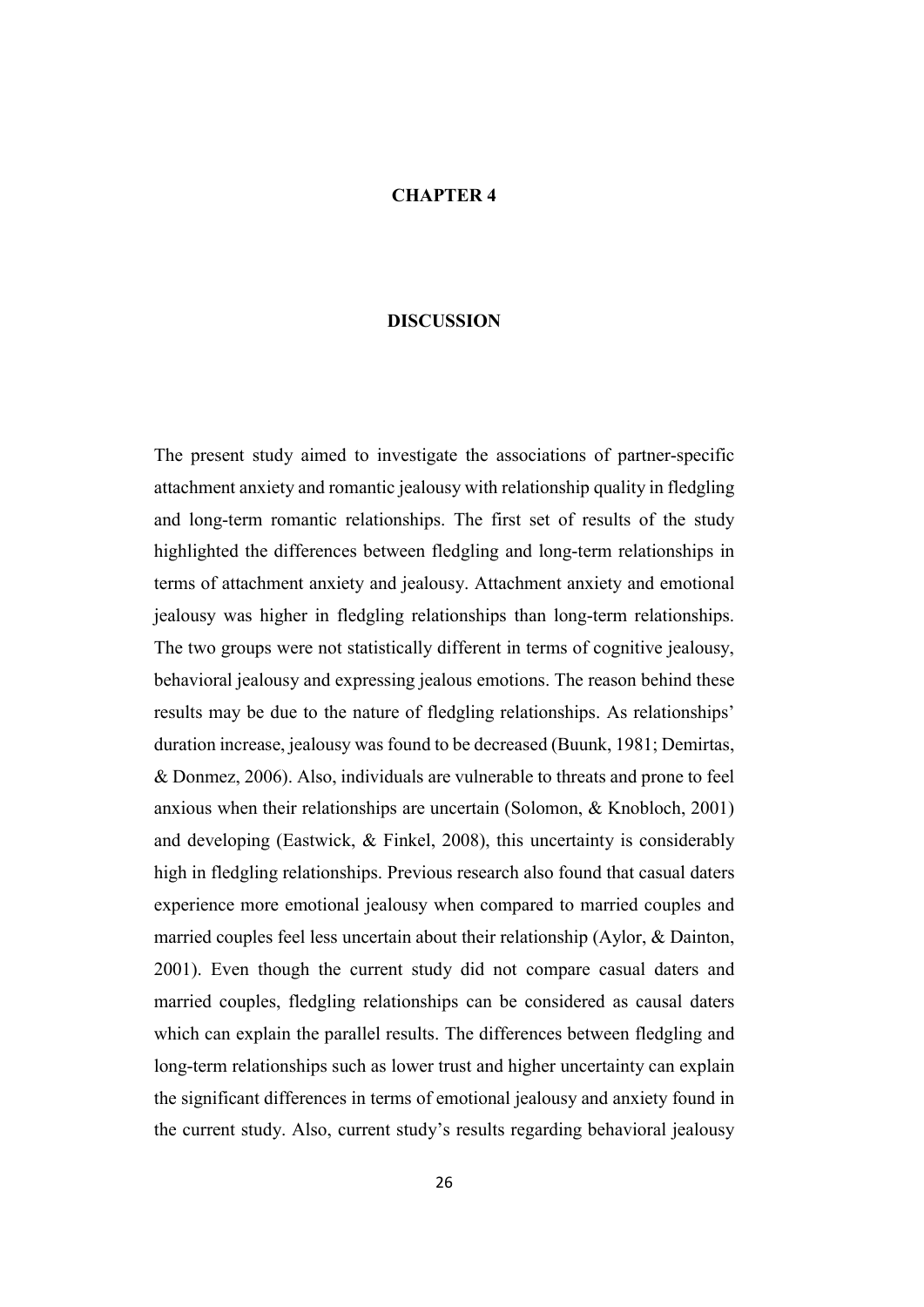and expressing jealous emotions dimensions supported the previous research. Individuals tend to express their jealousy less at the beginning of the relationship because it may be considered as inappropriate and aversive (Aune, & Comstock, 1997). Behavioral jealousy and expressing jealous emotions refer to the extent individuals express their jealousy towards their partners. These expressions may not be higher in fledgling relationships because couples do not want to distance their partners by displaying extensive emotions and behaviors. The reason behind the set of results regarding behavioral and expressing jealous emotions dimensions of jealousy may be this motivation to keep their feelings to themselves at the beginning of the relationship. In addition to the nature of jealousy dimensions, emotion regulation strategies individuals engage in might have an influence on their experiences and expressions of jealousy. Previous studies have suggested that, as jealousy includes negative set of emotions individuals tend to suppress their jealousy expressions (Zamunner, & Fischer, 1995). As jealousy evokes certain emotions such as anger, sadness and fear, regulation of those emotions could be an indicator for relational outcomes.

But what about the impact of these higher emotional jealousy and anxiety levels in early relationships on relationship quality? The second hypothesis was that attachment anxiety and jealousy would positively predict relationship quality at the beginning of the relationship and negatively predict relationship quality in long-term relationships. Our hypothesis was supported partially. The second set of results yielded that emotional jealousy and relationship quality has a positive association in fledgling relationships. There was no association between emotional jealousy and relationship quality in long-term relationships. Our results did not indicate any associations of other dimensions of jealousy and attachment anxiety with relationship quality for fledgling or long-term relationships.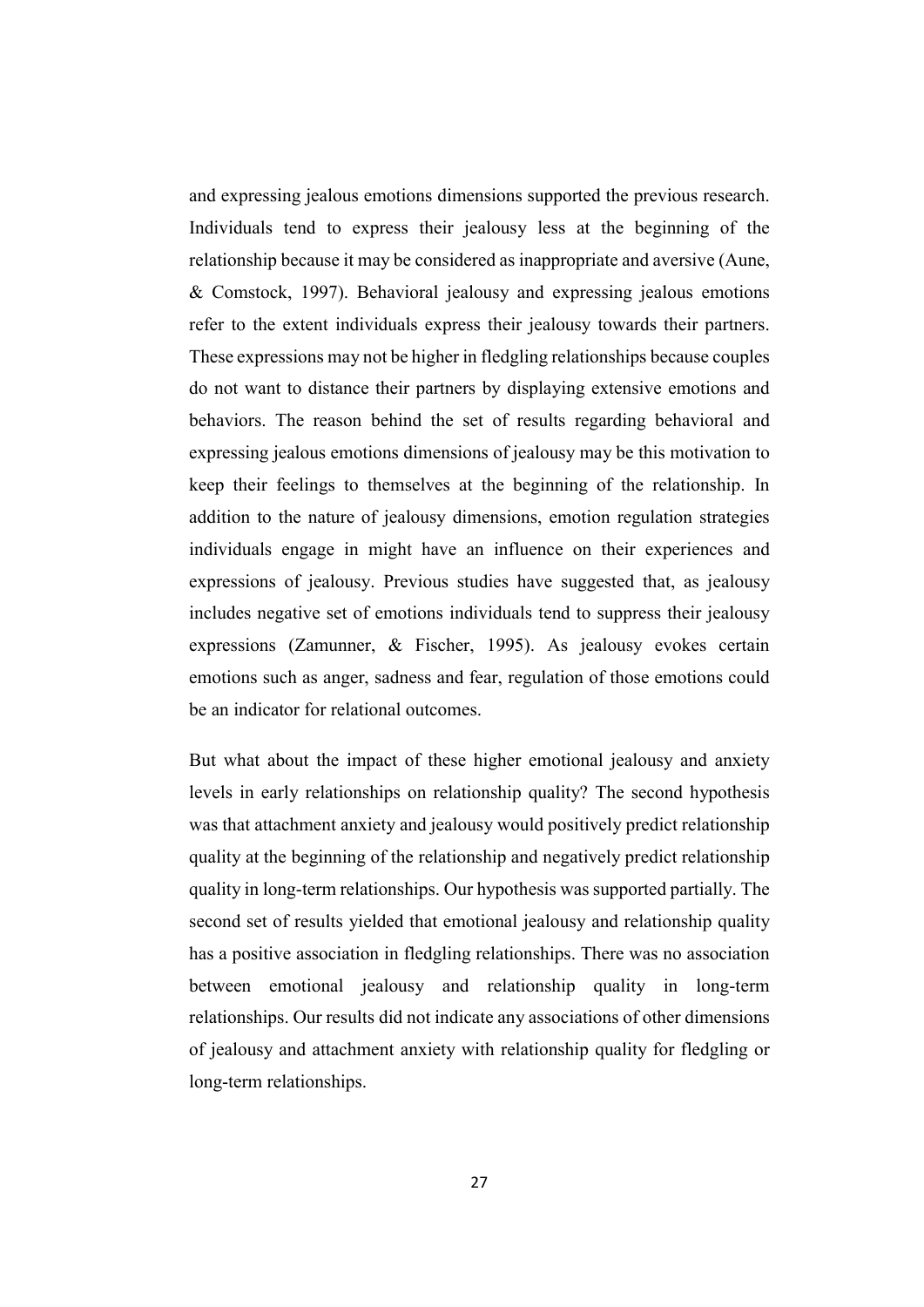Previous research yielded different outcomes for the distinct types of jealousy (Pfeiffer, &Wong, 1989; Dijkstra, & Buunk, 200; Barrelds, & Dijkstra, 2006; Barrelds, & Dijkstra, 2007). In a similar vein, the four dimensions (emotional, cognitive, behavioral, expressing jealous emotions) used in the current study also had distinctive associations. Among these dimensions, only emotional jealousy differed for fledgling and long-term relationships. Also, regarding the association of jealousy and relationship quality only emotional jealousy yielded positive associations for the fledgling group. The reason for these results may lay behind the different outcomes for the distinct types of those jealousy dimensions. While developing Multidimensional Jealousy Scale (MJS), Pfeiffer and Wong (1989) described emotional jealousy as an experience and set of reactions when faced with a possible rival whereas labeled cognitive and behavioral jealousy dimensions as being more pathological. Behavioral and cognitive jealousy corresponded to the suspicious type of jealousy which is defined as experienced behaviors and thoughts even when there is no threat to the relationship. In a similar vein, emotional jealousy mostly referred to the reactive type of jealousy which was found to have positive associations with relationship quality (Barrelds, & Dijkstra, 2006; Barrelds, & Dijkstra, 2007), love (Pfeiffer, &Wong, 1989) and relationship intimacy (Knobloch et al., 2001). On the other hand, cognitive and behavioral jealousy is linked to lower trust and greater insecurity (Rydell, Bringle, 2007). Regarding these outcomes for the three jealousy dimensions used in the current study, emotional jealousy would be the only dimension to have a positive association with relationship quality. In the light of the past research and recent study's findings, the proposed adaptive role of jealousy can be narrowed into the adaptive role of emotional jealousy on relationship quality. Another crucial finding is that this adaptive role was evident for only fledgling relationships, not long-term relationships. As relationships' duration increase, trust, commitment, and intimacy also increase (Aylor, & Dainton, 2001). So, higher levels of jealousy experience and expression in a long-term relationship may be harmful for the maintained trust, commitment and intimacy. These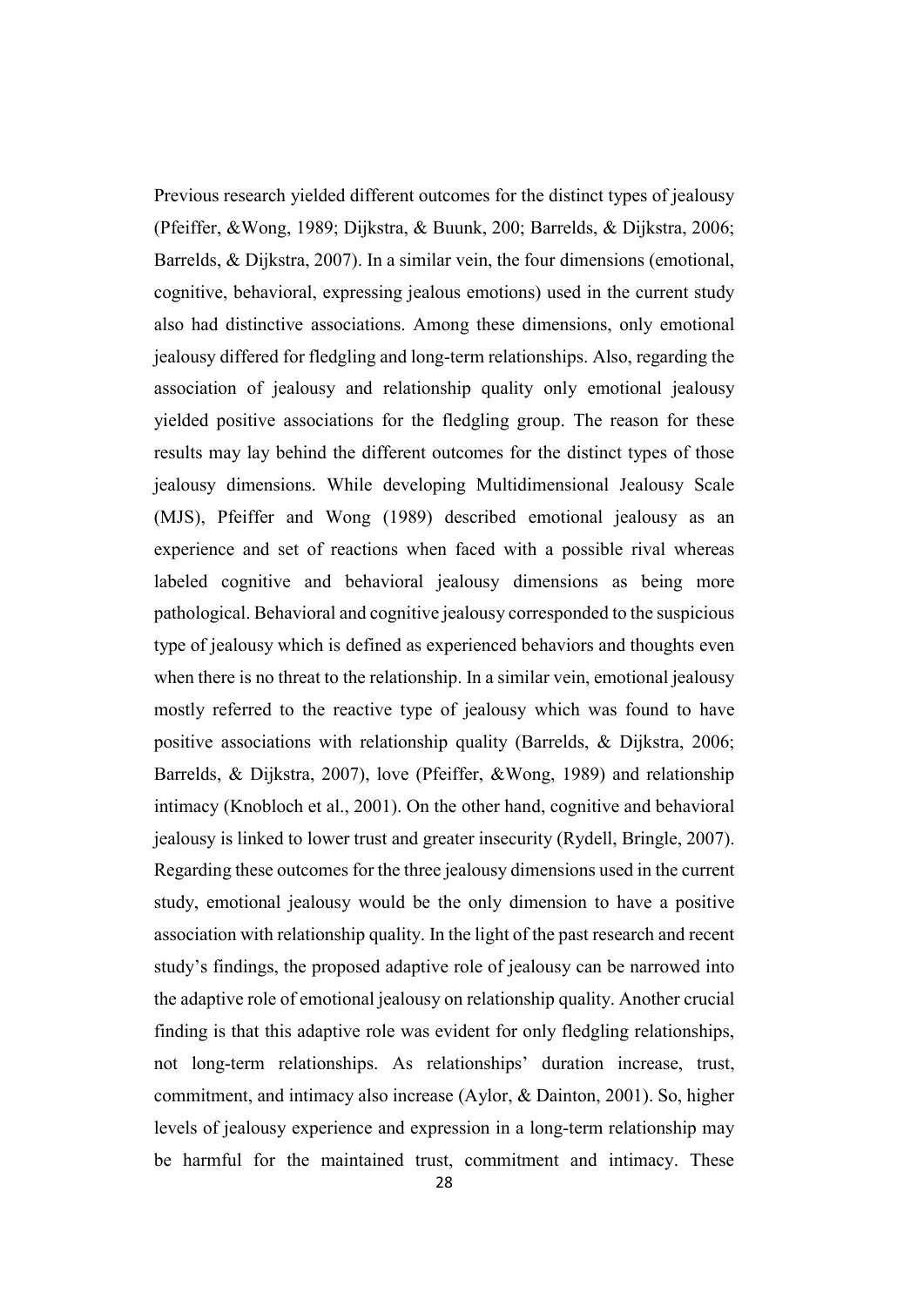components of long-term relationships may explain the lack of a significant positive association found in the current study for the long-term group. When we look from an evolutionary perspective, jealousy has an adaptive value and this adaptive role was evident in our results in terms of emotional jealousy in fledgling relationships. Also, passionate love might have been a variable that could be related to the association between emotional jealousy and relationship quality. Regarding this speculation, we looked whether the two groups differed in terms of passionate love between long-term and fledgling relationships. Results have showed that the two groups were not statistically different in terms of passionate love. So, our speculation was not supported in this manner.

The hypothesis regarding the association between attachment anxiety and relationship quality was not supported. Even though the results of the study by Eastwick and Finkel (2008) suggested positive associations between partnerspecific attachment anxiety, passionate love and proximity seeking behavior in fledgling relationships, current study did not support this hypothesis. In their study Eastwick and Finkel (2008) did not recruit participants who were actually in the early stages of their relationship and treated desired relationships as fledgling but in the current study participants were actually in a relationship for less than two months for the fledgling group. This difference between the criteria for the fledgling relationships might have created the contradictory results regarding the role of attachment anxiety in fledgling relationships. Maybe the time interval (less than two months) was not adequate to detect an association between attachment anxiety and relationship quality. Labeling a relationship as fledgling varies across relationships and two months might have been an invalid time interval for a fledgling relationship. At the beginning of the relationships, flirtation phase, when everything is new and exciting sexual arousal is high and proximity seeking is evident (Zeifman, & Hazan, 1997). Once the intimacy begins to increase, the adaptive role of anxiety may disappear. The crucial stage is the flirtation phase and there are no standardized time intervals for the beginning and the ending of each stage.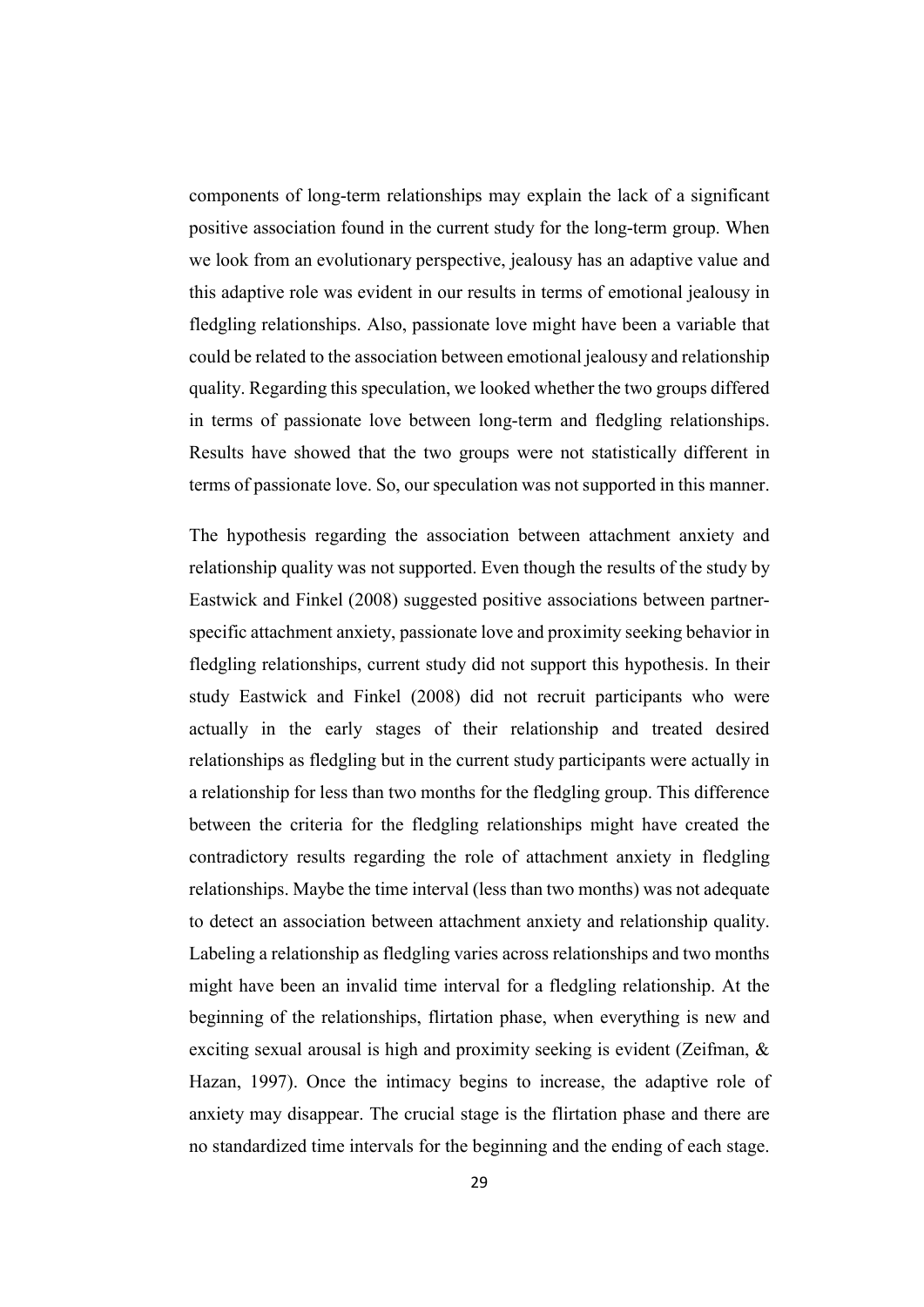Also each relationship has its unique turning points (i.e. first kiss, first sex), the timing of those turning points may differ (Zayas, Gunaydin, & Shoda, 2015). In addition to the length of the relationship, those turning points might have been a determinant while labeling a relationship as fledgling. Baxter and Bullis (1986) have defined specific turning points for developing relationships. These turning points are first date, quality time, meeting with the family, old and new rivals etc. An assessment of these turning points could have been a better indicator for measuring whether a relationship is a fledgling or a longterm relationship in the current study. For instance, a couple in a two months relationship may have met with each other's family but yet another couple in a two months relationship may have only been on several dates. When the former relationship seems to have passed the flirtation phase, the latter one is still in the flirtation phase. In current study we did not control any turning points and treated every relationship which is less than two months as fledgling. One speculation regarding this limitation is, emotional jealousy would have been a more resilient predictor among the others and was found to have a significant association with relationship quality in fledgling relationships. For the other dimensions and attachment anxiety, a better indication for the relationship stage would have revealed more accurate results. Another limitation of the current study was, we did not ask participants regarding how long they have known their partner, whether they were friends before their romantic relationship or not. These previous acquiantances might have an influence on attachment anxiety and jealousy and would create a difference in terms of the relationship stage. For instance, jealousy or anxiety might be lower in couples who were friends before their romantic relationships. But still, even if there was such a case for our sample, the results were still found to be significant. For future studies, all of these variables should be considered while investigating fledgling relationships.

We also assumed that partner-specific attachment anxiety would predict relationship quality but did not control for the dispositional attachment style.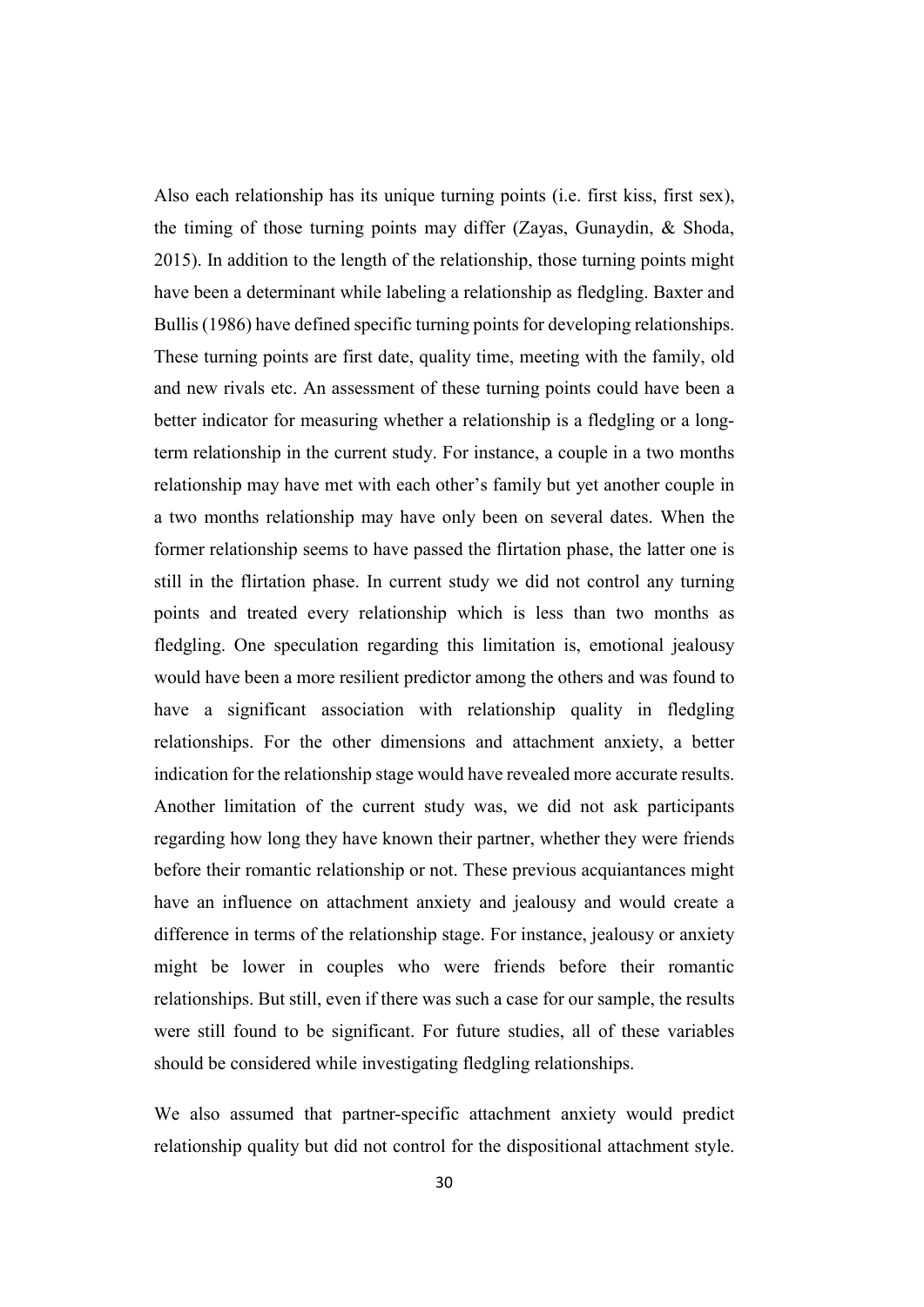Even though previous studies indicated significant relational outcomes for state-like attachment anxiety (Cozzarelli, Hoekstra, & Bylsma, 2000; Eastwick, & Finkel, 2008), those studies also included dispositional attachment style as a control variable. This control would have helped us to see if only individuals with dispositional anxiety experience higher levels of anxiety at the beginning of the relationship. The higher levels of anxiety could be due to participants' dispositional anxiety or the stage of the relationship. For instance, an individual who scored high in anxiety for their global attachment style would experience higher levels of anxiety at the beginning of the relationship and also when their relationship is long-term. To accurately understand if the higher anxiety is due to the stage of the relationship, dispositional anxiety must had been a control variable.

Also, we only assessed the experienced and expressed jealousy and attachment anxiety. Perceived jealousy and anxiety levels coming from the other partner might have an influence on these associations. For instance, actor attachment anxiety might have an association with partner relationship quality which was not assessed in the current study. In a study investigating the associations between attachment styles and sexual satisfaction in couples, results showed that participants who had an avoidant partner also had lower sexual satisfaction independent from their own attachment style. A similar pattern could exist regarding relationship quality. Anxiety did not have a significant association with relationship quality for both groups in the current study. But the anxiety of the actor might have an influence on the partner's relationship quality in this matter. This influence may occur in both directions. For instance, actor's attachment anxiety or jealousy may have a positive association with partner's relationship quality because they may signal fear of losing the partner and how much they value their relationship. Also, the influence can be in the opposite direction. Actor's attachment anxiety and jealousy may have a negative association with partner's relationship quality. To understand the direction of these associations, future studies should include dyads. There is also a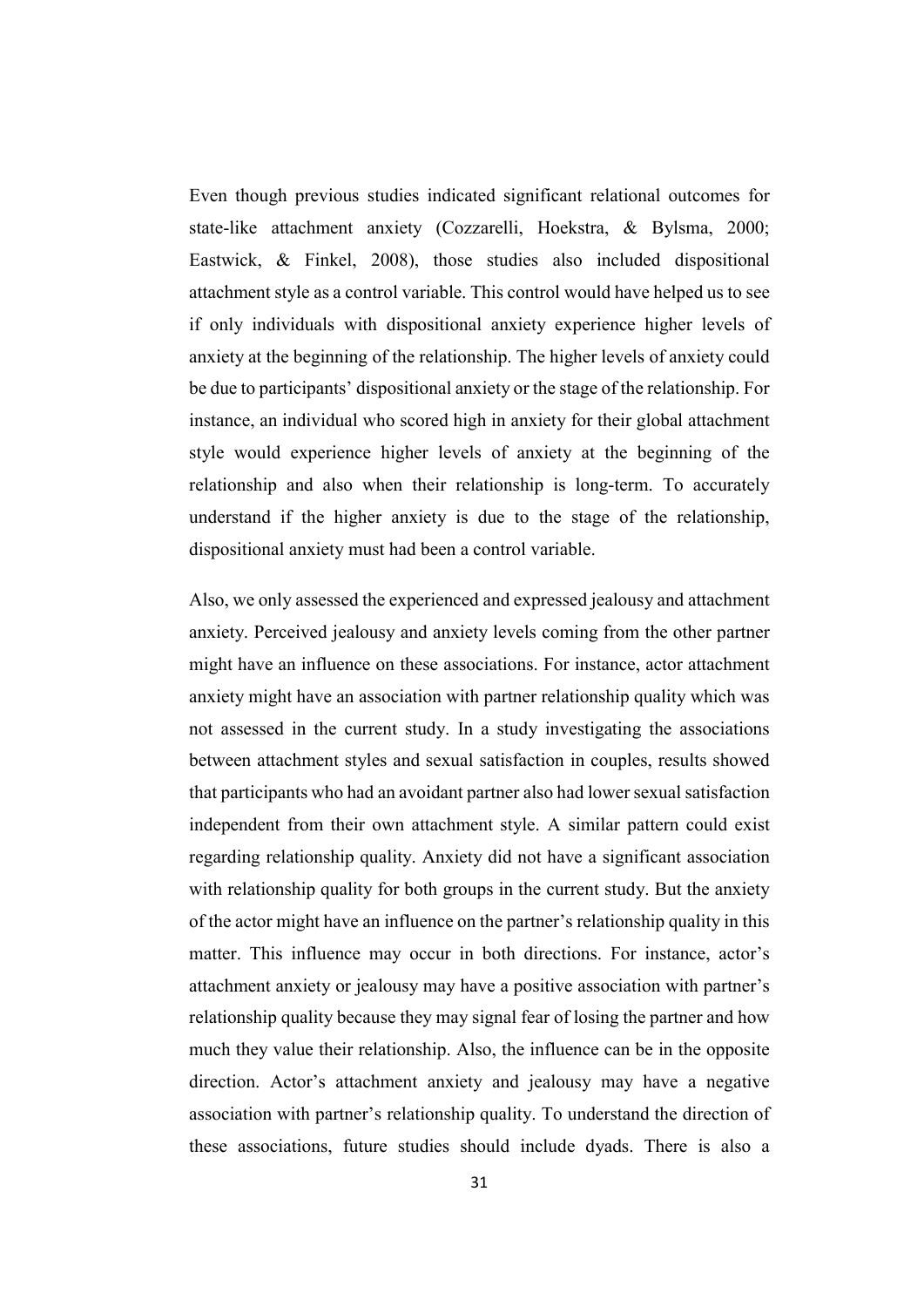possibility that participants might have answered the questionnaires inaccurately due to social desirability bias which refers to the inaccurate responses of participants to represent themselves in the best possible way. This limitation exists in self-report measurements and to overcome this problem including dyads and assessing both perceived and actual levels would have created a difference in terms of the results of the study.

Regarding the purpose of the study, a longitudinal design would allow us to investigate relationship development and the role of attachment anxiety and jealousy at different stages of the relationships within a dyad. Since the design of the current study was cross-sectional, it revealed certain limitations regarding the results. The direction of the association between emotional jealousy and relationship quality was not evident from our results. In the current study, it was hypothesized that emotional jealousy would predict higher relationship quality in fledgling relationships, and the results were interpreted in that direction. But as an alternative, the results could also be interpreted as participants who have higher relationship quality also experience higher emotional jealousy. To understand the accurate direction of this association, future research should assess both jealousy and relationship quality in a longitudinal design.

Regarding the demographic characteristics of our sample, the average age of our participants were similar for both groups which allowed a reliable comparison. Nevertheless, for future studies these hypothesis should also be tested for different age groups such as middle adulthood to investigate whether there would be different patterns. Also, at different SES levels and for nonurban samples, there results may be different regardind the characteristcs of those samples.

Even though there were limitations of the current study, results highlighted the function of emotional jealousy, specifically for fledgling relationships. To the best of our knowledge, there were no other studies which explicitly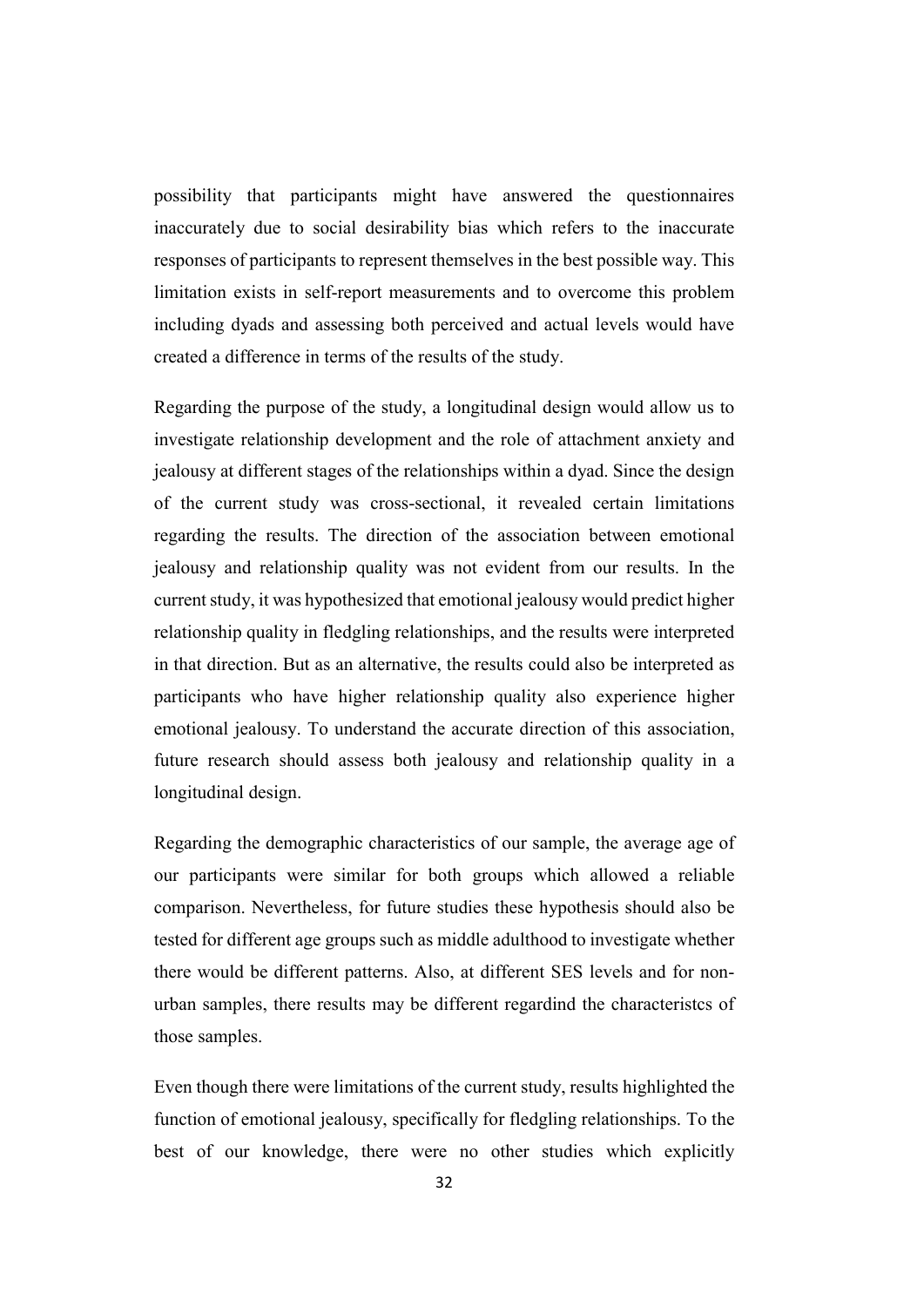investigated the associations of jealousy and anxiety with relationship quality by comparing fledgling and long-term relationships. By this end, the current study contributes to the literature in terms of the adaptive role of emotional jealousy specifically for fledgling relationships and sets the ground for future studies in this field.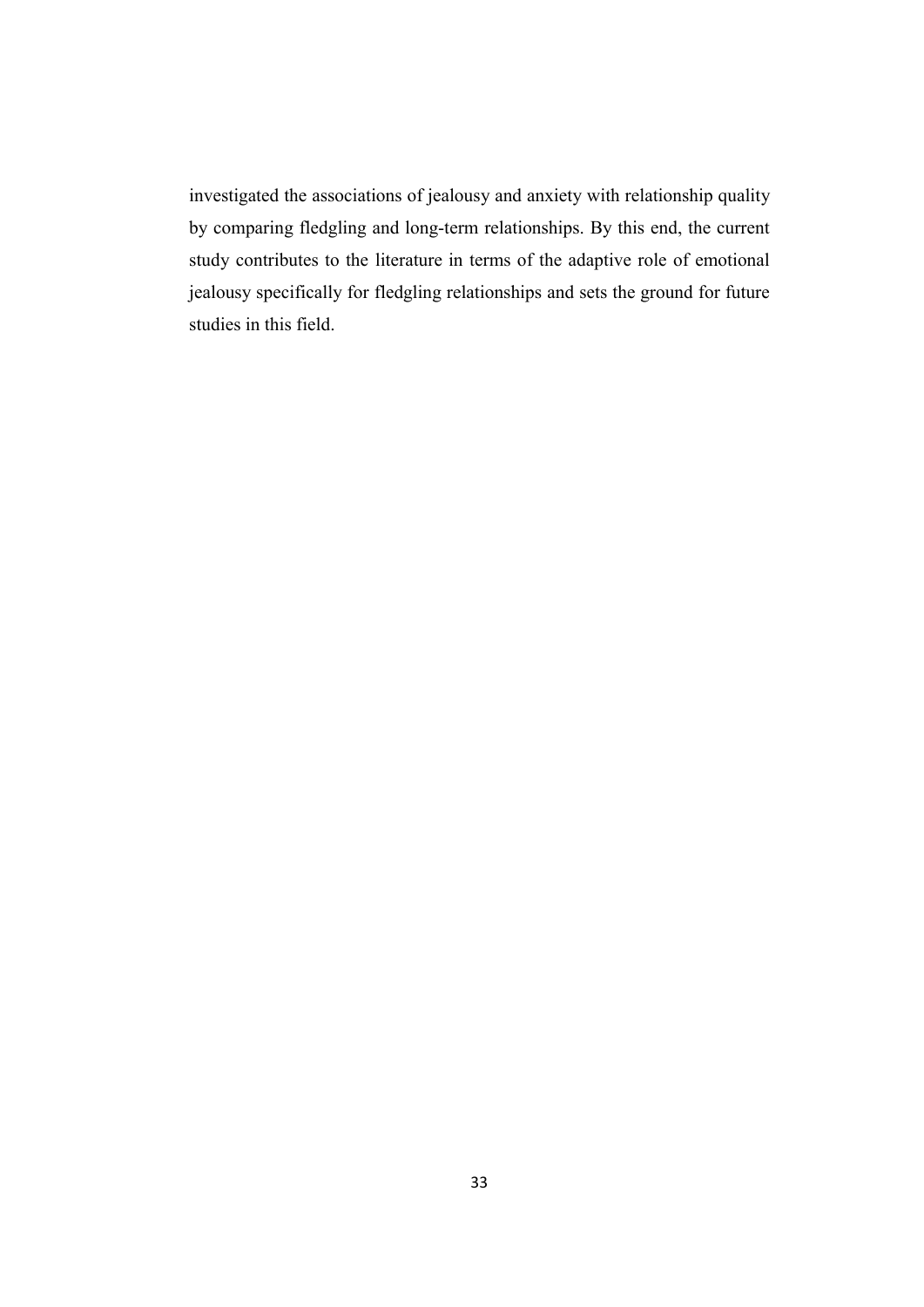#### **REFERENCES**

- Ainsworth, M. D. S. (1969). Object relations, dependency, and attachment: A theoretical review of the infant-mother relationship. *Child Development*, 969-1025. doi:10.2307/1127008
- Altman, I., & Taylor, D. A. (1973). *Social penetration: The Development of Interpersonal Relationships.* Oxford, England: Holt, Rinehart & Winston.
- Andersen, P. A., Eloy, S. V., Guerrero, L. K., & Spitzberg, B. H. (1995). Romantic jealousy and relational satisfaction: A look at the impact of jealousy experience and expression. *Communication Reports*, *8*(2), 77-85. https://doi.org/10.1080/08934219509367613
- Aune, K. S., Aune, R. K., & Buller, D. B. (1994). The experience, expression, and perceived appropriateness of emotions across levels of relationship development. *The Journal of Social Psychology*, *134*(2), 141-150. https://doi.org/10.1080/00224545.1994.9711377
- Aune, K. S., & Comstock, J. (1997). Effect of relationship length on the experience, expression, and perceived appropriateness of jealousy. *The Journal of Social Psychology*, *137*(1), 23-31. https://doi.org/10.1080/00224549709595410
- Aylor, B., & Dainton, M. (2001). Antecedents in romantic jealousy experience, expression, and goals. *Western Journal of Communication (includes Communication Reports)*, *65*(4), 370-391. https://doi.org/10.1080/10570310109374717
- Baldwin, M. W., Keelan, J. P. R., Fehr, B., Enns, V., & Koh-Rangarajoo, E. (1996). Social-cognitive conceptualization of attachment working models: Availability and accessibility effects. *Journal of Personality and Social Psychology*, *71*(1), 94-109. https://doi.org/10.1037/0022- 3514.71.1.94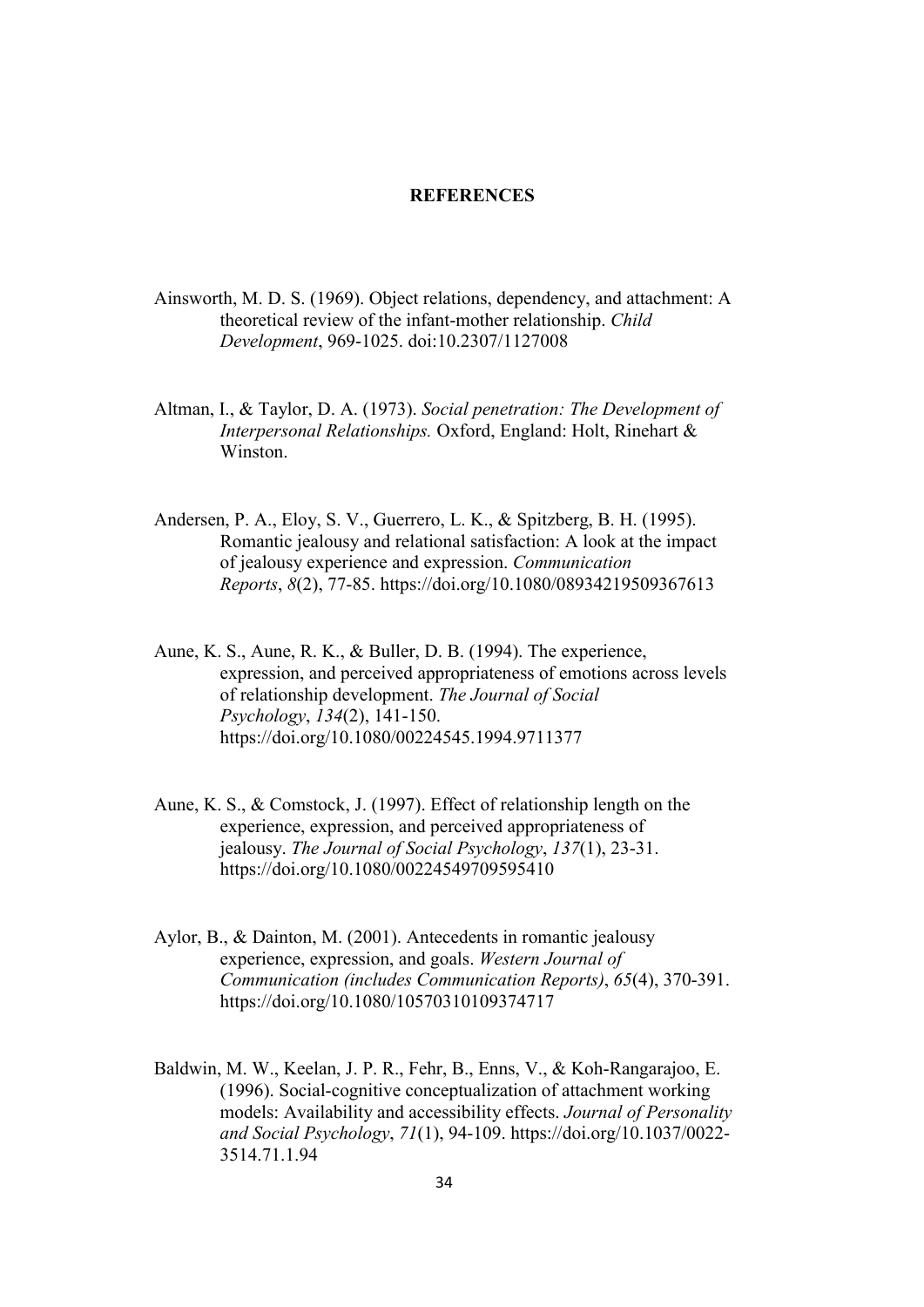- Barelds, D. P., & Dijkstra, P. (2006). Reactive, anxious and possessive forms of jealousy and their relation to relationship quality among heterosexuals and homosexuals. *Journal of Homosexuality*, *51*(3), 183-198. https://doi.org/10.1300/J082v51n03pass:[\_]09
- Barelds, D. P., & Barelds‐Dijkstra, P. (2007). Relations between different types of jealousy and self and partner perceptions of relationship quality. *Clinical Psychology & Psychotherapy: An International Journal of Theory & Practice*, *14*(3), 176-188. https://doi.org/10.1002/cpp.532

Bowlby, J. (1969). *Attachment and Loss, Volume I Attachement*. Penguin Books.

- Brennan, K. A., Clark, C. L., & Shaver, P. R. (1998). Self-report measurement of adult attachment: An integrative overview. In J. A. Simpson & W. S. Rholes (Eds.), *Attachment theory and close relationships* (pp. 46-76). New York, NY, US: Guilford Press.
- Bringle, R. G. (1981). Conceptualizing jealousy as a disposition. *Alternative Lifestyles*, *4*(3), 274-290. https://doi.org/10.1007/BF01257941
- Buss, D. M., & Shackelford, T. K. (1997). From vigilance to violence: mate retention tactics in married couples. *Journal of Personality and Social Psychology*, *72*(2), 346-361. https://doi.org/10.1037/0022- 3514.72.2.346
- Butzer, B., & Campbell, L. (2008). Adult attachment, sexual satisfaction, and relationship satisfaction: A study of married couples. *Personal Relationships*, *15*(1), 141-154. https://doi.org/10.1111/j.1475- 6811.2007.00189.x
- Buunk, B. (1981). Jealousy in sexually open marriages. *Alternative Lifestyles*, *4*(3), 357-372. https://doi.org/10.1007/BF01257944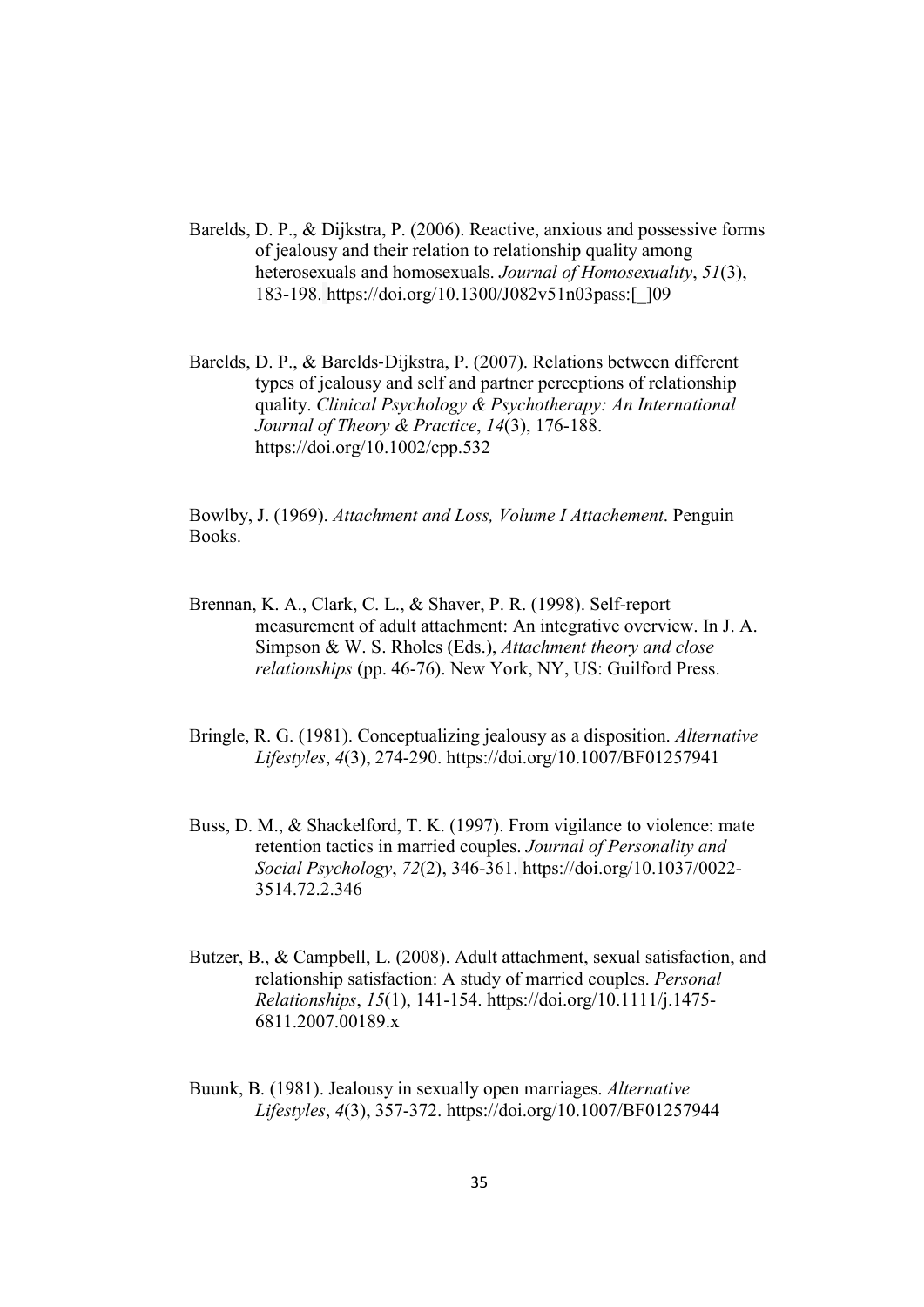- Campbell, L., Simpson, J. A., Boldry, J., & Kashy, D. A. (2005). Perceptions of conflict and support in romantic relationships: The role of attachment anxiety. *Journal of Personality and Social Psychology*, *88*(3), 510-531. https://doi.org/10.1037/0022- 3514.88.3.510
- Canary, D. J., & Stafford, L. (1992). Relational maintenance strategies and equity in marriage. *Communications Monographs*, *59*(3), 243-267. https://doi.org/10.1080/03637759209376268
- Cano, A., & O'leary, K. D. (1997). Romantic jealousy and affairs: Research and implications for couple therapy. *Journal of Sex & Marital Therapy*, *23*(4), 249-275. https://doi.org/10.1080/00926239708403931
- Collins, N. L. (1996). Working models of attachment: Implications for explanation, emotion, and behavior. *Journal of Personality and Social Psychology*, *71*(4), 81-832. https://doi.org/10.1037/0022- 3514.71.4.810
- Cozzarelli, C., Hoekstra, S. J., & Bylsma, W. H. (2000). General versus specific mental models of attachment: Are they associated with different outcomes?. *Personality and Social Psychology Bulletin*, *26*(5), 605-618. https://doi.org/10.1177/0146167200267008
- Dainton, M., & Aylor, B. (2001). A relational uncertainty analysis of jealousy, trust, and maintenance in long‐distance versus geographically close relationships. *Communication Quarterly*, *49*(2), 172-188. https://doi.org/10.1080/01463370109385624
- Dijkstra, P., & Buunk, B. P. (2001). Sex differences in the jealousy-evoking nature of a rival's body build. *Evolution and Human Behavior*, *22*(5), 335-341. https://doi.org/10.1016/S1090- 5138(01)00070-8
- Eastwick, P. W., & Finkel, E. J. (2008). The attachment system in fledgling relationships: An activating role for attachment anxiety. *Journal of Personality and Social Psychology*, *95*(3), 628-647. https://doi.org/10.1037/0022-3514.95.3.628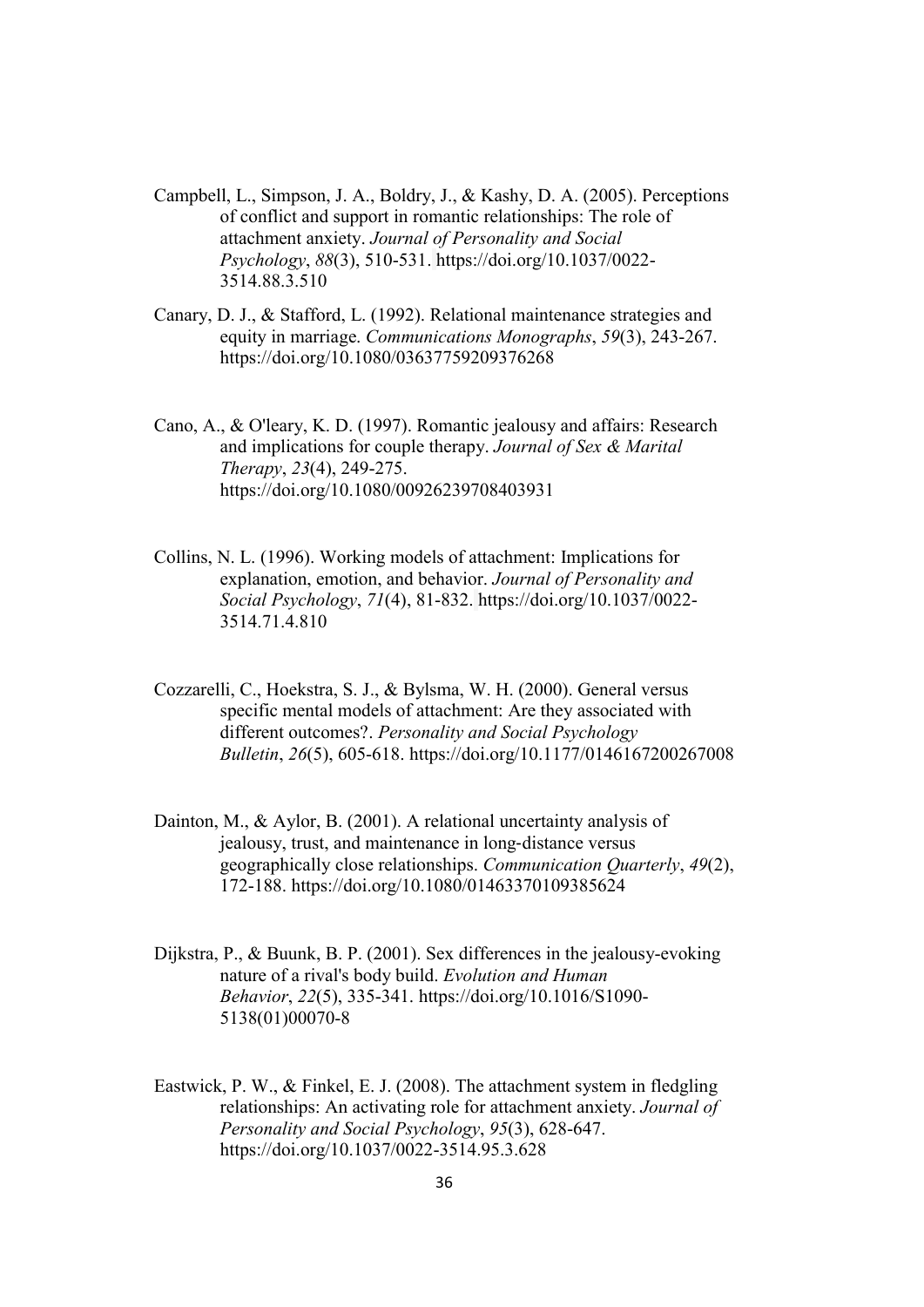Ellis, H. (1922). *Little Essays of Love and Virtue*. London: Cblack LDT

- Fletcher, G. J., Simpson, J. A., & Thomas, G. (2000). The measurement of perceived relationship quality components: A confirmatory factor analytic approach. *Personality and Social Psychology Bulletin*, *26*, 340-354.
- Fraley, R. C., & Davis, K. E. (1997). Attachment formation and transfer in young adults' close friendships and romantic relationships. *Personal Relationships*, *4*(2), 131-144. https://doi.org/10.1111/j.1475- 6811.1997.tb00135.x
- Fraley, R. C., Waller, N. G., & Brennan, K. A. (2000). An item response theory analysis of self-report measures of adult attachment. *Journal of Personality and Social Psychology, 78,* 350-365.
- Francis, J. L. (1977). Toward the management of heterosexual jealousy. *Journal of Marital and Family Therapy*, *3*(4), 61- 69. https://doi.org/10.1111/j.1752-0606.1977.tb00486.x
- Freud, A., & Dann, S. (1951). An experiment in group upbringing. *The Psychoanalytic Study of the Child*, *6*(1), 127-168. https://doi.org/10.1080/00797308.1952.11822909
- Goodboy, A. K., Myers, S. A., & Members of Investigating Communication. (2010). Relational quality indicators and love styles as predictors of negative relational maintenance behaviors in romantic relationships. *Communication Reports*, *23*(2), 65-78. https://doi.org/10.1080/08934215.2010.511397
- Guerrero, L. K. (1998). Attachment‐style differences in the experience and expression of romantic jealousy. *Personal Relationships*, *5*(3), 273- 291. https://doi.org/10.1111/j.1475-6811.1998.tb00172.x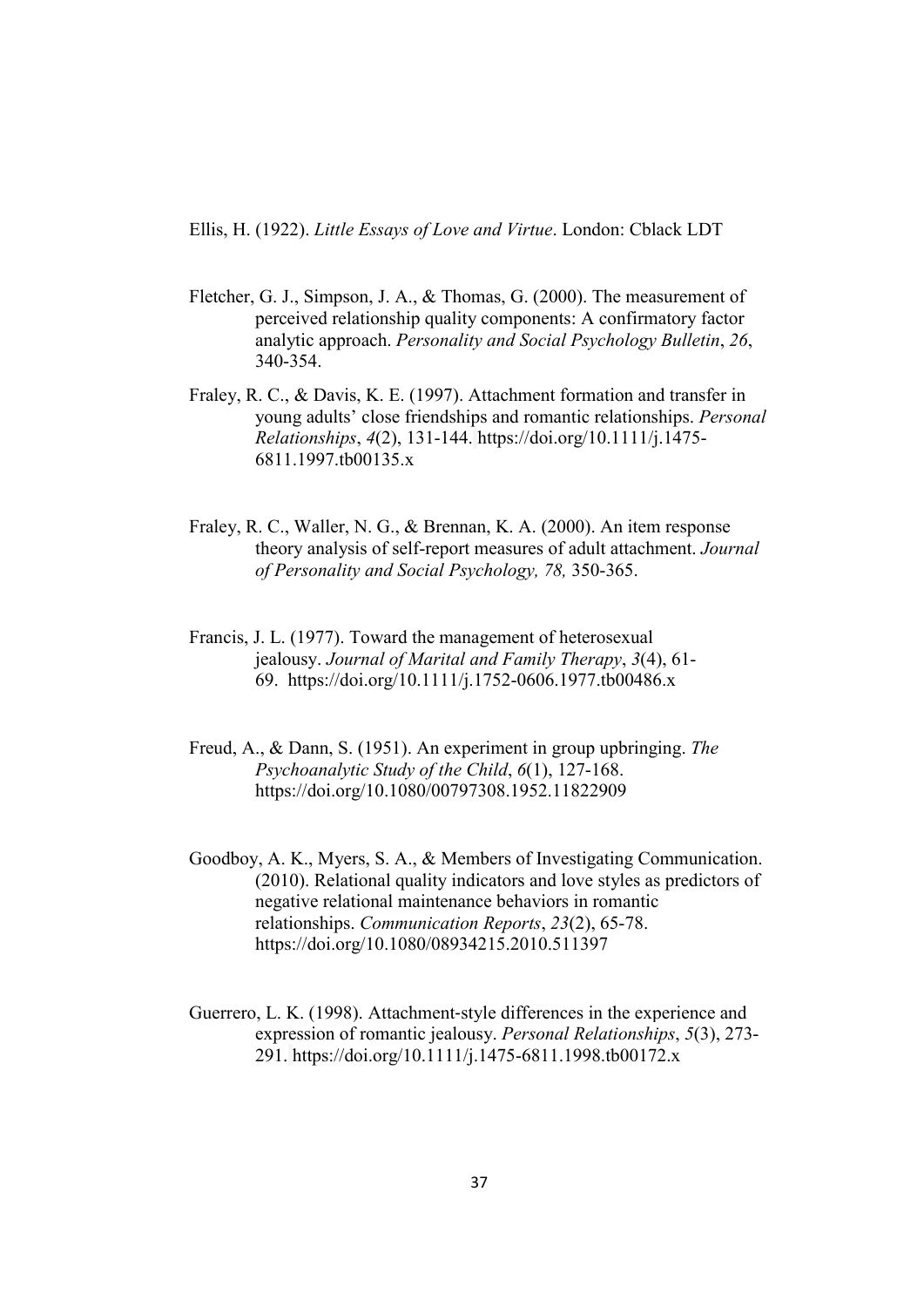- Hart, S. L. (2010). A theoretical model of the development of jealousy: Insight through inquiry into jealousy protest. *Handbook of jealousy: Theory, Research, and Multidisciplinary Approaches*, 329-361.
- Hazan, C., & Shaver, P. (1987). Romantic love conceptualized as an attachment process. *Journal of Personality and Social Psychology*, *52*(3), 511-524. https://doi.org/10.1037/0022- 3514.52.3.511
- Hazan, C., & Shaver, P. R. (1994). Attachment as an organizational framework for research on close relationships. *Psychological Inquiry*, *5*(1), 1-22. https://doi.org/10.1207/s15327965pli0501\_1
- Kirkpatrick, L. A., & Davis, K. E. (1994). Attachment style, gender, and relationship stability: A longitudinal analysis. *Journal of Personality and Social Psychology*, *66*(3), 502- 512. https://doi.org/10.1037/0022-3514.66.3.502
- Knobloch, L. K., Solomon, D. H., & Cruz, M. G. (2001). The role of relationship development and attachment in the experience of romantic jealousy. *Personal Relationships*, *8*(2), 205-224. https://doi.org/10.1111/j.1475-6811.2001.tb00036.x
- Luciano, E. C., & Orth, U. (2017). Transitions in romantic relationships and development of self-esteem. *Journal of Personality and Social Psychology*, *112*(2), 307-328. http://dx.doi.org/10.1037/pspp0000109
- Marazziti, D., Dell'Osso, B., Baroni, S., Mungai, F., Catena, M., Rucci, P., ... & Italiani, P. (2006). A relationship between oxytocin and anxiety of romantic attachment. *Clinical Practice and Epidemiology in Mental Health*, *2*(1), 28-33. https://doi.org/10.1186/1745-0179-2-28
- Melamed, T. (1991). Individual differences in romantic jealousy: The moderating effect of relationship characteristics. *European Journal of Social Psychology*, *21*(5), 455-461. https://doi.org/10.1002/ejsp.2420210508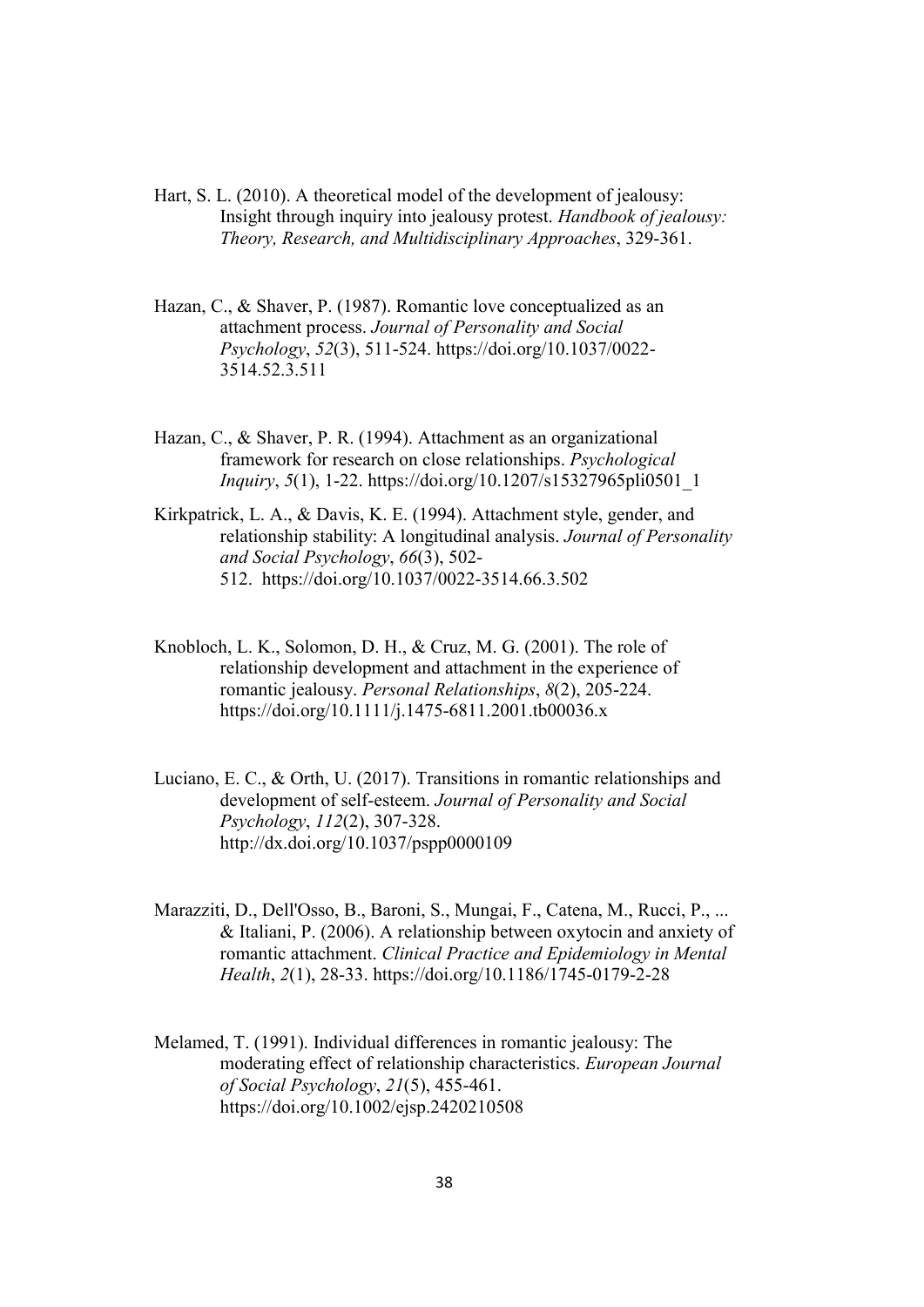- Pierce, T., & Lydon, J. E. (2001). Global and specific relational models in the experience of social interactions. *Journal of Personality and Social Psychology*, *80*(4), 613-631. https://doi.org/10.1037/0022- 3514.80.4.613
- Pines, A., & Aronson, E. (1983). Antecedents, correlates, and consequences of sexual jealousy. *Journal of Personality*, *51*(1), 108-136. https://doi.org/10.1111/j.1467-6494.1983.tb00857.x
- Pfeiffer, S. M., & Wong, P. T. (1989). Multidimensional jealousy. *Journal of Social and Personal Relationships*, *6*(2), 181-196. https://doi.org/10.1177/026540758900600203
- Rydell, R. J., & Bringle, R. G. (2007). Differentiating reactive and suspicious jealousy. *Social Behavior and Personality: An International Journal*, 35(1), 1099-1114. doi:10.2224/sbp.2007.35.8.1099
- Sharpsteen, D. J., & Kirkpatrick, L. A. (1997). Romantic jealousy and adult romantic attachment. *Journal of Personality and Social Psychology*, *72*(3), 627-640. https://doi.org/10.1037/0022- 3514.72.3.627
- Shaver, P. R., & Mikulincer, M. (2006). Attachment theory, individual psychodynamics, and relationship functioning. *The Cambridge Handbook of Personal Relationships*, 251-271.
- Simpson, J. A. (1990). Influence of attachment styles on romantic relationships. *Journal of Personality and Social Psychology*, *59*(5), 971-980. https://doi.org/10.1037/0022-3514.59.5.971
- Solomon, D. H., & Knobloch, L. K. (2001). Relationship uncertainty, partner interference, and intimacy within dating relationships. *Journal of Social and Personal Relationships*, *18*(6), 804-820. https://doi.org/10.1177/0265407501186004
- Umemura, T., Lacinová, L., Kotrčová, K., & Fraley, R. C. (2018). Similarities and differences regarding changes in attachment preferences and attachment styles in relation to romantic relationship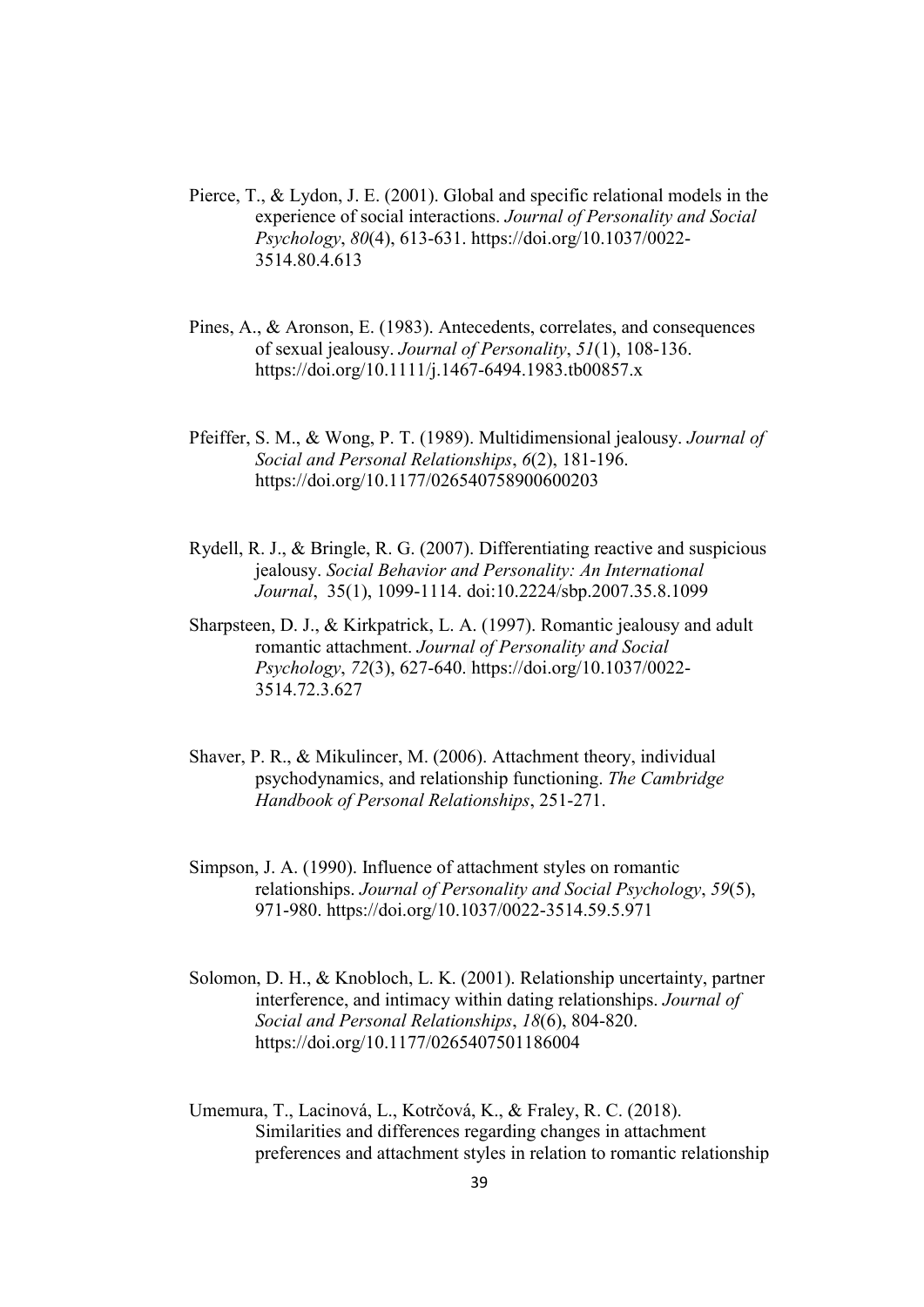length: longitudinal and concurrent analyses. *Attachment & Human Development*, *20*(2), 135-159. https://doi.org/10.1080/14616734.2017.1383488

- White, G. L. (1981). A model of romantic jealousy. *Motivation and Emotion*, *5*(4), 295-310. https://doi.org/10.1007/BF00992549DO
- Wingert, P., & Brant, M. (2005). Reading You Baby's Mind. New Research on Infants Finally Begins to Answer the Question: What's Going on in There?. *Newsweek, 146*(7), 32-39.
- Zayas, V., Günaydin, G., & Shoda, Y. (2015). From an unknown other to an attachment figure: How do mental representations change as attachments form?. In *Bases of Adult Attachment* (pp. 157-183). Springer, New York, NY.
- Zeifman, D., & Hazan, C. (1997). A process model of adult attachment formation. In S. Duck (Ed.), *Handbook of Personal Relationships: Theory, Research and Interventions* (pp. 179-195). Hoboken, NJ, US: John Wiley & Sons Inc.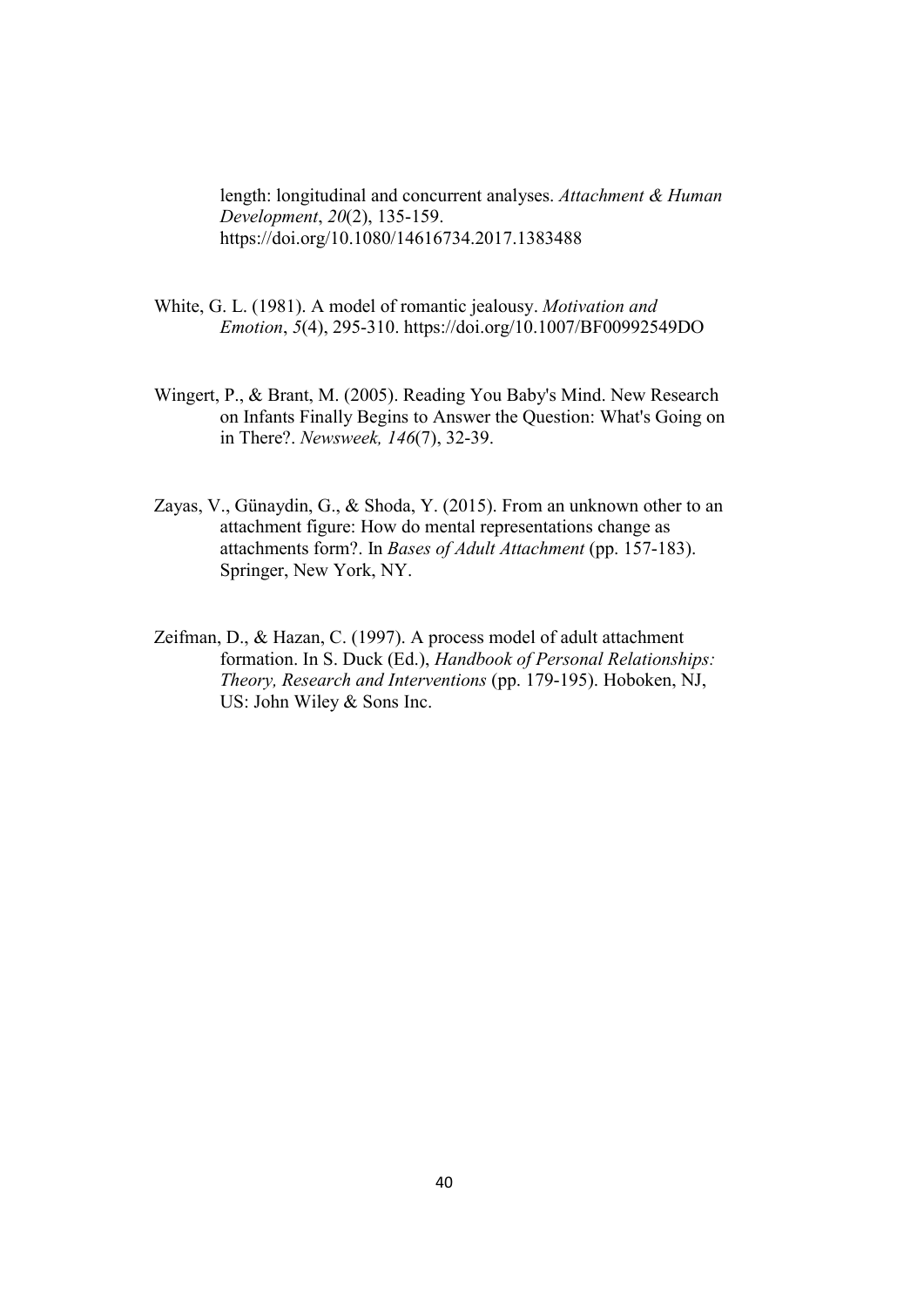## APPENDICES

# APPENDIX A- HUMAN SUBJECTS ETHICS COMMITTEE APPLICATION

UYGULAMALI ETİK ARAŞTIRMA MERKEZİ<br>APPLIED ETHICS RESEARCH CENTER



ORTA DOĞU TEKNİK ÜNİVERSİTESİ MIDDLE EAST TECHNICAL UNIVERSITY

07 KASIM 2017

DUMLUPINAR BULYARI 06800<br>ÇANKAYA ANKARA/TURKEY<br>T: +90 312 210 22 91<br>F: +90 312 210 79 59 \$891 28620816 / 533

Değerlendirme Sonucu Konu:

Gönderen: ODTÜ İnsan Araştırmaları Etik Kurulu (İAEK)

İnsan Araştırmaları Etik Kurulu Başvurusu ilgi:

## Sayın Yrd.Doç.Dr. Emre SELÇUK;

Sayın Yrd.Doç.Dr. Emre SELÇUK;<br>Danışmanlığını yaptığınız yüksek lisans öğrencisi Hazal ÖZTEKİN'in "Romantik İlişkilerde<br>Anksiyete ve Kıskançlığın Rolü" başlıklı arastırması İnsan Araştırmaları Etik Kurulu<br>tarafından uygun

Prof. D

Bilgilerinize saygılarımla sunarım.

SOL

Prof. Dr. Ayhan Üye

Prof. Dr. Ayhan Gürbüz DEMİR

Halil TURAN

Başkan V

 $\sim$ Dr. Zana CITAK Üve

Üye

Yrd. Doc. Dr. Emre SELÇUK

Üye

Doç. Dr. Yaşar KONDAKÇI Üye

**BUI.UNAMADI** 

 $\overline{u}$ Yrd, Doç. Dr. Pyhar KAYGAN Üye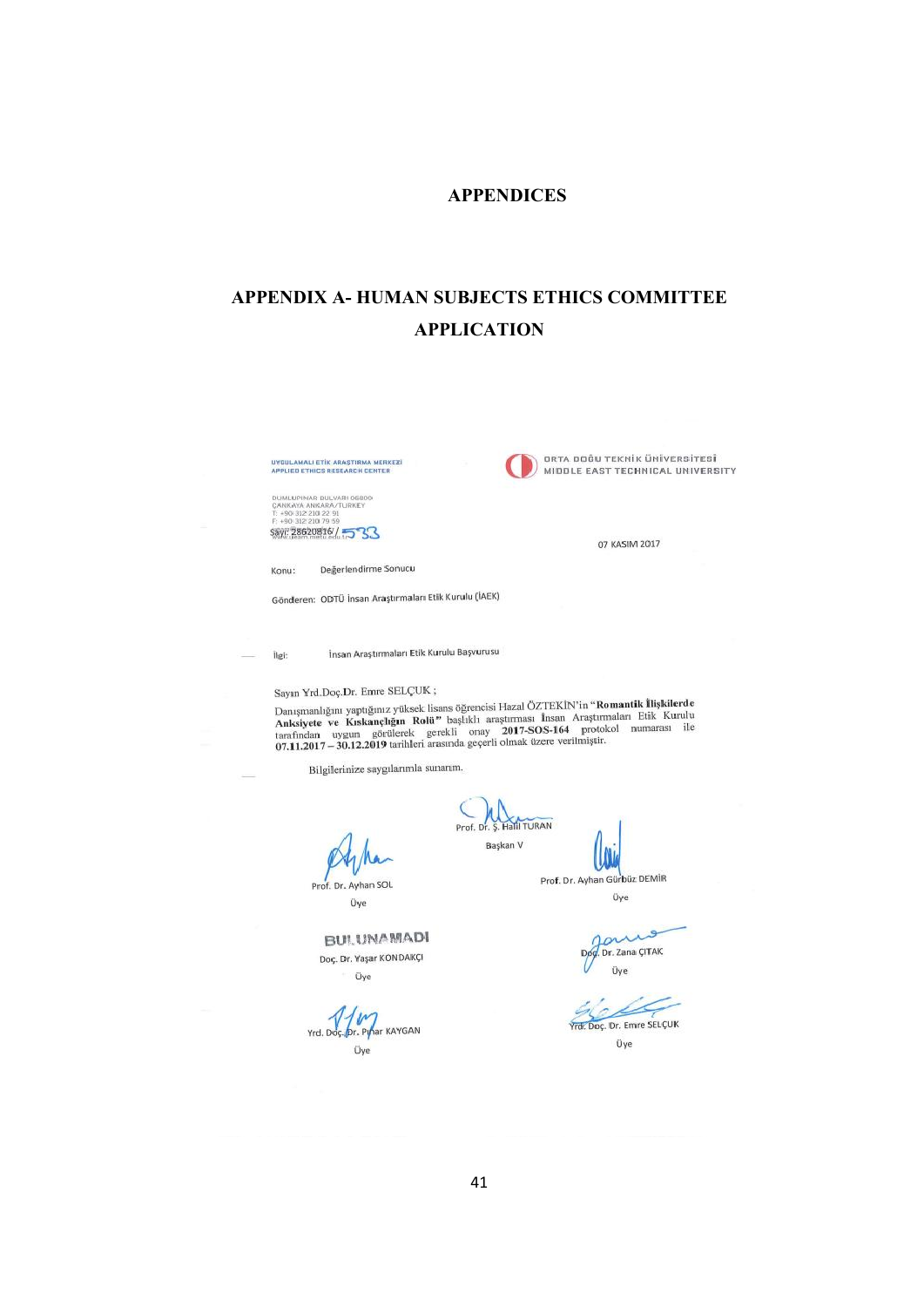# APPENDIX B – EXPERIENCES IN CLOSE RELATIONSHIPS-**REVISED**

#### Aşağıdaki maddeler ŞU ANKİ

romantik ilişkinizde hissettiğiniz duygularla ilgilidir. Her bir maddenin ŞU ANKİ ilişkinizdeki duygu ve düşüncelerinizi ne oranda yansıttığını seçeneklerden isaretleyiniz.

1----------2----------3----------4----------5----------6----------7

Hiç katılmıyorum Tamamen

katılıyorum

- 1. Romantik partnerimin sevgisini kaybetmekten korkarım.
- 2. Gerçekte ne hissettiğimi romantik partnerime göstermemeyi tercih ederim.
- 3. Sıklıkla, romantik partnerimin artık benimle olmak istemediği korkusuna kapılırım.
- 4. Özel duygu ve düşüncelerimi romantik partnerimle paylaşmak konusunda kendimi rahat hissederim.
- 5. Sıklıkla, romantik partnerimin beni gerçekten sevmediği duygusuna kapılırım.
- 6. Romantik partnerime güvenip dayanmak konusunda kendimi rahat bırakmakta zorlanırım.
- 7. Romantik partnerimin beni, benim onu önemsediğim kadar önemsemediğinden endişe duyarım.
- 8. Romantik partnerime yakın olma konusunda çok rahatımdır.
- 9. Sıklıkla, romantik partnerimin bana duyduğu hislerin benim ona duyduğum hisler kadar güçlü olmasını isterim.
- 10. Romantik partnerime açılma konusunda kendimi rahat hissetmem.
- 11. İlişkimi kafama çok takarım.
- 12. Romantik partnerime fazla yakın olmamayı tercih ederim.
- 13. Benden uzakta olduğunda, romantik partnerimin başka birine ilgi duyabileceği korkusuna kapılırım.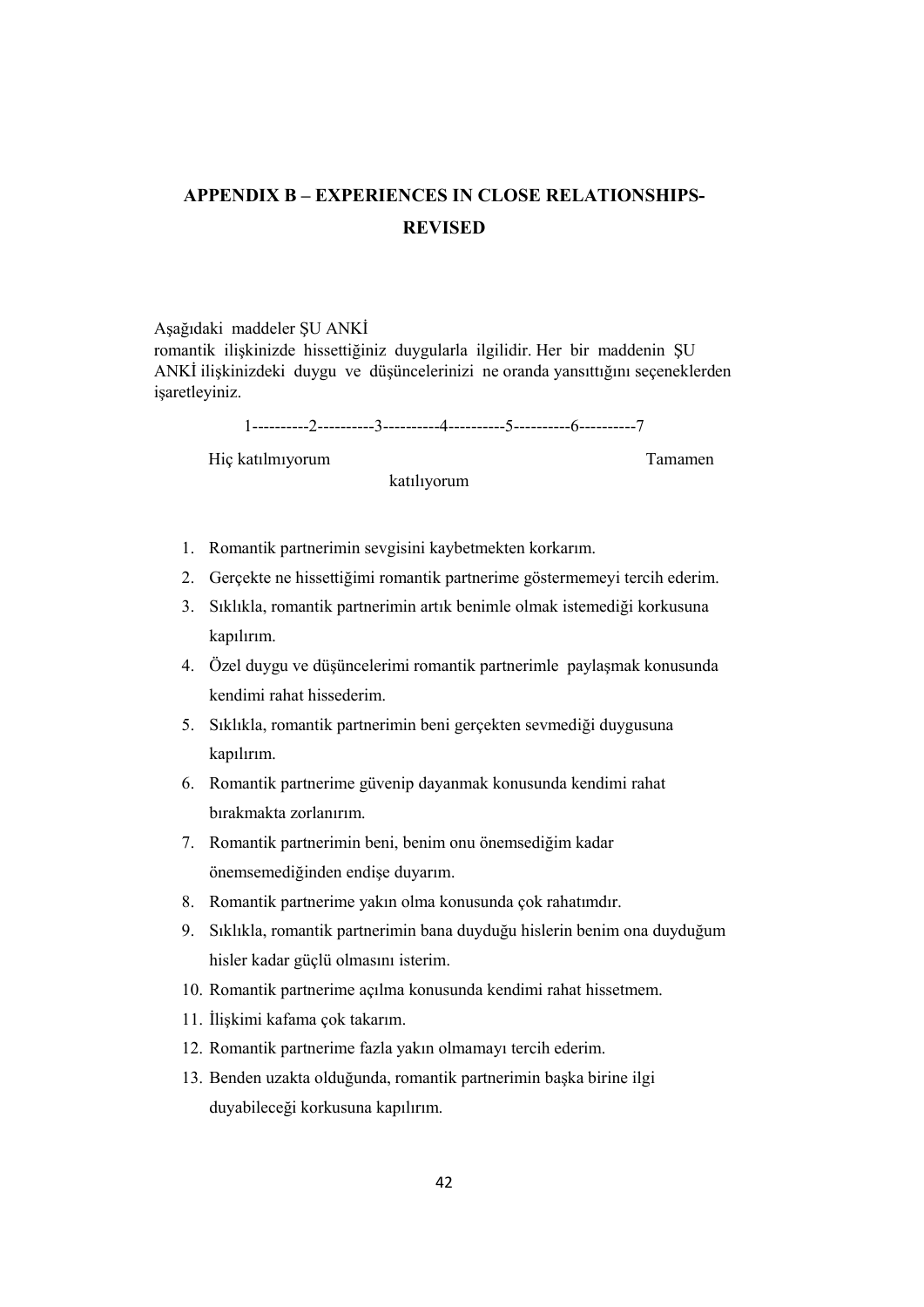- 14. Romantik partnerim benimle çok yakın olmak istediğinde rahatsızlık duyarım.
- 15. Romantik partnerime duygularımı gösterdiğimde, onun benim için aynı şeyleri hissetmeyeceğinden korkarım.
- 16. Romantik partnerimle kolayca yakınlaşabilirim.
- 17. Romantik partnerimin beni terkedeceğinden pek endişe duymam.
- 18. Romantik partnerimle yakınlaşmak bana zor gelmez.
- 19. Romantik partnerim kendimden şüphe etmeme neden olur.
- 20. Genellikle, romantik partnerimle sorunlarımı ve kaygılarımı tartışırım.
- 21. Terk edilmekten pek korkmam.
- 22. Zor zamanlarımda, romantik partnerimden yardım istemek bana iyi gelir.
- 23. Romantik partnerimin, bana benim istediğim kadar yakınlaşmak istemediğini düşünürüm.
- 24. Romantik partnerime hemen hemen her şeyi anlatırım.
- 25. Romantik partnerimin bazen bana olan duygularını sebepsiz yere değiştirdiğini hissederim.
- 26. Başımdan geçenleri romantik partnerimle konuşurum.
- 27. Çok yakın olma arzum bazen romantik partnerimi korkutup uzaklaştırır.
- 28. Romantik partnerim benimle çok yakınlaştığında gergin hissederim.
- 29. Romantik partnerim beni yakından tanırsa, "gerçek ben"i sevmeyeceğinden korkarım.
- 30. Romantik partnerime güvenip dayanmak konusunda rahatımdır.
- 31. Romantik partnerimden ihtiyaç duyduğum şefkat ve desteği görememek beni öfkelendirir.
- 32. Romantik partnerime güvenip dayanmak benim için kolaydır.
- 33. Romantik partnerimin beni başka kişilere kıyasla yetersiz görmesinden endişe duyarım.
- 34. Romantik partnerime şefkat göstermek benim için kolaydır.
- 35. Romantik partnerim beni sadece kızgın olduğumda önemser.
- 36. Romantik partnerim beni ve ihtiyaçlarımı gerçekten anlar.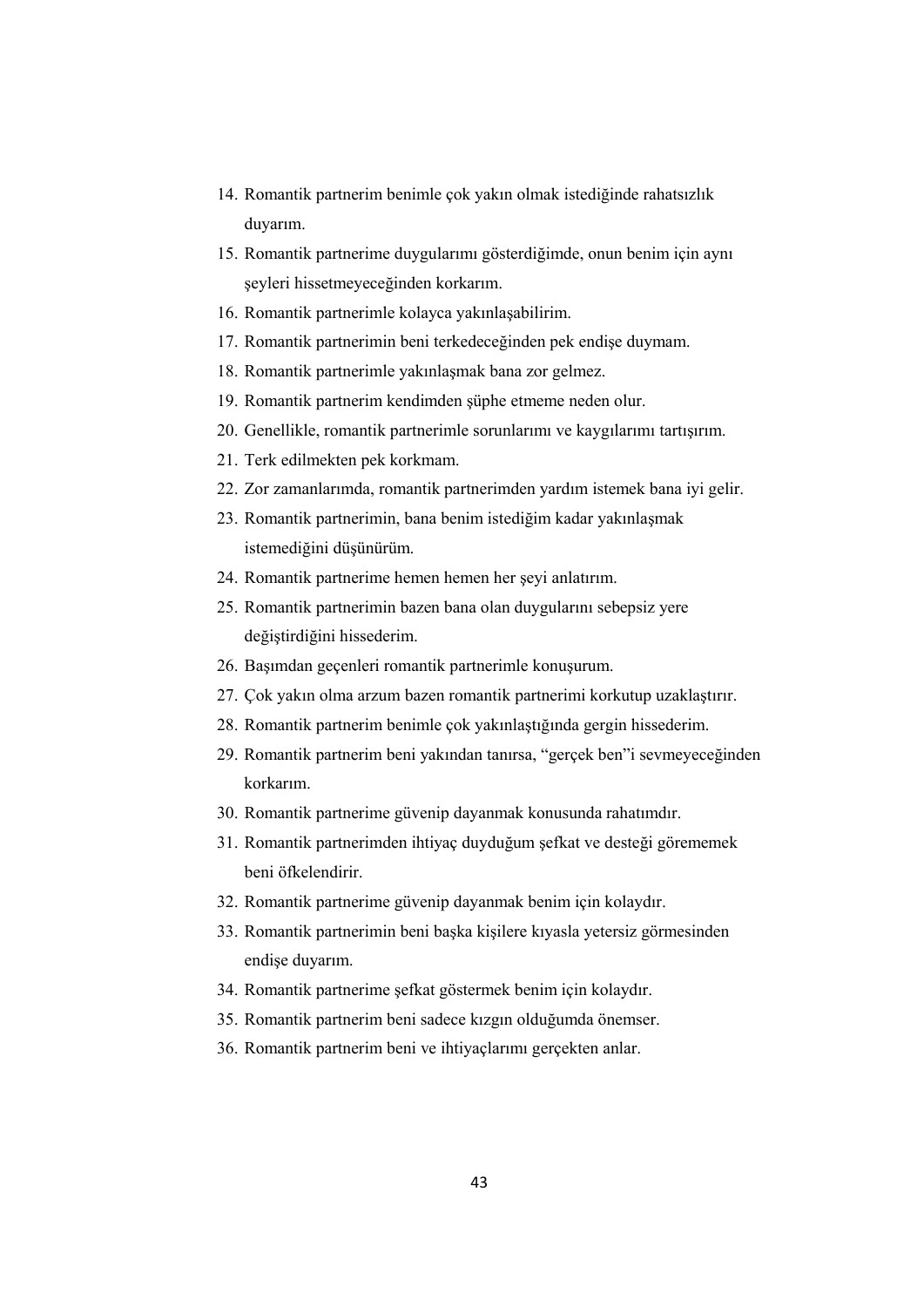### APPENDIX C- MULTIDIMENSIONAL JEALOUSY SCALE

Aşağıdaki anlatılan durumlar başınıza gelirse hislerinizi ne kadar belli edersiniz? Değerlendirmelerinizi şu anki romantik ilişkinizi düşünerek, aşağıdaki ölçek üzerinde yapın.

1----------2----------3----------4----------5----------6----------7

Hic belli etmem Cok belli

ederim

1. Romantik ilişkide olduğum kişi, bana karşı cinsten bir başkasının ne kadar iyi göründüğü hakkında yorum yapıyorsa hislerimi

2. Romantik ilişkide olduğum kişi, karşı cinsten birisiyle konuşmak için aşırı ilgi ve heyecan gösterirse hislerimi

3. Romantik ilişkide olduğum kişi, karşı cinsten birisine sıcak bir tavırla gülümserse hislerimi

4. Karşı cinsten birisi romantik ilişkide olduğum kişiyle yakın olmaya çalışırsa hislerimi

5. Romantik ilişkide olduğum kişi, karşı cinsten birisiyle flört ederse hislerimi

6. Karşı cinsten birisi romantik ilişkide olduğum kişi ile başbaşa zaman geçirirse hislerimi

7. Romantik ilişkide olduğum kişi, karşı cinsten birisine sarılıp, onu öperse hislerimi

8. Romantik ilişkide olduğum kişi, karşı cinsten biriyle çok yakın çalışırsa (işte veya okulda) hislerimi

Aşağıdaki anlatılan durumlar başınıza gelirse nasıl hissedersiniz? Değerlendirmelerinizi şu anki romantik ilişkinizi düşünerek, aşağıdaki ölçek üzerinde yapın.

1----------2----------3----------4----------5----------6----------7

 Çok mutsuz olurum Çok mutlu olurum

1. Romantik ilişkide olduğum kişi, bana karşı cinsten bir başkasının ne kadar iyi göründüğü hakkında yorum yapıyorsa.

2. Romantik ilişkide olduğum kişi, karşı cinsten birisiyle konuşmak için aşırı ilgi ve heyecan gösterirse.

3. Romantik ilişkide olduğum kişi, karşı cinsten birisine sıcak bir tavırla gülümserse.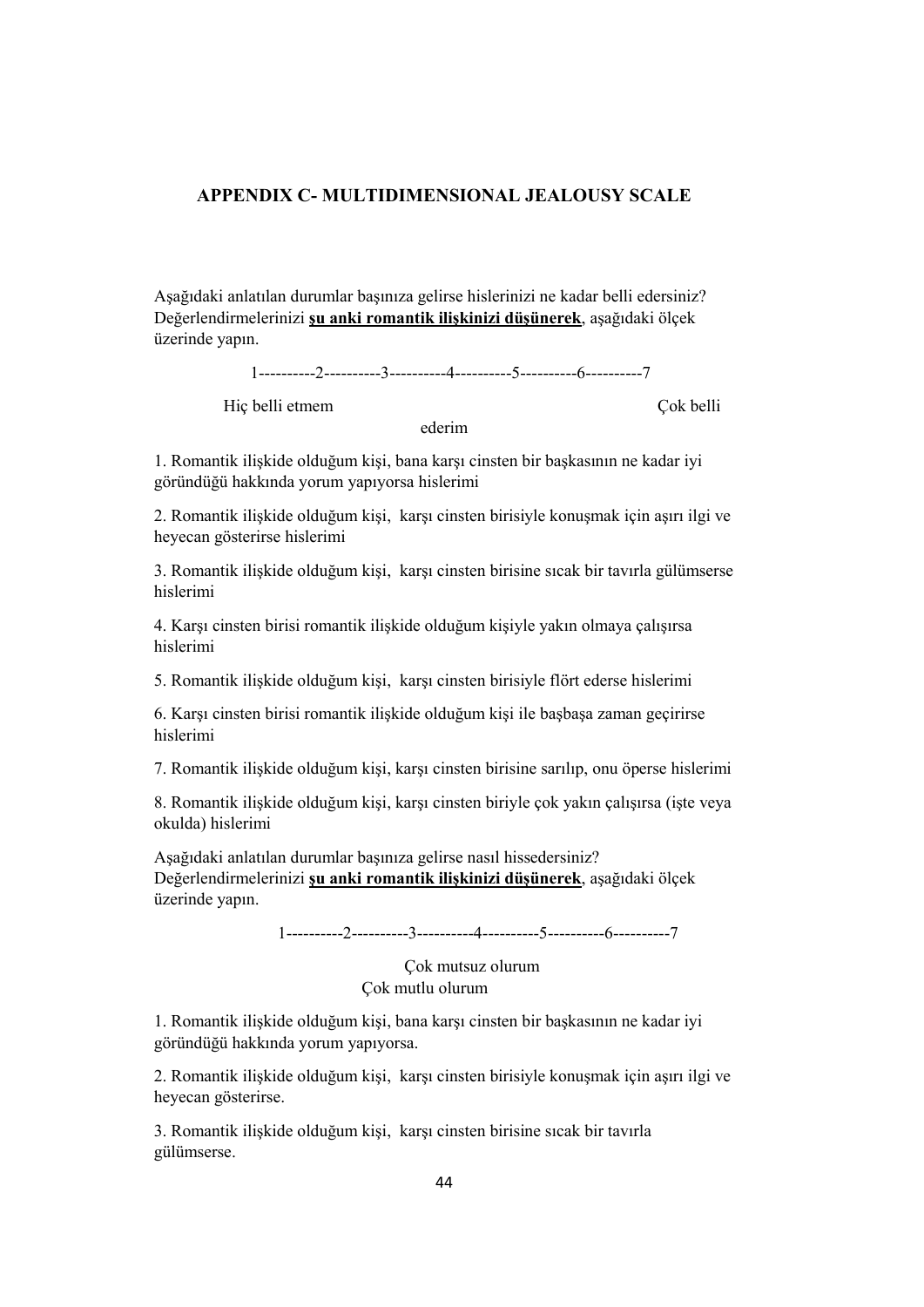4. Karşı cinsten birisi romantik ilişkide olduğum kişiyle yakın olmaya çalışırsa

5. Romantik ilişkide olduğum kişi, karşı cinsten birisiyle flört ederse.

6. Karşı cinsten birisi romantik ilişkide olduğum kişi ile başbaşa zaman geçirirse.

7. Romantik ilişkide olduğum kişi, karşı cinsten birisine sarılıp, onu öperse.

8. Romantik ilişkide olduğum kişi, karşı cinsten biriyle çok yakın çalışırsa (işte veya okulda).

Aşağıdaki davranışları ne sıklıkla yaparsınız? Değerlendirmelerinizi şu anki romantik ilişkinizi düşünerek, aşağıdaki ölçek üzerinde yapın.

1----------2----------3----------4----------5----------6----------7

Hiçbir zaman Her zaman Her zaman Her zaman Her zaman Her zaman Her zaman Her zaman Her zaman Her zaman Her zaman Her zaman Her zaman Her zaman Her zaman Her zaman Her zaman Her zaman Her zaman Her zaman Her zaman Her zaman

9. Romantik ilişkide olduğum kişinin çekmecelerini, el çantasını ve ceplerini kontrol ederim.

10. Romantik ilişkide olduğum kişiyi, hiç beklemediği zamanlarda söylediği yerde lup olmadığını anlamak için ararım.

11. Romantik ilişkide olduğum kişiye geçmişteki ve bugünkü romantik ilişkileri hakkında sorular sorarım.

12. Eğer romantik ilişkide olduğum kişi, karşı cinsten birisine ilgi gösterirse onun hakkında kötü şeyler söylerim.

13. Romantik ilişkide olduğum kişiye telefon konuşmaları hakkında sorular sorarım.

14. Romantik ilişkide olduğum kişiye nerede olduğu konusunda sorular sorarım.

15. Romantik ilişkide olduğum kişiyi ne zaman karşı cinsten biriyle konuşurken görsem araya girerim.

16. Sadece yanında kim olduğunu görmek için romantik ilişkide olduğum kişiye sürpriz ziyaretler yaparım.

17. Romantik ilişkide olduğum kişinin karşı cinsten birisiyle gizlice görüştüğünden süphe ederim.

18. Karşı cinsten birisinin romantik ilişkide olduğum kişinin peşinden koşuyor olmasından kaygı duyarım.

19. Romantik ilişkide olduğum kişinin başka birisinden etkilenmiş olmasından şüphelenirim.

20. Romantik ilişkide olduğum kişinin benim arkamdan karşı cinsten bir başkasıyla fiziksel yakınlık kurmuş olmasından kuşkulanırım.

21. Karşı cinsten bazı insanların romantik ilişkide olduğum kişiye romantik ilgi duyduğunu düşünürüm.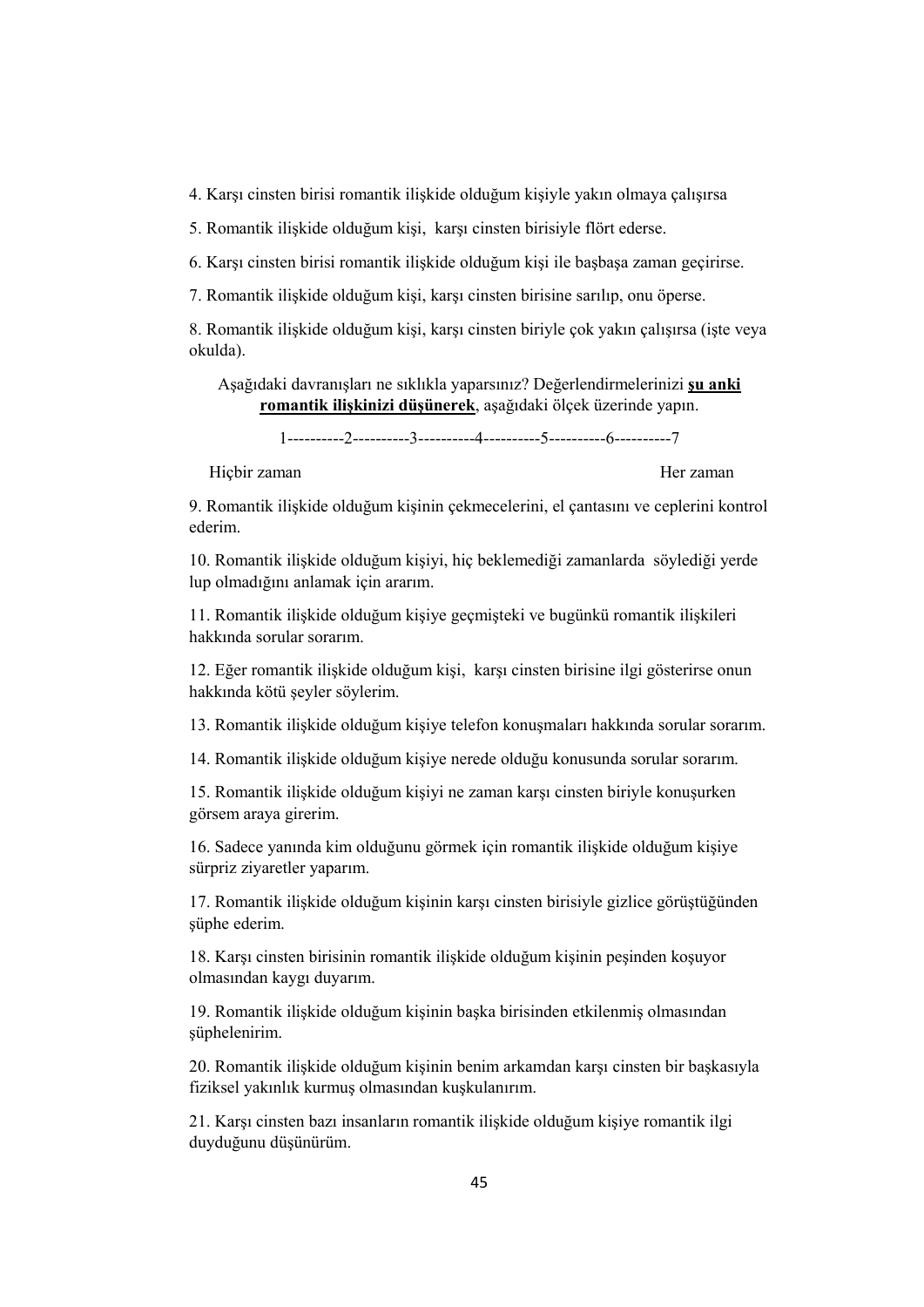22. Romantik ilişkide olduğum kişinin gizlice karşı cinsten birisiyle romantik yakınlık kurmuş olabileceğini düşünürüm.

23. Karşı cinsten birisinin romantik ilişkide olduğum kişiyi ayartacağından endişe ederim.

24. Romantik ilişkide olduğum kişinin karşı cinse aşırı tutkun olduğundan süphelenirim.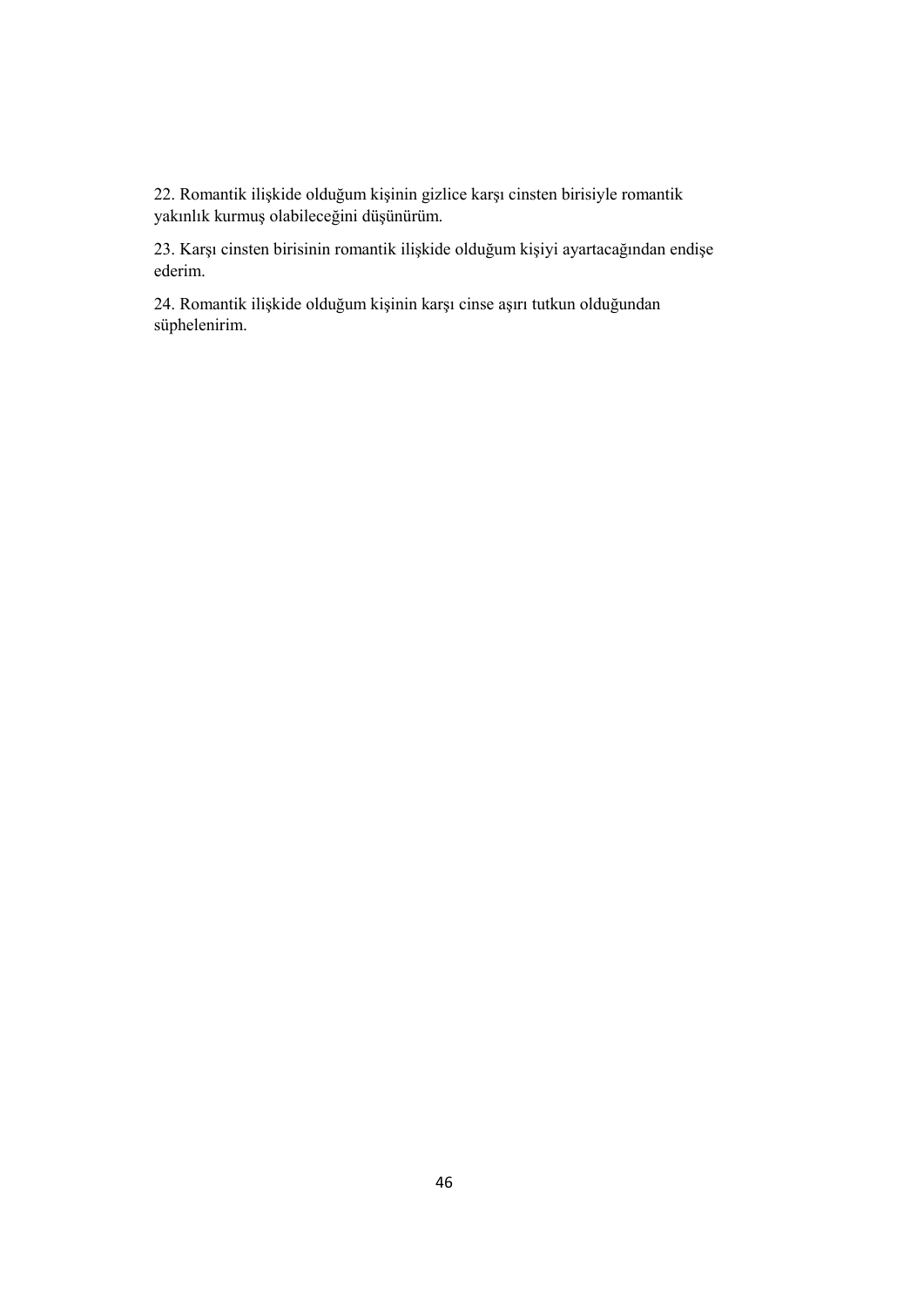# APPENDIX D- PERCEIVED RELATIONSHIP QUALITY COMPONENTS INVENTORY

Aşağıdaki sorulara ŞU ANKİ romantik ilişkinizi düşünerek cevap veriniz. Seçeneklerden sizi en çok yansıtan maddeyi işaretleyiniz.

1----------2----------3----------4----------5----------6----------7 Hiç Çok

- 1. İlişkinizden ne kadar memnunsunuz?
- 2. İlişkinize ne kadar bağlısınız?
- 3. Partnerinize ne kadar bağlısınız?
- 4. Partnerinize ne kadar güveniyorsunuz?
- 5. İlişkiniz ne kadar tutkulu?
- 6. Partnerinizi ne kadar seviyorsunuz?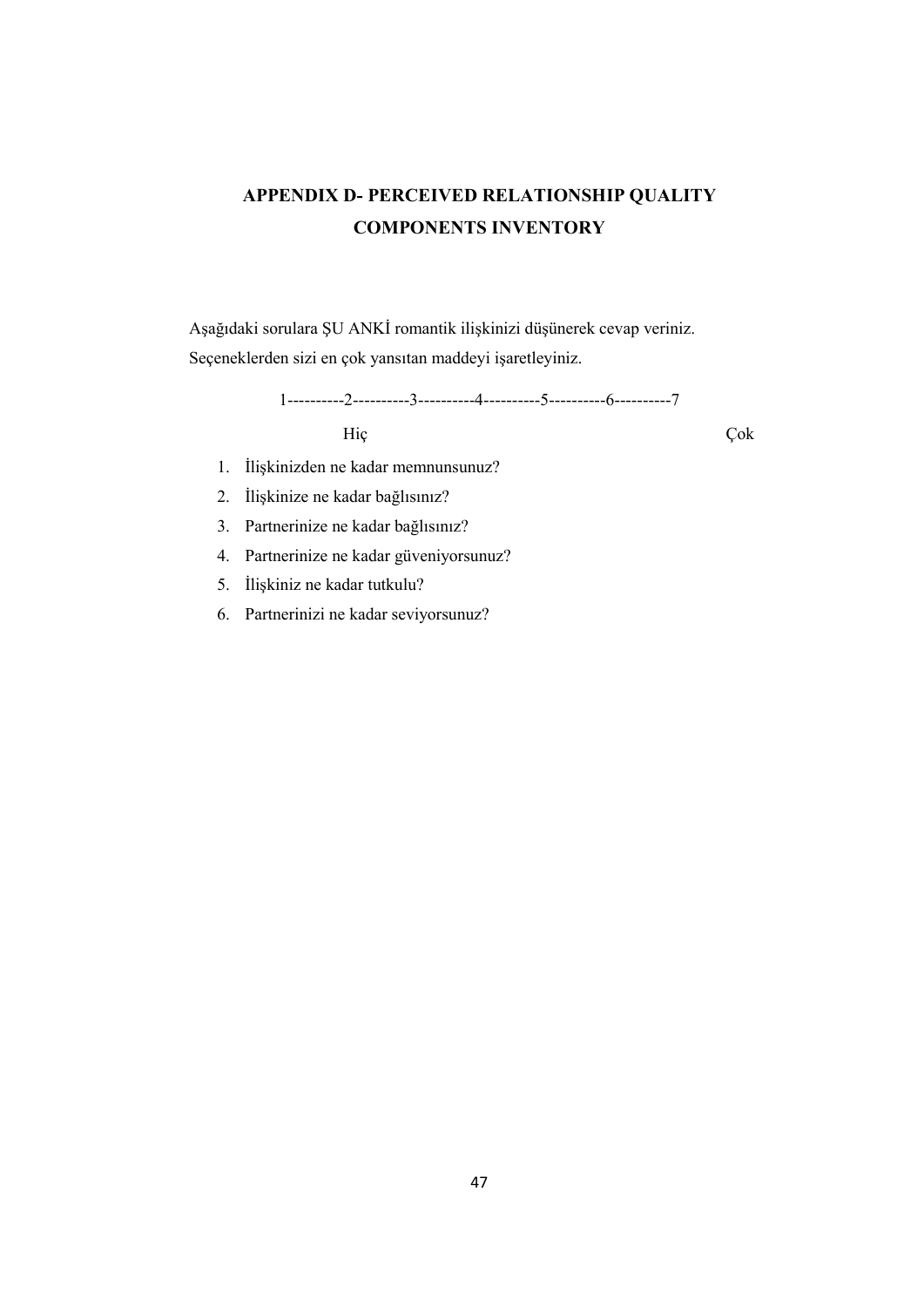# APPENDIX E- DEMOGRAPHICS

Yaşınız

| Cinsiyetiniz |  |  |
|--------------|--|--|
|              |  |  |
|              |  |  |
|              |  |  |

 $\bigcirc$  Kadın

 $\bigcirc$  Erkek

Partnerinizin cinsiyeti nedir?

 $\bigcirc$  Kadın

 $\bigcirc$  Erkek

Şu andaki ilişkinizi aşağıdakilerden hangisi en iyi tanımlar?

 $\bigcirc$  Evliyiz



- Sözlüyüz
- O Birlikte yaşıyoruz

O Çıkıyoruz

Şu anda bulunduğunuz ilişki ilk romantik ilişkiniz mi?

 $\bigcirc$  Evet

 $\bigcirc$  Hayır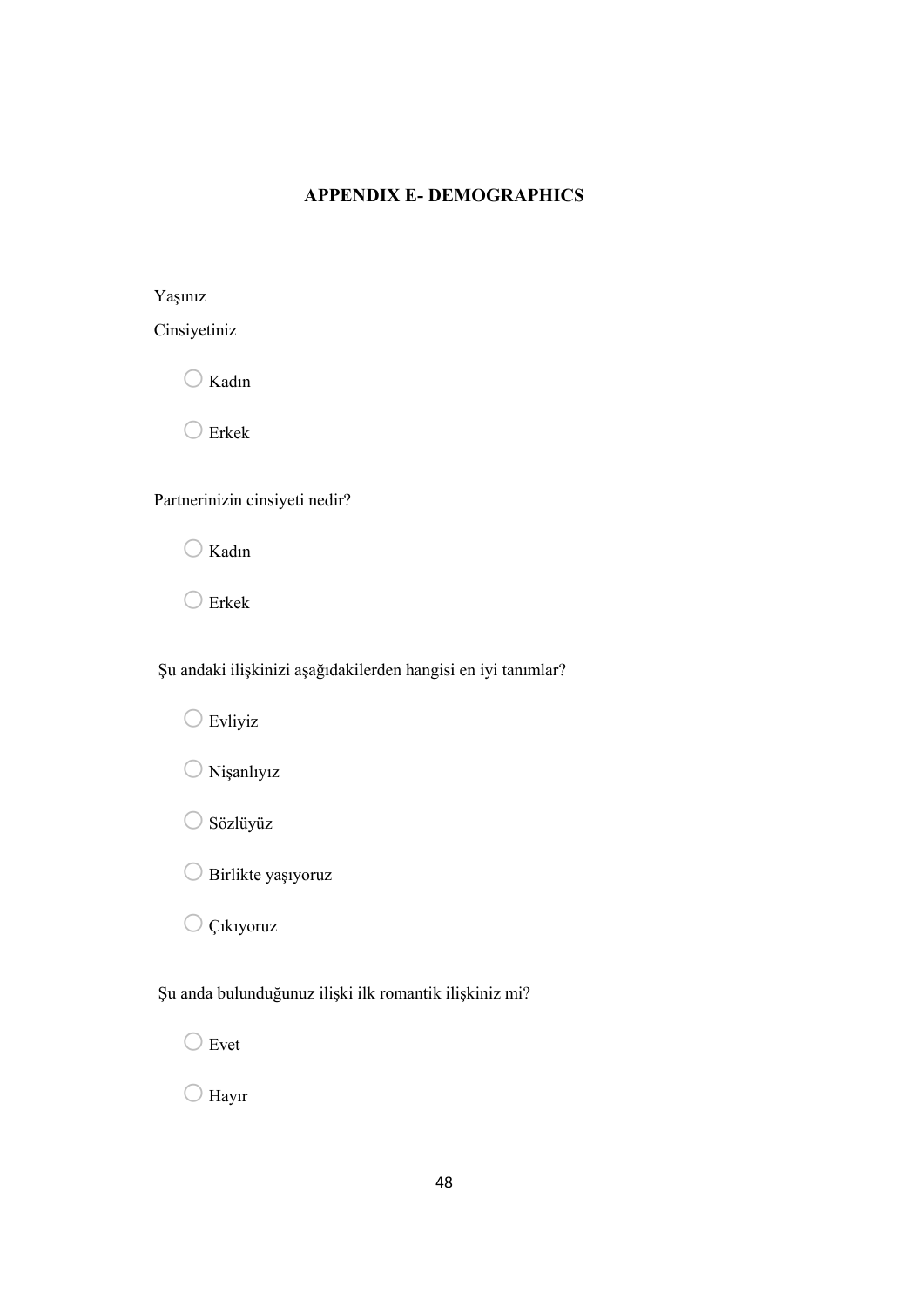Kaçıncı romantik ilişikiniz?

Bir önceki romantik ilişkiniz ne kadar sürdü?

Bir önceki ilişkinizde ilişkiyi bitiren taraf kimdi?

 $\bigcirc$ Ben

O Partnerim

 $\bigcirc$  Ortak kararımız

Şu anki romantik ilişkinizin süresi nedir?

Şu andaki romantik ilişkiniz uzak mesafe ilişkisi mi?

 $\bigcirc$  Evet

 $\bigcirc$  Hayır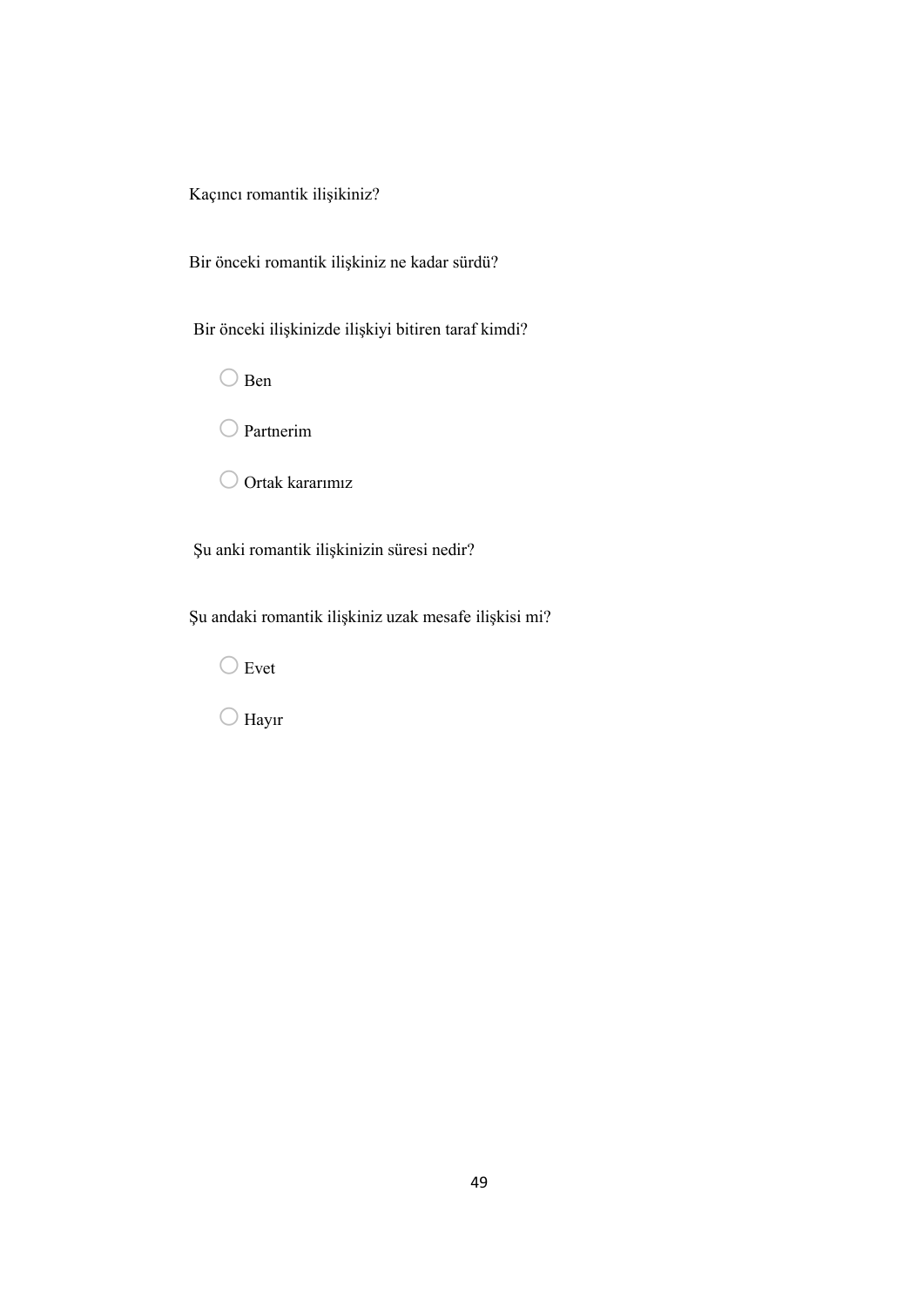# APPENDIX F- TURKISH SUMMARY/TÜRKÇE ÖZET

# YENİ BAŞLAYAN İLİŞKİLERDE DUYGUSAL KISKANÇLIĞIN İLİŞKİ KALİTESİNİ OLUMLU YORDAYICI ROLÜ

En yakın arkadaşınızın yeni bir sevgilisi olduğunu, bütün zamanını onunla geçirdiğini, her boşlukta onunla konuştuğunu, gelecek planları yaptığını, hatta kaygılandığını ve sevgilisini zaman zaman kıskandığını düşünün. Sizin açınızdan bu davranışlar biraz abartı olarak görülebilir ve endişelerinizde haklı olabilirsiniz. Kıskançlık duyguları, ilişkiye karşı bir tehdit olduğunda insanların hissettiği ve partnerlerin ilişkilerini korumak adına gösterdikleri davranışlar olarak adlandırılabilir (Guerrero, 1998). Bu davranışların arkasındaki motivasyon zararsız görünse de, kıskançlık ilişkide düşük tatmine (White, & Mullen, 1989), güvensizliğe (Mathes, & Severa, 1981) ve bazı durumlarda şiddete (Kaighobadi, Shackelford, & Goetz, 2009) yol açabiliyor. İlişkiyi koruma motivasyonu ve partneri kaybetme korkusu, sadece kıskançlığı değil aynı zamanda kaygılı bağlanmayı da tetiklemektedir. Kaygılı bağlanma sitiline sahip insanlar, genellikle partnerlerinin onları terk edeceklerinden korkar (Hazan, & Shaver, 1987) ve aynı zamanda yüksek kıskançlık seviyelerine sahiptirler (Knobloch, Solomon, & Cruz, 2001). Kaygılı bağlanmanın, kıskançlığa benzer olarak, düşük cinsel tatmine (Butzer, & Campbell, 2008), güvene ve bağlılığa (Simpson, 1990) yol açtığı görülmüştür. Fakat, bhsedilen bulguların olduğu çalışmalardaki katılımcıların neredeyse hepsi evli veya uzun süreli ilişkide olan çiftlerden oluşmaktadır. Mevcut çalışmada merak edilen soru ise, yeni başlayan ilişkilerde ne tür farklı örüntüler gözlemlenebilir?

Çiftler, ilişkinin başında fiziksel ve duygusal olarak yakın olma eğilimi göstermektedirler (Zeifman, & Hazan, 1997). Kıskançlık ve kaygı davranışları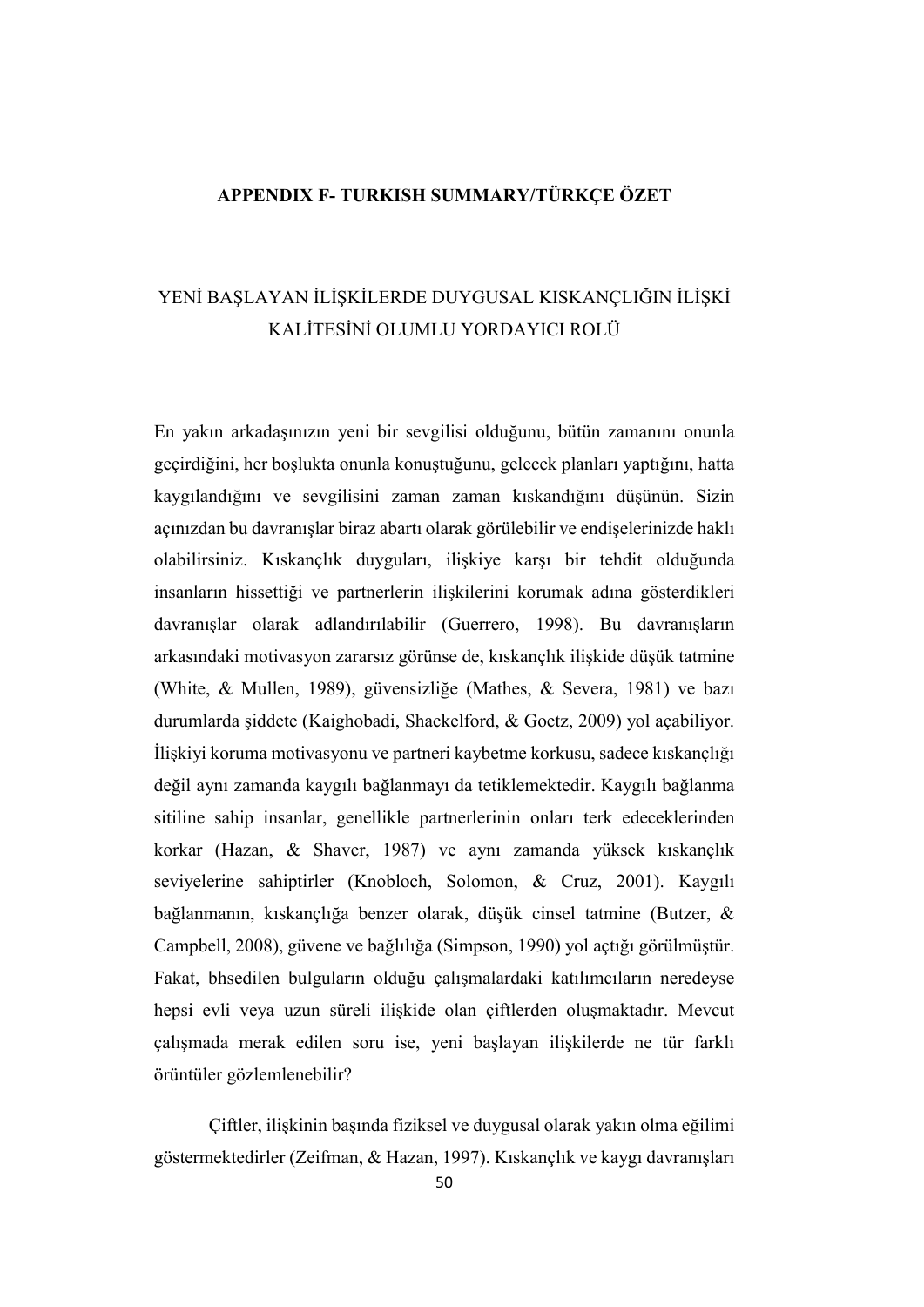çiflter arasındaki yakınlığı arttırarak ilişkiyi devam ettirmek adına birbirlerini daha iyi tanımalarını sağlayabilir. Karşı tarafı kaybetmekten korkmak, olası tehditlere tepki vermek aslında yeni başlayan ilişkilerde karşı tarafa verilen değerin bir göstergesi olabilir. Mevcut çalışmanın amacı, kıskançlık ve kaygının ilişki kalitesiyle olan olumlu ilişkisini yeni başlayan ve uzun ilişkilerde araştırmaktır.

## 1.1.Yeni Başlayan İlişkiler

Yeni başlayan ve gelişmekte olan ilişkileri incelerken bağlanma kuramından faydalınabilir. Bebeklik döneminde gelişen bağlanma ve yetişkinlikte olan bağlanma birbirine paralel bir şekilde gerkçekleşmektedir (Zeifman, & Hazan). Bağlanma, bakıcı ve bebek arasında gelişen özel bir ilişki olarak tanımlanır ve belirli davranışlar içerir. Bebeğin hayatta kalmasına yardımcı olan bağlanma, yetişkinlikte de gözlemlenen bir süreçtir (Hazan, & Shaver, 1987). Yetişkinlikte bağlanma süreçleri belirli aşamalara ayrılmaktadır; flört aşaması, bağlanmanın yapılanması aşaması, ve bağın oluşumu. Flört aşamasında çiftler genelde birbirlerine yakın olma isteği içerisindedirler ve bu istek aslında kıskanç ve kaygılı davranışlarla paralel bir şekilde gerçekleşir. Aynı zamanda, ilişkinin farklı evrelerinde gösterilen bu davranışlar, kıskançlık ve kaygının da ilişkinin farklı evrelerindeki farklı rollerini açıklarken kullanılabilir. Kaygı ve kıskançlık ilişkinin başında yakın olma davranışı olarak algılanabilirken, bu işlev ilişkinin ilerleyen aşamalarında şekil değiştirebilir.

Bağlanma davranışlarına benzer bir şekilde, kıskançlık davranışları da bebeklik döneminden başlayarak gözlemlenebilir (Hart, 2010). Kıskançlık genellikle aile içinde ve özellikle anne, çocuk ve yeni doğan kardeş arasındaki ilişkide görülür. Bağlanma davranışları sistemi, anne-bebek ilişkisine bir tehdit olduğunda aktive olur. Kıskançlığın anne-bebek ilişkisindeki fonksiyonunu da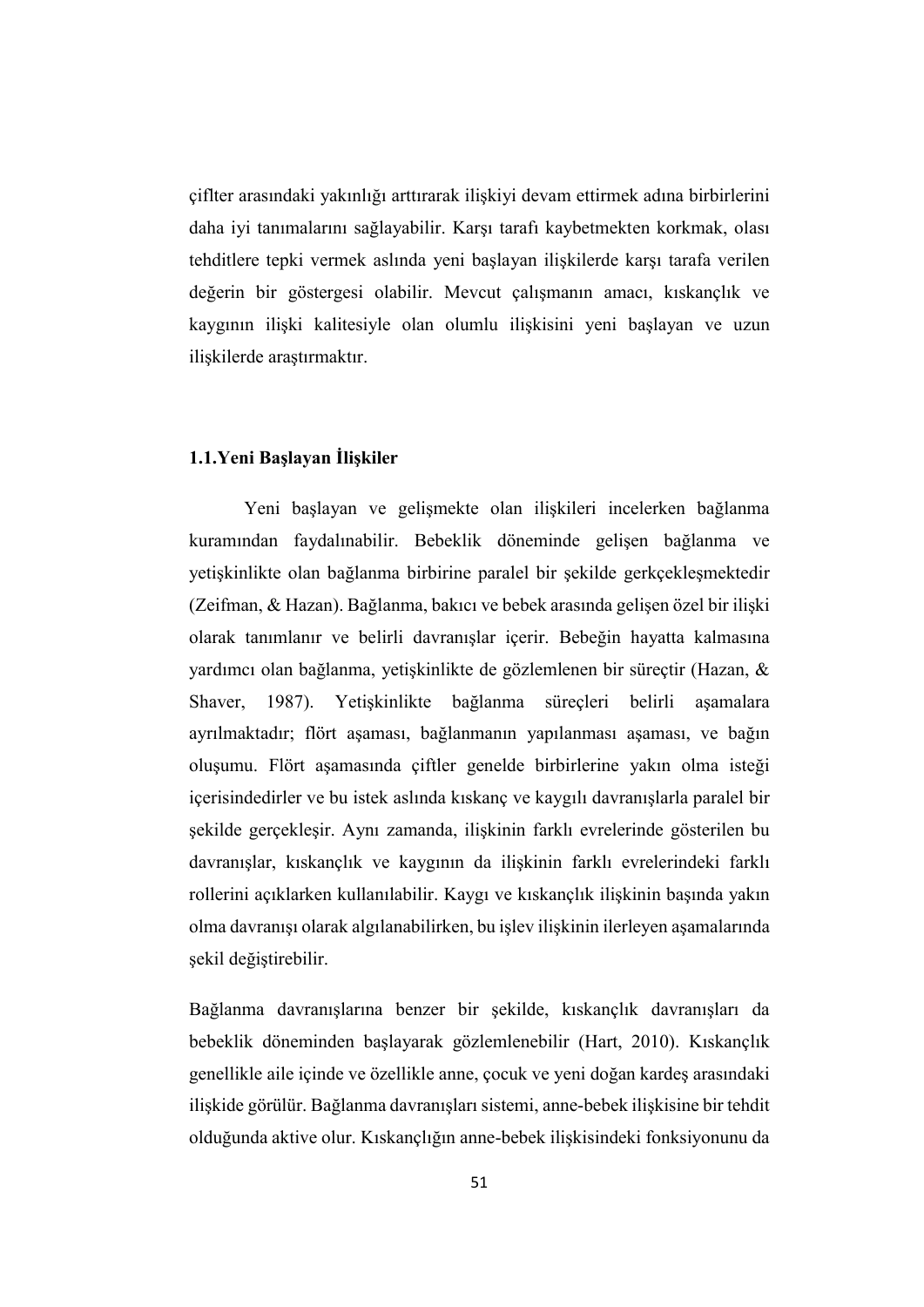göz önünde bulundurduğumuzda yeni başlayan ilişkilerde de ilişki yeni ve değerliyken benzer bir fonksiyon gözlemlenebilir. Bu tutum da günün sonunda ilişki kalitesini olumlu bir şekilde etkileyebilir.

Yeni başlayan ilişkiler, doğaları gereği belirsiz, ve gelişmekte olan ilişkilerdir. İlişkiler ilerledikçe, partnerler belirli davranışlar ve tutumlar gösterir (Altman, & Taylor, 1973). İlişkilerin gelişimi bakış açısına göre, partnerlerin düşünceleri, duyguları ve algıları ilişkinin farklı aşamalarında değişiklik göstermektedir (Aune, Aune, & Buller, 1994). Örneğin, ilişkinin başında genellikle partnerler en derin sırlarını paylaşmaz ve geçmişlerinden çok sık bahsetmezler (Berg, 1984). Bu yaklaşımın bir nedeni de ilişkinin başında yüksek olan belirsizlik olabilir. İlişki gelişiminden bahsederken belirsizlik ve yakınlık incelenmesi gereken iki önemli konsepttir. İlişki ilerledikçe partnerler yakınlık kurar ve belirsizlik azalır. Örneğin, ilişki belirsizliği yüksek seviyede yaşayan uzak mesafe ilişkisindeki çiftler daha yüksek kıskançlık ve daha düşük yakınlık hissetmektedirler (Dainton, & Aylor, 2001). Partnerlerin ilişkiye değer verip ama aynı zamanda yakınlığı tam olarak sağlayamamış olmaları ilişkinin başında kıskançlığa yol açabilir. Partnerler daha fazla zaman geçirdikçe ve birbirlerini tanımaya başladıkça davranışları algıları ve düşünceleri değişebilir. Başlarda olan kıskançlık ilişki devam ettikçe de aynı seviyede kalmaya devam ediyorsa bu durum bazı problemlere yol açabilir (Knobloch, Solomon, & Cruz, 2001).

# 1.2.Kıskançlığın Romantik İlişkilerdeki Rolü

Kıskançlık en genel tanımında, ilişkiye gelen bir tehdit durumunda hissedilen ve gösterilen duygular olarak tanımlanabilir (Guerrero, 1998). Bu hissedilen ve gösterilen duygular durumdan duruma değişebildiği gibi bir kişilik özelliği olarak da gözlemlenebilir. Mevcut çalışmada katılımcıların kıskançlık seviyeleri içinde oldukları ilişki üzerinden yani duruma bağlı olarak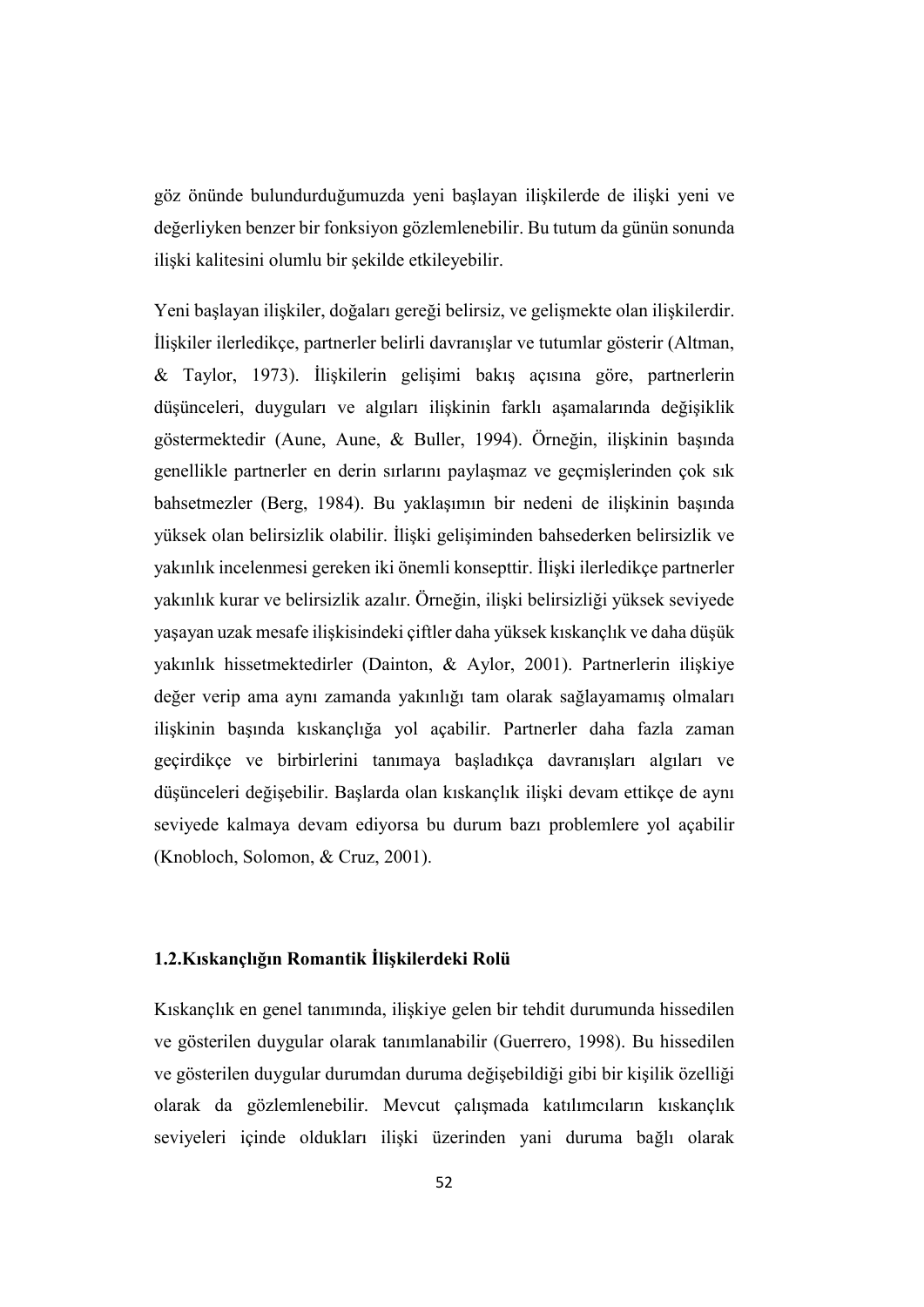ölçülmüştür. İlişkinin aşaması, yeni başlayan veya uzun süreli bir ilişki olması kıskançlık tecrübesini etkileyen bir faktör olarak ele alınmış ve ilişkinin aşamasına göre değerlendirilmiştir. Birçok çalışma kıskançlığı içerisinde birçok duygu, tepki ve farklı boyutlardan oluşan kompleks bir sistem olarak değerlendirmiştir. White (1981) modelinde: kıskançlığı birincil değerlendirme, ikincil değerlendirme değişkenlerini, duygusal tepkileri ve başa çıkma mekanizmalarını barındıran bir sistem olarak öne sürmüştür. Birincil değerlendirme değişkenleri insanların ilişkilerine veya kendilerine yönelik tehditleri algılamalarını etkileyen faktörlerden oluşmaktadır. İkincil değerlendirme değişkenleri insanların bu tehditlerle stratejilerini temsil etmektedir. Tehditin algılanmasından sonra duygusal tepkilerin ortaya çıkmasıyla devam eden sürecin sonunda başa çıkma davranışları gözlemlenmektedir. White (1981)'in modelinde potansiyel ve gerçek tehditler bu sistemi harekete geçirmektedir ve her aşama birbirini takip etmektedir.

Bu modeli temel alarak Pfeiffer ve Wong (1989) kıskançlığı bilişsel, davranışsal ve duygusal kıskançlık olarak üçe ayırmıştır. Bu modelde, kıskançlık duygusunun ortaya çıkması için herhangi bir tehditin var olmasına gerek olmadığı öne sürülmüştür. Örneğin, duygusal bir tepki otomatik bir hareket olarak ortaya çıkabilir veya ortada hiçbir tehdit olmasa bile insanların kuşkuları ve kaygılarından oluşabilir (bilişsel kıskançlık). Ayrıca, kıskançlığın davranışsal boyutunu sadece duygularla başa çıkma değil ayrıca koruyucu ve denetleyici davranışlar olarak da tanımlamışlardır. White (1981)'in modelinin tersine kıskançlığın sıralı olarak ilerlemesine gerek olmadığını ve bütün boyutların simultane olarak yaşanabileceğini öne sürmüşlerdir. İnsanlar önce duygularını hissedip sonra kıskançlık davranışı gösterip ardından da o davranışlarla başa çıkmak zorunda değiller, bütün bunları farklı seviyelerde aynı veya farklı zamanlarda tecrübe edebilirler. Kıskançlığı çok boyutlu ölçmenin bir diğer avantajı ise, farklı kıskançlık türlerinin yola açtığı farklı sonuçları inceleyebilmektir. Örneğin, duygusal ve bilişsel kıskançlığın romantik aşkla ilişkilerini birbirlerinden farklıdır. Duygusal kıskançlığin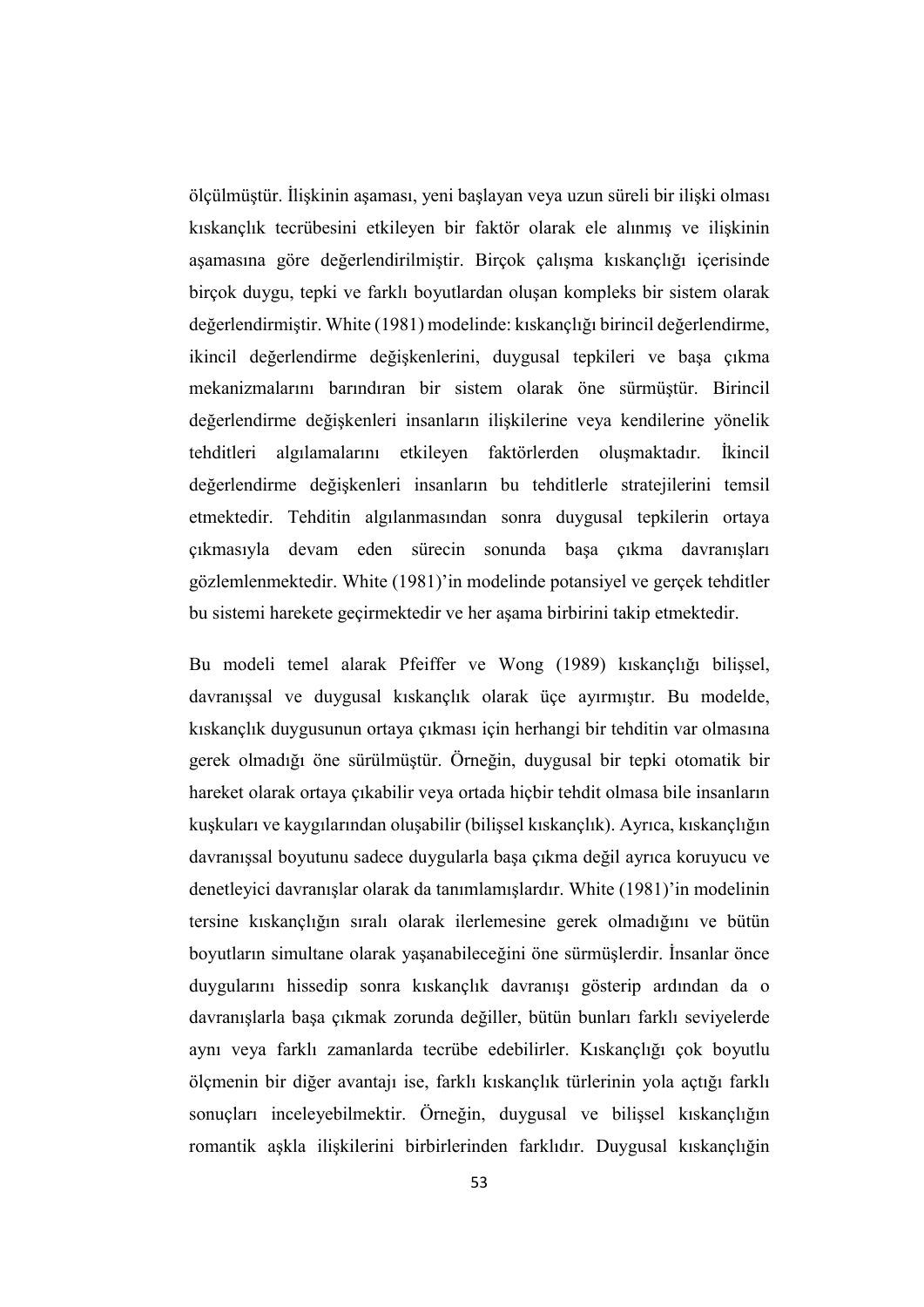romantik aşkla olumlu bir ilişkisi varken, bilişsel kıskançlığın olumsuz bir ilişkisi bulunmaktadır (Pfeiffer, & Wong, 1989).

#### 1.3.Bağlanma Kaygısının Romantik İlişkilerdeki Rolü

Bağlanma kaygısını ve kaygının romantik ilişkilerdeki rolünü anlamak için bağlanma stillerinden bahsetmek gerekmektedir. Bowlby (1969), insanların kendileri ve sosyal ilişkileri için içsel çalışan modeller geliştirdiklerini öne sürmüştür. Bu modellerin kişilik oluşumunda ve sosyal davranışlarda çok kritik olduğu bulunmuştur (Simpson, 1990). Yetişkinlerde iki boyutlu ve devamlı bir spektrum olarak ele alınmıştır (Brennan, Clark, & Shaver, 1998). İlk boyut olan kaçınmacı bağlanma, genellikle mesafeli, şüpheci ve ilişkide bağlılıktan kaçınan insanlarda görülmektedir. Diğer bağlanma türü olan kaygılı kıskançlık ise, terkedilme korkusu ve yetersiz hissetme durumunda olan insanlarda görülür. Bu kişiler genellikle partnerlerine bağımlı bir şekilde yaşamlarını sürdürürler ve çoğu zaman bir onay alma ihtiyacı içindedirler. Kaygı ve kaçınma boyutlarından düşük skor olan insanlar ise güvenli bağlanmaya sahiptirler. Güvenli bağlanmaya sahip olan insanların ilişkileri genellikle güven üzerine kuruludur ve partnerlerini koruyucu ve güvenilir görürler (Shaver, Mikulincer, 2006).

Bağlanma stillerinde görülen bu farklılıklar kişilerarası farklılıklar olarak görülse de bu örüntüler aynı zamanda ilişkiler arası farklılık da gösterebilmektedir. Bir insan farklı yakın ilişkilerinde farklı bağlanma stillerine sahip olabilir. İnsanlar doğdukları andan beri bir sürü yakın ilişki kurar ve her ilişkilerinde aynı örüntüleri göstermeyebilirler. Bu çeşitlilik farklı ilişkilerde görüldüğü gibi aynı zamanda farklı bağlamlarda da görülebilir. Bu bağlamlardan biri olarak da ilişki aşamasını örnek verebiliriz. Bağlanma kaygısını duruma bağlı olan bir değişken olarak aldığımızda, olumlu etkilerini görebiliriz (Eastwick, & Finkel, 2008). Örneğin, ayrılık kaygısı bebeklerin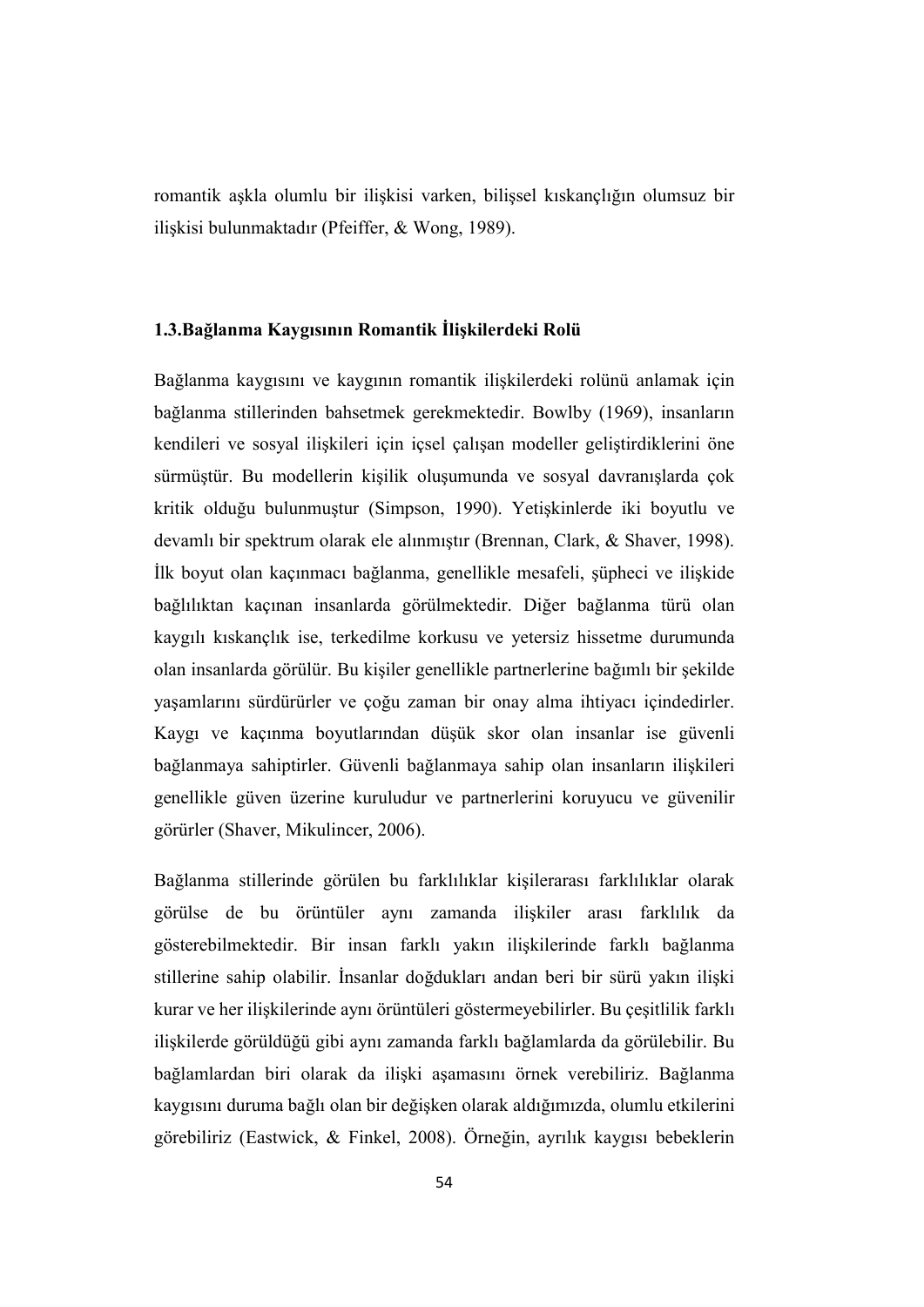annelerine yakın olma eğilimlerini arttırmaktadır ve evrimsel olarak bir hayatta kalma fonksiyonu bulunmaktadır. Bağlanma kaygısının olumsuz etkilerini gösteren çalışmalara aykırı olarak, duruma bağlı olan kaygının ilişkinin başında ilişkisel sonuçlar üzerinde olumlu bir etkisi olabilir.

Eastwick ve Finkel (2008), çalışmalarında partnere özel hissedilen bağlanma kaygısının olumlu yönlerini araştırmışlardır. Yeni başlayan veya arzu edilen ilişkilerinin kaygıyı arttırdığını hipotez etmişlerdir. Hipotezlerini test etmek için yeni başlayan ilişkide olan katılımcıları kullanmak yerine katılımcılardan arzu ettikleri bir ilişkiyi düşünmeleri istenmiş ve arzu edilen ilişkileri yeni başlayan ilişki olarak değerlendirmişlerdir. Sonuçlar, arzu edilen ilişkilerin uzun ilişkilere göre daha fazla kaygı uyandırdığını göstermiştir. Aynı zamanda partnere özel hissedilen bağlanma kaygısının, yakın olma davranışıyla ve tutkulu aşkla olumlu bir ilişkisi olduğu bulunmuştur. Bu sonuçlar kaygının olumsuz yönünü bulan çalışmaların tersine yeni başlayan ilişkilerdeki kaygının olumlu bir rolü olabileceğini göstermiştir. Eastwick ve Finkel'in (2008) çalışmasından farklı olarak mevcut çalışma iki aydan az süredir ilişkide olan katılımcılarla gerçekleştirilmiştir.

Farklı alanlarda yapılan çalışmalar da bağlanma kaygısının olumlu rolü hakkında sonuçlar bulmuşlardır. Yapılan beyin çalışmaları oksitosinin sosyal ilişki kurmada önemli bir rolü olduğunu göstermiştir. Aynı zamanda plazma oksitosin seviyeleri ve bağlanma kaygısı arasında olumlu bir ilişki bulunmuştur. Belirli miktarda kaygının aslında sosyal ilişkileri olumlu etkilediğini ve oksitosinin bu kaygı seviyelerini düzenlediği bulunmuştur (Marazitti et al., 2006).

## 1.4. Bağlanma ve Kıskançlık

Bağlanma ve kıskançlığın ortak fonksiyonları bulunmaktadır. Bağlanma sistemi ilişkiye bir tehdit olduğunda aktive olur, aynı şekilde kıskançlık da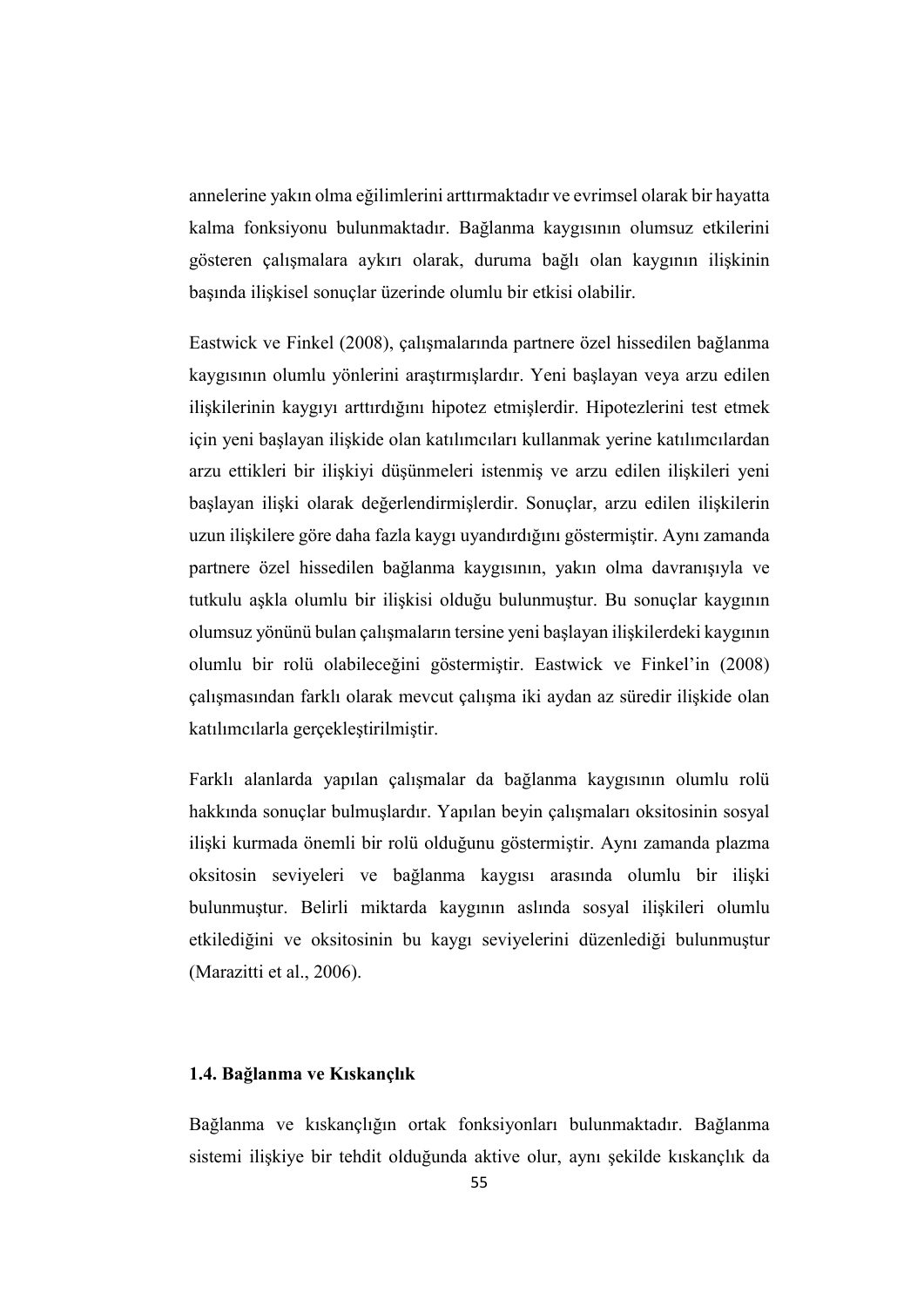dışarıdan gelen bir tehdit durumunda ortaya çıkar. Bu iki sistemin en belirgin ve önemli fonksiyonu ilişkiyi devam ettime motivasyonu olarak adlandırılabilir (Sharpsteen,& Kirkpatrick,1997). Aynı zamanda her iki sistemde de kişiler arası farklılıkların büyük önemi vardır. Evrimsel bir bakış açısından bakıldığında kıskançlığın iki tarafı da ilişkiye daha fazla yatırım yapması için motive edildiği görülmüştür. İlişkiye yatırım yapma ve devam ettirme motivasyonu her iki sistemde de görüldüğü için mevcut çalışmada bu sistemlerin ilişki kalitesiyle olabilecek olumlu ilişkisi araştırılmıştır.

## 1.5. Mevcut Çalışma

Kıskançlık ve bağlanma kaygısının ilişki üzerine etkilerini inceleyen birçok çalışma bu davranışların ilişkide düşük tatmine, güvene ve bağlılığa yol açtığını bulmuştur (Mathes, Severa, 1981; White, & Mullen, 1989; Simpson, 1990; Chin et al., 2016). Fakat, kaygı ve kıskançlığın ilişkinin başındaki rolü özel olarak araştırılmamıştır. Bu amaç doğrultusunda, mevcut çalışma bağlanma kaygısının ve kıskançlığın ilişki kalitesi açısından yeni başlayan ilişkilerdeki adaptif rolünü araştırmıştır. Yeni ilişkilerde ve uzun ilişkilerdeki kıskançlık ve kaygı seviyelerinin farklı olacağı hipotez edilmiştir. Kaygı ve kıskançlığın uzun ilişkilerde daha düşük olması beklenmiştir. Aynı zamanda ilişki aşamasının kıskançlığın ve kaygının ilişki kalitesiyle olan ilişkisinde düzenleyici değişken rolüne sahip olacağı hipotez edilmiştir.

# YÖNTEM

# 2.1.Örneklem

Mevcut çalışmaya 18 yaşından büyük, 2 aydan az (yeni ilişki) veya 1 yıldan fazla (uzun ilişki) ilişkide olan kişiler katılmıştır. Çalışmayı toplam iki yüz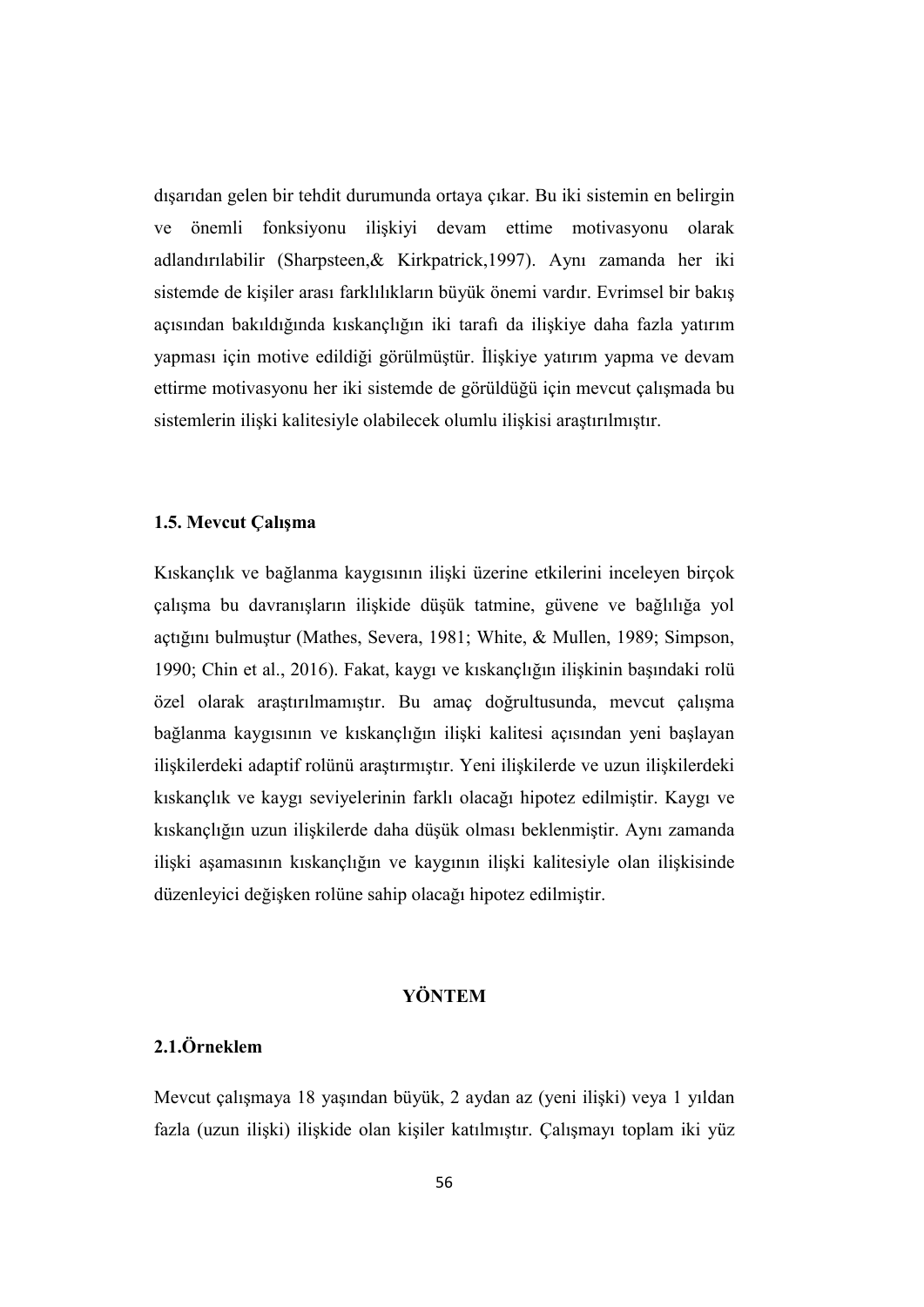altmış iki tamamlamıştır (130 yeni ilişki grubu, *Ort*.yaş =22.33, *SD*.yaş = 2.49, %61 kadın, *Ort*.ilişkisüresi = 1.4 ay, *SD*.ilişkisüresi = 2.15; 132 uzun ilişki grubu, *Ort*.yaş =22.25, *SD*.yaş = 2.72, %75 kadın, *Ort*.ilişkisüresi = 28.9 ay, *SD*.ilişkisüresi =  $20.16$ <sup>3</sup>. Katılımcıların %84'ü çıkmakta olan ve %28'i uzak mesafe ilişkisindeki kişilerden oluşmaktadır. Katılımcılara ODTÜ Psikoloji bölümünün katılımcı listesiyle (SONA) veya kampüste ve sosyal medyayda yapılan duyurularla ulaşılmıştır. SONA üzerinden katılımcılara ders kredisi verilmiş(n=178), diğer katılımcılar ise gönüllü olarak katılmışlardır(n=85).

Örneklem boyutu güç analizi kullanılarak hesaplanmış ve moderasyon hipotezi için -.26 ve .15 eğimler üzerinden hesaplandığında %90 güç elde edilmek istendiğinde en düşük 242 katılımcıya ihtiyaç duyulduğu görülmüştür (121 yeni ilişki, 121 uzun ilişki). Bu örneklem boyutu aynı zamanda birinci hipotez için %87 güç sağlamaktadır. Veri toplama süreci planlanan sayıya ulaşıldıktan sonra durdurulmuştur.

#### 2.2.Veri Toplama Araçları

1

## 2.2.1. Yakın İlişkilerde Yaşantılar Envanteri-II

Bu ölçek yetişkinlerde bağlanma stillerini belirlemek için geliştirilmiştir. Toplam 36 maddeden oluşan ölçeğin 18 maddesi kaygılı bağlanma, 18 maddesi kaçınmacı bağlanma stilini yansıtmaktadır. Skorlar katılımcıların global veya partnere özel bağlanma stillerini bulmak için kullanılabilir. Mevcut çalışmada partnere özel bağlanma stili ölçülüp, kullanılmıştır (Fraley, Waller, & Brennan, 2000). Maddeler 1 (kesinlikle katılmıyorum) ve 7 (kesinlikle katılıyorum) arasında bir ölçekte cevaplandırılmıştır.

<sup>3</sup> Katılımcılardan biri duygusal kıskançlık boyutundaki -5.14 olan uç değer yüzünden son analizde kullanılmamıştır.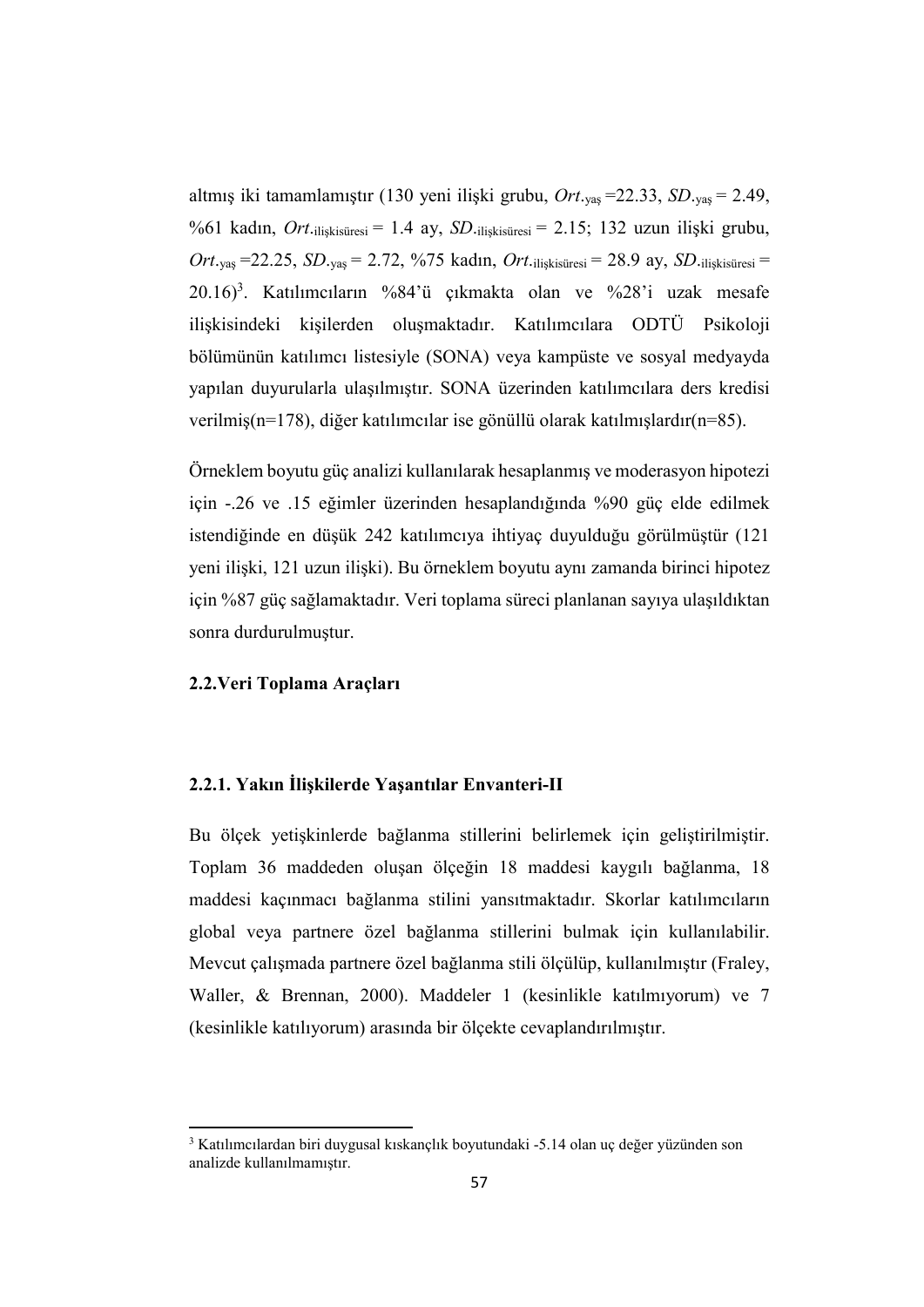## 2.2.2. Algılanan Romantik İlişki Kalitesi Ölçeği

Bu ölçek ilişki kalitesini 6 farklı alt boyutta ölçmektedir; tatmin, bağlılık, yakınlık, güven, tutku ve aşk (Fletcher, Simpson, & Thomas, 2000). Ölçekte her alt boyut için bir soru bulunmaktadır. Maddeler 1 (hiç) ve 7 (çok) arasında bir ölçekte cevaplandırılmıştır. Maddelerin ortalaması alınarak her katılımcı için bir ilişki kalitesi skoru oluşturulmuştur.

# 2.2.3. Çok Boyutlu Kıskançlık Ölçeği

Kıskançlığı ölçmek için, üç alt boyuttan oluşan Çok Boyutlu Kıskançlık Ölçeği kullanılmıştır (Pfeffier, & Wong, 1989). Ölçek bilişsel, duygusal ve davranışsal kıskançlık alt boyutlarından oluşmaktadır. Bu alt boyutlara ek olarak aynı zamanda katılımcılara duygularını ne ölçüde partnerlerine belli ettiklerini sorulmuştur. Katılımcılardan cevaplarını verirken mevcur romantik ilişkilerini düşünmeleri istenmiştir.

# 2.3. Prosedür

Katılımcılar ölçekleri Orta Doğu Teknik Üniversitesi Psikoloji Bölümü laboratuarında doldurmuşlardır. Ölçekler katılımcılara rasgele hale getirilmiş şekilde sunulmuştur. Demografik sorular her zaman en sonda verilmiştir. Aynı zamanda ölçeklerin içindeki maddeler de rasgele sunulmuştur.

### 2.4. Veri Analiz Stratejisi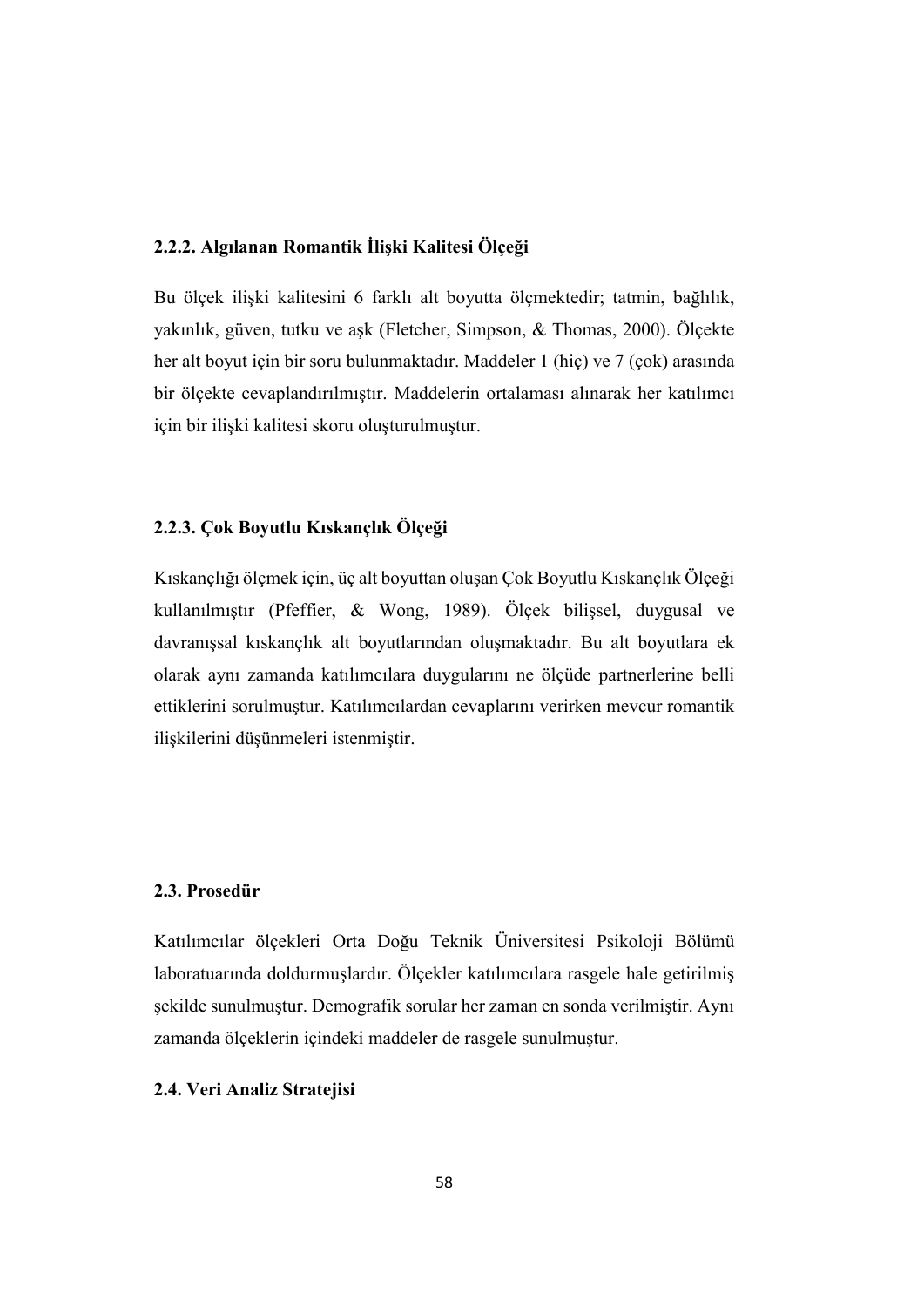Yeni ilişkiler ve uzun ilişkiler arasındaki kıskançlık ve kaygı farklarını ölçmek için bağımsız örneklemler t testi uygulanmıştır.

Kıskançlık ve kaygının ilişkinin farklı aşamalarında ilişki kalitesi ile bağlantısını ölçmek için düzenleyici değişken analizi uygulanmıştır. Düzenleyici değişken olarak ilişki aşaması, yeni ilişki ve uzun ilişki olarak kategorize edilmiştir. Sonuç değişkeni olarak ilişki kalitesi ve yordayıcı değişkenler olarak bağlanma kaygısı, duygusal kıskançlık, bilişsel kıskançlık, davranışsal kıskançlık ve ifade edilen duygusal kıskançlık kullanılmıştır. Her yordayıcı değişken için ayrı analizler gerçekleştirilmiştir.

#### BULGULAR

## 3.1. Betimsel İstatistik

İlişki kalitesi, bağlanma kaygısı ve kıskançlık arasındaki korelasyonların sonucunda, her iki grupta da bağlanma kaygısının kıskançlık boyutlarıyla pozitif ve uzun ilişki grubunda ilişki kalitesiyle negatif korelasyona sahip olduğu bulunmuştur.

## 3.2. İlişkisiz Örneklemler için T-test

Bağımsız örneklemler t-testi sonuçlarına göre, yeni ilişkiler ve uzun ilişkiler bağlanma kaygısı, kaçınmacı bağlanma ve duygusal kıskançlık açısından anlamlı farklar göstermişlerdir. Bağlanma kaygısı, kaçınması bağlanma ve duygusal kıskançlığın yeni ilişkilerde daha yüksek olduğu bulunmuştur. Aynı zamanda, uzun ilişkilerde ilişki kalitesinin daha yüksek olduğu bulunmuştur.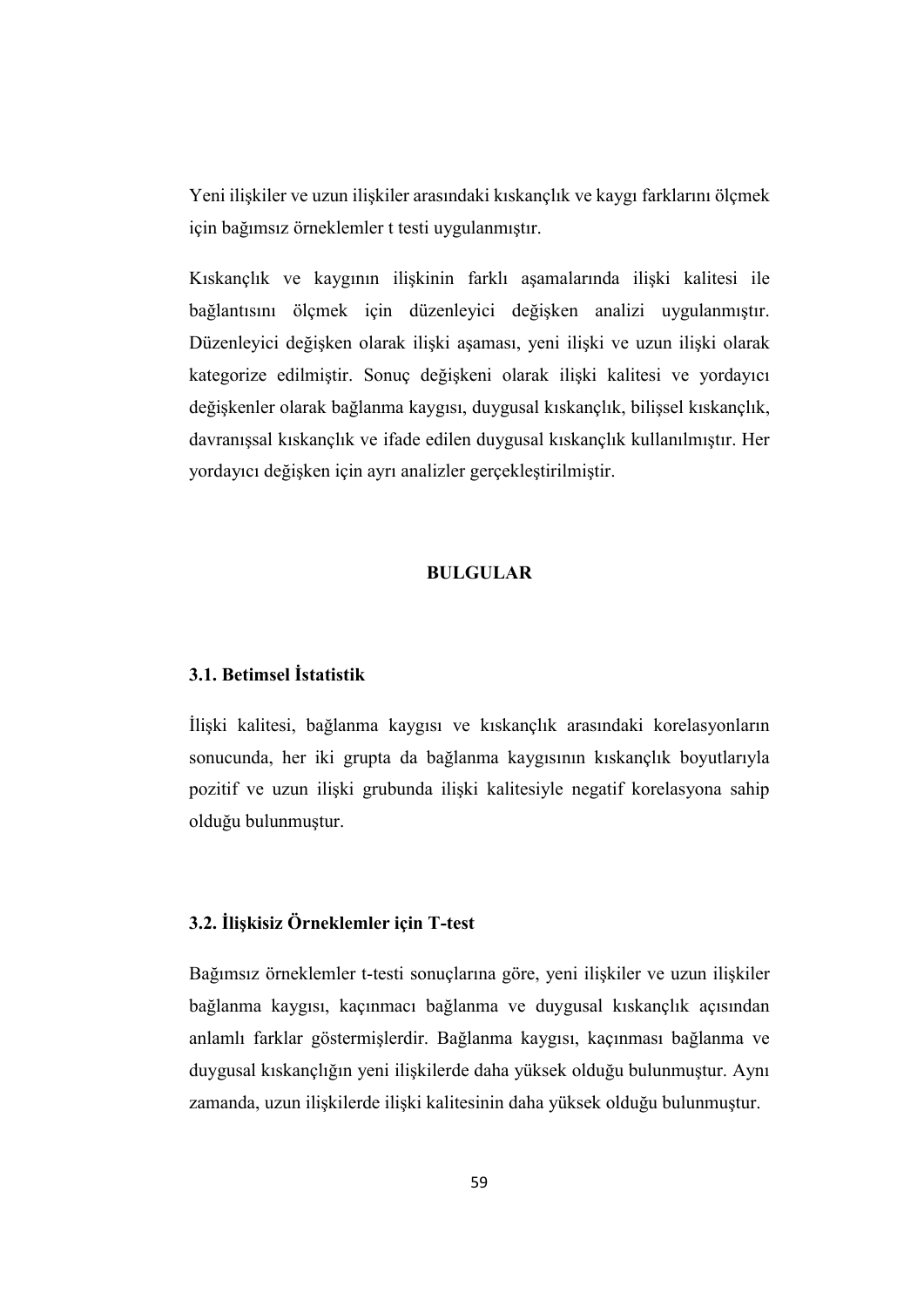#### 3.3. Kıskançlık Boyutları için Düzenleyici Değişken Analizi

İlişki aşaması, moderatör değişken olarak modele eklenmiş, kıskançlık boyutlarının ilişki kalitesi üzerindeki yordayıcılığı ayrı analizlerde ölçülmüştür. Sonuçlar, duygusal kıskançlık ve ilişki kalitesi arasında direk bir ilişki olduğunu göstermiş ve bu ilişkinin ilişki aşaması tarafından düzenlendiği bulunmuştur. Yeni ilişkilerde duygusal kıskançlık ve ilişki kalitesi arasında pozitif bir ilişki olduğu fakat bu ilişkinin uzun ilişkilerde anlamsız hale geldiği görülmüştür. Bilişsel ve davranışsal kıskançlığın ilişki kalitesiyle direk bir ilişkisi bulunmasına rağmen bu ilişkinin ilişki aşaması tarafından düzenlenmediği görülmüştür.

### 3.4. Bağlanma Boyutları için Düzenleyici Değişken Analizi

İlişki aşaması, moderatör değişken olarak modele eklenmiş, bağlanma kaygısının ilişki kalitesi üzerindeki yordayıcılığı ölçülmüştür. Sonuçlar, bağlanma kaygısı ve ilişki kalitesi arasında anlamı bir ilişki olmadığını ve ilişki aşamasını düzenleyici değişken olarak anlamı olmadığını göstermiştir.

### TARTIŞMA

Çalışmanın ilk kısmındaki bulgularda, yeni başlayan ilişkilerde duygusal kıskançlık ve kaygının uzun ilişkilere göre daha yüksek olduğu bulunmuştur. İlişkilerin başında belirsizliğin yüksek olması ve yakınlığın daha düşük olması kaygı ve kıskançlığın yüksek olmasını açıklamakta yardımcı olabilir. Geçmiş çalışmalar randevuya çıkan çiftlerin evli çiftlere göre daha fazla belirsizlik hissettiğini bulmuştur (Aylor, & Dainton, 2001). Mevcut çalışma evli çiftler özelinde bir inceleme yapmamış olsa da, aynı durum yeni başlayan ilişkiler ve uzun ilişkilerde de gözlemlenebilir. Hissedilen bu belirsizliğin de kaygı ve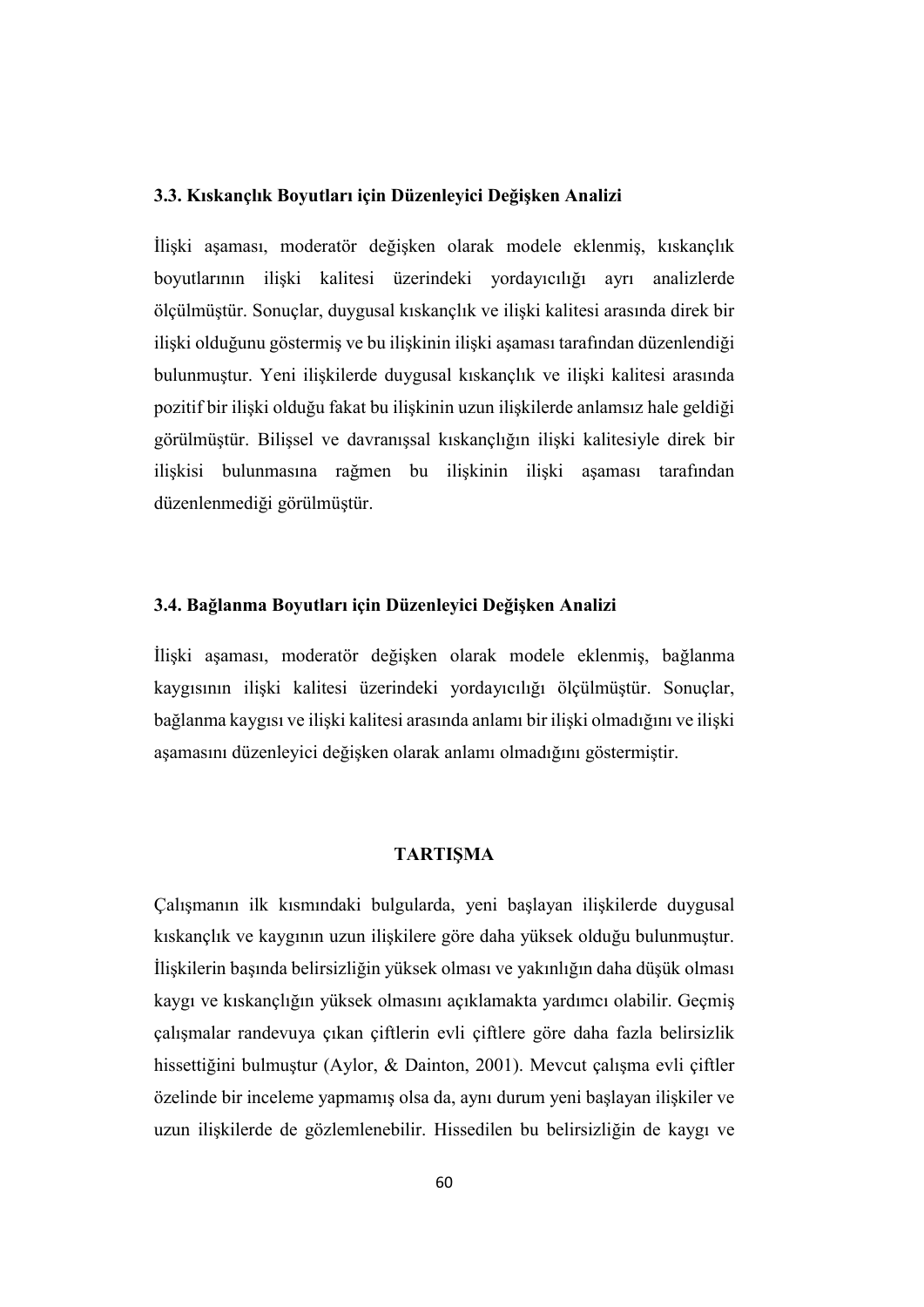kıskançlığa yol açtığı görülmüştür. Aynı zamanda anlamlı bir farklılık görülmeyen kıskançlık boyutlarından davranışsal kıskançlık ve duygularını gösterme davranışları da yeni başlayan ilişkilerin doğası çerçevesinde açıklanabilir. Partnerler ilişkileri daha yeniyken bu tür kıskanç ve kaygılı durumları hissetmelerine rağmen göstermemeyi tercih edebilir. Bunun temel bir nedeni olarak bu duyguların fazla yüklü ve ağır algılanabilir olması gösterilebilir. Bu nedenle hissedilen kaygı ve duygusal kıskançlık yeni ilişkilerde daha yüksek bulunmuş fakat diğer kıskançlık boyutlarında bir fark görülmemiş olabilir.

Çalışmanın ikinci kısmında yapılan analizler ise, duygusal kıskançlığın yeni başlayan ilişkilerde ilişki kalitesiyle olumlu bir ilişkisinin olduğunu göstermiştir. Uzun ilişkilerde ise anlamlı bir sonuca rastlanmamıştır. Kaygı ve diğer kıskançlık boyutlarında da anlamlı ilişkiler gözlemlenmemiştir. Bu sonuçlar, geçmiş çalışmalarda bulunan her kıskançlık boyutunun farklı sonuçlara yol açtığını gösteren bulgularla paralel olarak ilerlemiştir. Genellikle ilişkisel sonuçlarla olumlu bir ilişkisi bulunan duygusal kıskançlık bu çalışmada da olumlu bir ilişkiye sahip olmuştur.

Mevcut çalışmada bağlanma kaygısı ve ilişki kalitesi arasında anlamlı bir ilişki bulunamamıştır. Eastwick ve Finkel (2008) çalışmasının aksine yeni başlayan ilişkilerde kaygı yüksek olmasına rağmen herhangi bir olumlu etki gözlemlenememiştir. Bunun bir nedeni iki çalışmanın yeni başlayan ilişki kriterlerinin farklı olması olabilir. Eastwick ve Finkel (2008) çalışmalarında yeni başlayan ilişkileri arzu edilen ilişkiler olarak tanımlamış ve ilişkide olmayan katılımcılardan veri toplamışlardır. Mevcut çalışmayla paralel olmayan sonuçların bir nedeni bu olabilir. Diğer bir neden ise, mevcut çalışmada yeni başlayan ilişikler tanımlanırken iki aydan az ilişkide olan katılımcılardan veri toplanmıştır. Bu zaman aralığı yeni başlayan ilişki tanımı için sorunlu olmuş olabilir. Geçmiş çalışmalarda yeni başlayan ilişkiler tanımlanırken belirli dönüm noktaları belirlenmiştir. Bu dönüm noktaları, ilk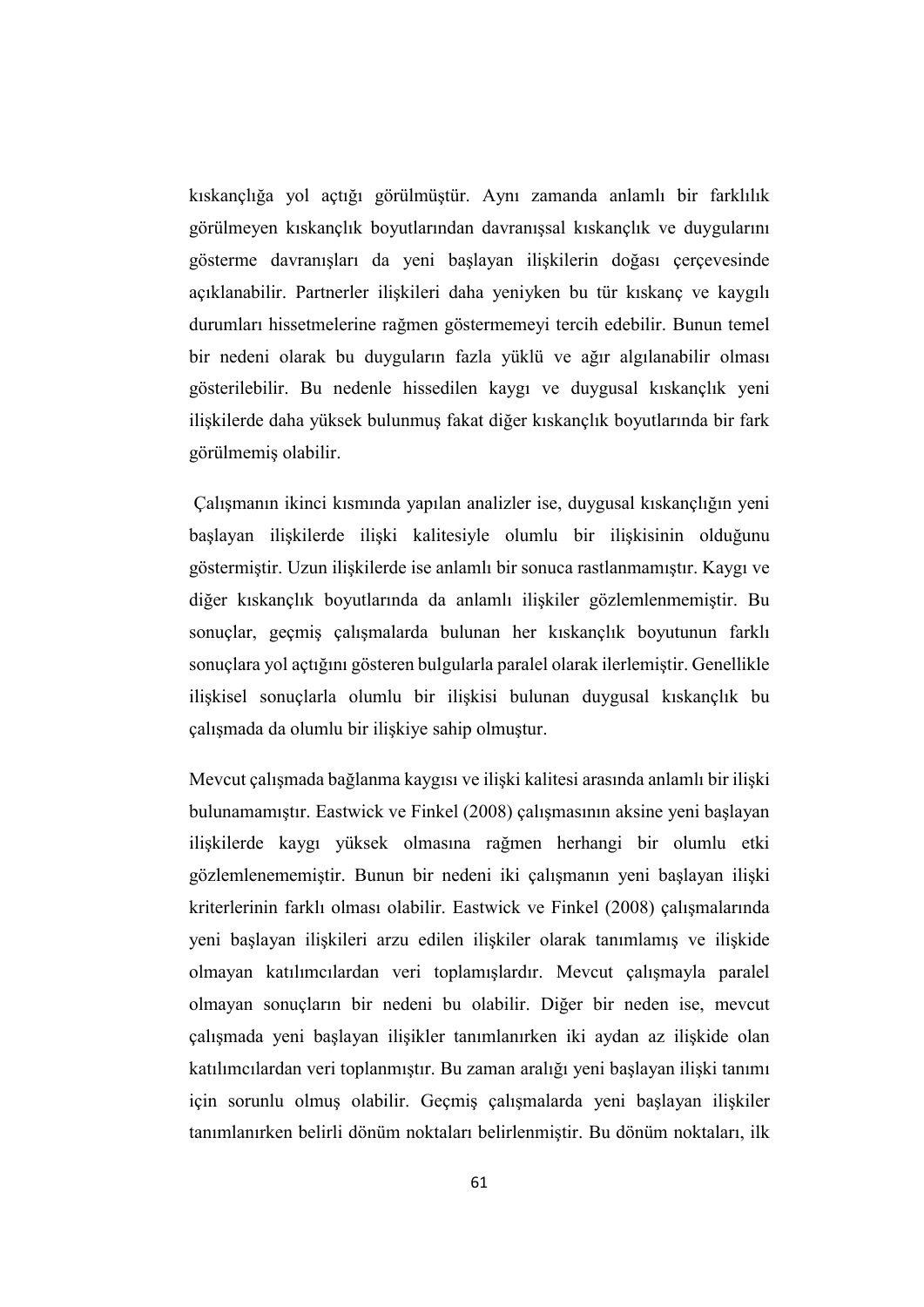öpüşme, ailelerle tanışma, randevuya çıkmak gibi olaylardan oluşmaktadır. İki aydır birlikte olan bir çift, daha randevuya çıkma aşamasında olurken başka bir çiftin ilişkisi daha hızlı ilerlemiş ve ailelerle tanışma aşamasına geçilmiş olabilir. İleriki çalışmalarda, bu tip dönüm noktalarını belirlemek yeni başlayan ilişkileri tanımlamakta kullanılırsa daha doğru veri sağlanabilir.

Çalışmanın bir diğer sınırlılığı ise katılımcılardan sadece bir zamanda veri toplanmış olması. O nedenle yeni başlayan ilişkilerde gözlemlediğimiz duygusal kıskançlık ve ilişki kalitesi arasındaki ilişkinin yönüne dair kesin bir çıkarım yapamamaktayız. Mevcut çalışmada kuramsal olarak duygusal kıskançlığın ilişki kalitesini arttırdığını öne sürdük. Ancak alternatif bir açıklama olarak ilişki kalitesi yüksek katılımcıların duygusal kıskançlıklarının da yüksek olduğu öne sürülebilir. Bu ilişkinin yönünü anlamak için boylamsal desenli bir çalışma gerekmektedir.

Mevcut çalışmanın belirli sınırlılıkları olmasına rağmen, sonuçlar duygusal kıskançlığın ilişki kalitesi üzerindeki olumlu etkilerini göstermiştir. Bildiğimiz kadarıyla, geçmiş çalışmalarda özellikle yeni başlayan ve uzun süreli ilişkileri karşılaştıran ve kıskançlık ve kaygının olumlu rolünü araştıran bir çalışma bulunmamaktadır. Bu sayede, mevcut çalışma duygusal kıskaçlığın yeni başlayan ilişlilerdeki olumlu rolü adına alınyazına katkı sağlamıştır.